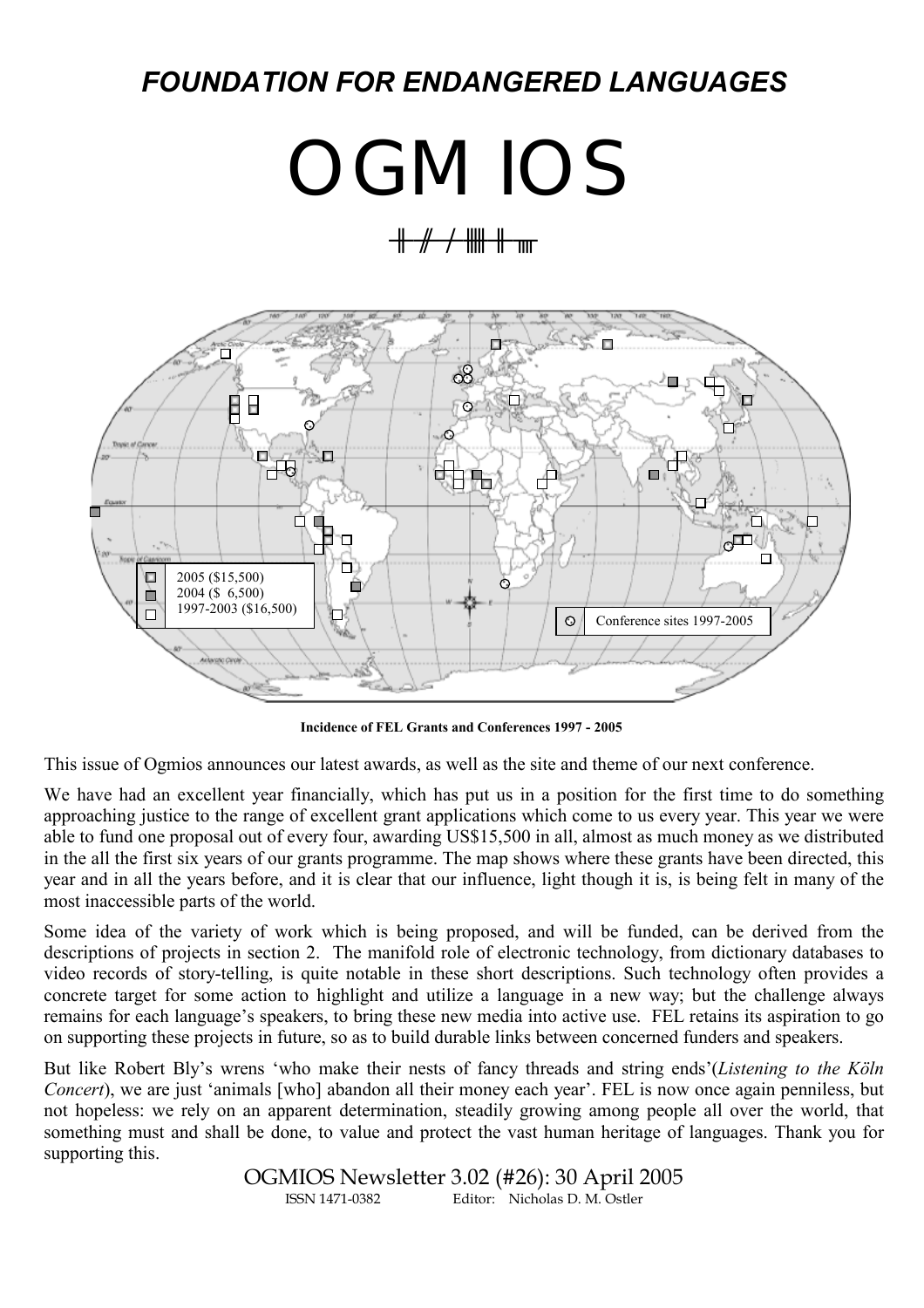# OGMIOS Newsletter 3.02 (#26): 30 April 2005<br>Editor: Nicholas D. M. Ostler Executive Editor: Fu

Executive Editor: Funmi Adeniyi Assistant Editors: Roger Blench, Joseph Blythe, Serena D'Agostino, Christopher Hadfield, Francis M Hult, Andrea Ritter

> Published by: Foundation for Endangered Languages, Batheaston Villa, 172 Bailbrook Lane, Bath BA1 7AA, England e-mail: nostler@chibcha.demon.co.uk Phone: +44/0 -1225-852865 Fax: +44/0 -1225-859258 http://www.ogmios.org

| 1. Development of the Foundation 3                                                | 5. Analysis of Some Language                                                         | Language and cultural diversity in North-                                       |
|-----------------------------------------------------------------------------------|--------------------------------------------------------------------------------------|---------------------------------------------------------------------------------|
|                                                                                   | Recent Change in Language                                                            | 9. Forthcoming Meetings 21                                                      |
| FEL IX - "Creating Outsiders:<br>Endangered Languages, Migration and              | Communities Of Nepal - B. K. Rana 10                                                 | Power and Powerless: Ideology and                                               |
| Marginalization"- Stellenbosch, S. Africa,                                        | The Modern Status of Irish, and the Irish<br>Commissioner's Report - Jeff Kallen  13 | Practice in Indigenous Communities 6                                            |
| 2. Endangered Languages in the                                                    | Scots Gaelic Act: Hip Hip Ho-Hum -                                                   | Linguistic Society of America 2005<br>Institute - Language Courses 27 Jun - 5   |
| BBC: In defence of 'lost' languages 4                                             | 6. Reports on Field Research 14                                                      | E-MELD 2005 Linguistic Ontologies and                                           |
| Language intergroup to work more<br>closely with the council of Europe  5         | A survey of Dogon languages in Mali:<br>overview - Roger Blench  14                  | Data Categories in Morphosyntactic                                              |
| Center Works to Preserve Yiddish a Book                                           | Bangi me, a language of unknown                                                      | The 14 <sup>th</sup> World Congress of Applied<br>Linguistics, 24-29 Jul 200522 |
| Watchdog to investigate 'only 7% Welsh                                            | Dogon survey I: Tebul Ure, a language of<br>the Dogon group in Northern Mali16       | New Directions in American Indian<br>Research: A Gathering of Emerging          |
| Preservation of ethnic minority languages                                         | 7. Overheard on the Web 17                                                           |                                                                                 |
| 3. Appeals, News and Views from                                                   | EU Constitution to be Translated into<br>Welsh, but Not Other UK Languages17         | The Cornell Conference on Language<br>and Poverty, 14-16 Oct 2005 22            |
|                                                                                   | Dutch foreign minister announces Frisian                                             | IV Mercator International Symposium<br>"Translation of Culture, Culture of      |
| Paraguay: Congress Rejects Bill to                                                | translation of the European Constitution17                                           | Translation: Languages in Film,                                                 |
| Appeal on Behalf of Mari People  6                                                | University of Hawaii Students set up<br>Documentation Centre for Endangered          | Television and Literature" Mercator-<br>Media, Aberystwyth 26-28 Oct 200522     |
| Blackfeet Tribal youth offers invocation in                                       |                                                                                      | 10. Recent Publications 22                                                      |
|                                                                                   | Mbeki calls for preservation of indigenous                                           |                                                                                 |
| Vietnamese programme to preserve                                                  | Guatemalan Linguists Introduce New<br>Software Prototype for K'iche' 19              | Mercator-Education: European Network<br>for Regional or Minority Languages and  |
| Inuktitut should be third Canadian                                                | <b>Bilingual Education and Frisian Politics 19</b>                                   |                                                                                 |
| Evaluating Language Nests in B.C 7                                                | Proud first-graders now say: Cherokee                                                | The European Bureau for Lesser Used                                             |
| Miami tribe fighting to save language                                             | 8. Places to Go - On the Net and in                                                  | De wrald yn bitterswiet (The World in                                           |
|                                                                                   |                                                                                      | Sound Materials of the Nivkh Language 3                                         |
| Online technology used to preserve                                                | Foreign Language Resource Centers20                                                  |                                                                                 |
| Inuit Sign Language could open courts to                                          | Strategic National Planning and                                                      |                                                                                 |
| the deaf: official recognition, interpreter                                       | Coordination for the Less Commonly<br>Taught Languages - a project for the           | The Languages of Native North America -                                         |
| Elders honored for helping keep native                                            | national US/ED Title VI community20<br>Indigenous Languages and Technology20         |                                                                                 |
| Ex-Post Evaluation of EC Activities with<br>Regional and Minority Languages 1998- | Northern California Indian Development                                               | Membership of the Foundation is                                                 |
|                                                                                   |                                                                                      | open to everyone anywhere in the                                                |
| 4. Allied Societies and Activities 9                                              | Southern Oregon Digital Archives<br>(SODA) http://soda.sou.edu 20                    | world. If you would like to join<br>and do not have an application              |
| News from Native Languages of America9                                            | SIL Electronic Working Papers SILEWP                                                 | form, please contact the Editor at                                              |
| Salish Language Papers Sought 9                                                   |                                                                                      | the address given above.                                                        |
|                                                                                   |                                                                                      |                                                                                 |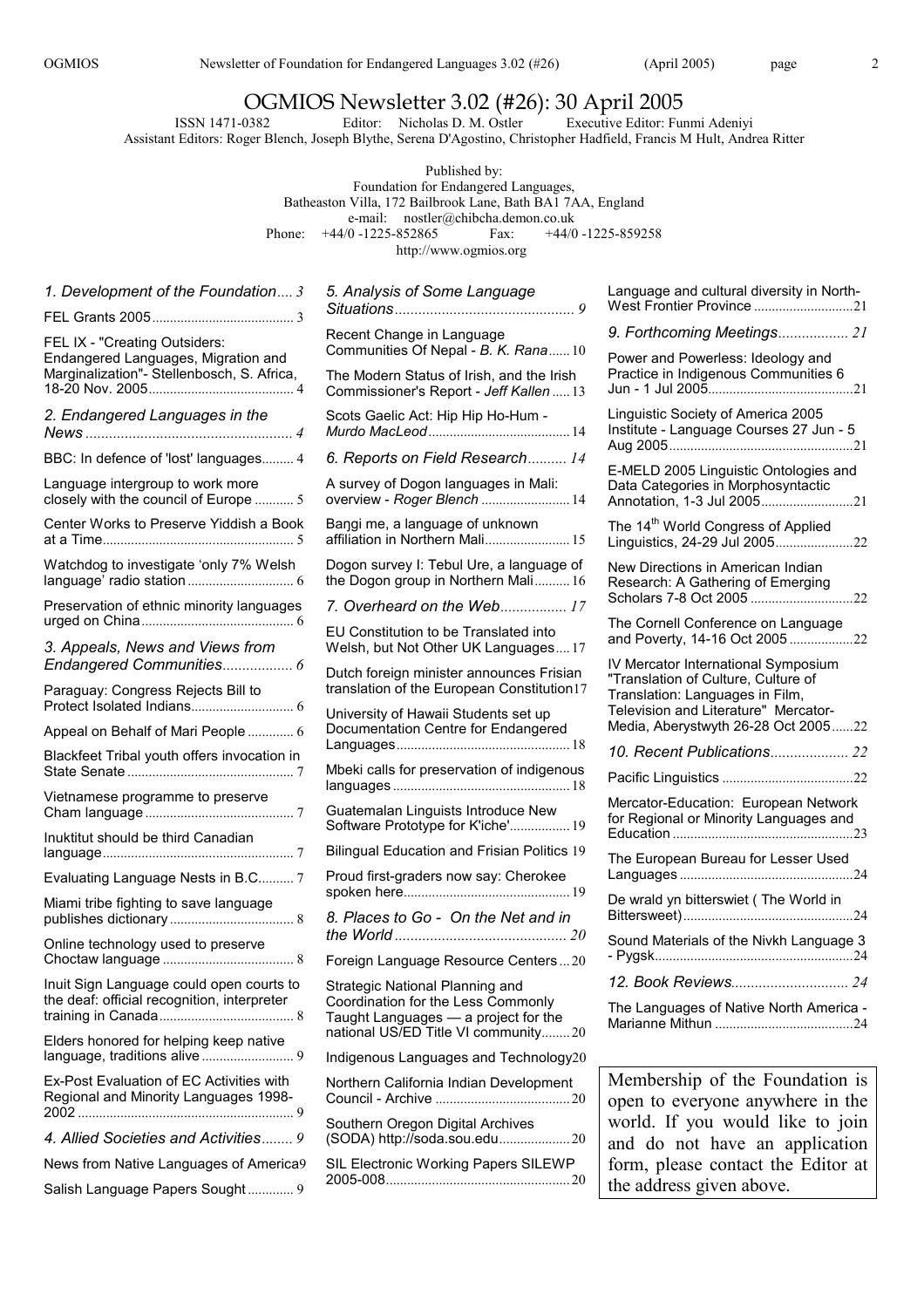<span id="page-2-0"></span>1. Development of the Foundation

# <span id="page-2-1"></span>**FEL Grants 2005**

This year's Grants round saw a great increase in the number of successful applications and a major increase in the amount of money we could give out. We have been able to fund 14 out of 41 applications, well over double what we managed to offer last year (6 out of 41). We have also been able to increase the size of our awards.

Here are the successful applicants, with the languages that they are supporting, and where the languages are spoken. Congratulations!

**Alan Yu (Washo –Dresslerville NV, USA)** receives US\$1,500 to document the Washo language and create a searchable and webaccessible digital database of Washo textual materials. Washo is one of the most critically endangered and least documented languages of North America. The Washo language is now used only by approximately 13-20 elderly speakers who live in several townships near the California-Nevada border southeast of Lake Tahoe.

**Rafael Nonato (Bororo – Mato Grosso, Brazil)** receives US\$1,472 to develop tools of preservation for the Bororo language. Bororo is a South American Indigenous language with less than 700 speakers living in 5 villages near the city of Rondonópolis, State of Mato Grosso, Brazil. It is the last living language of the Bororoan family.

**Carme Junyent (Mandinka – Senegal, Gambia, Guinea Bissau)** receives US\$1500 to develop a grammar-lexicon-corpus (teaching materials) of the Mandinka of Kaabu. The proposed research consists of a documentation work on the Mandinka of Kaabu language. This is a language that is going through an accelerating process of endangerment, due to the pressure of former colonial languages and other expanding neighbouring languages, and to massive migrations that are leaving from the traditional Mandinka territories (specially in Casamance, Senegal). The main objective is to develop teaching materials to help literacy schemas both in the historical Mandinka territories (where no literacy in Mandinka has been provided) and among the migrant Mandinka communities in western societies (namely in Catalonia, at this stage of the project).

**Lindsay Jones (Owens Valley Paitute, Paka'anil, Yowlumni, Wukchumni, Western Mono – California)** receives US\$1,000 to provide Shoebox training for community members. The Nüümü Yadoha Language Program, part of the Owens Valley Career Development Center in California, is

currently working with teams from six different California American Indian language communities. Team members generally have no background in linguistics, no tools for keeping track of new words, and no clear ideas about how to gather or work with longer texts from their fluent speakers (such as stories). Shoebox is a computer program designed by the Summer Institute of Linguistics that works as a dictionary database program and also a tool for analyzing texts.

**Martin Hilpert (Pite-Saami – Nothern Sweeden, Norway)** receives US\$750 to develop learners'materials. This project is an initial field trip to the Arvidsjaur region around the Swedish-Norwegian border. The investigated language is Pite-Saami, a Southern Lappish language. The Ethnologue website lists Pite-Saami among seven European languages that are nearly extinct and estimates the number of speakers to be 50 or fewer. His contact in Arvidsjaur estimates that there are 15 speakers in the region.

**Atindogbe Gualbert – (Barombi – Cameroun)** receives US\$1,430 to provide a linguistic description of the Barombi language: phonology, alphabet, orthographic rules, morphology, syntax and tonology. Barombi (Lombi, Lambi, Rombi, Rambi, Lombe) is a narrow Bantu language, designated as A40 within the Basaa-Beti group in Guthrie's (1948) referential classification of Bantu languages. The people who speak the language are called the "Barombi", the prefixe "ba-" being the mark of plurality. They constitute a minority tribe, living in the South West Province of Cameroon.

**Irina Nikolaeva (Tundra Yukaghir and Kolyma Yukaghir – Siberia**) receives<br>US\$1.301 for the lexicographic  $USS1.301$  for documentation of Yukaghir. The modern Yukaghirs inhabit the extreme North-East of Siberia and constitute one of the smallest ethnic groups in Russia. At present there are two Yukaghir languages, Tundra Yukaghir (about 150 speakers) and Kolyma Yukaghir (about 50 speakers), but these figures are rapidly decreasing. Kolyma Yukaghir especially is on the verge of extinction, since the transmission of the language from parent to children has stopped. The two languages are closely related, but demonstrate considerable differences in their lexicon, to the extent that mutual understanding is impossible.

**Erin Haynes (Wasco – Oregon, USA)** receives US\$650 for the transcription of recorded language materials. There are only two remaining native speakers of Wasco, a central Oregon language that is now situated on the Warm Springs reservation. The Wasco tribe is in possession of almost 300 audiotapes of Wasco speech, much of it informal conversation. These tapes have not been inventoried nor transcribed, and the

danger is that the information on them will eventually be lost.

**Rik van Gijn (Yurakaré –Central Bolivia)**

receives US\$1,000 for the production of a dictionary: Yurakaré-Spanish, Spanish-Yurakaré. The aim of this project is to produce and distribute a dictionary Yurakaré-Spanish, Spanish-Yurakaré. Yurakaré is spoken by ca. 2500 speakers in central Bolivia. It is in danger of becoming extinct, since the language is no longer transmitted to the youngest generations.

**Midori Minami (Ainu –Japan)** receives US\$864 for the language and identity in Hokkaido, Japan. The Ainu, indigenous people of northern island of Hokkaido, Japan, and also of Sakhalin and Kurile, are both physically and culturally distinct from the Japanese. Linguists have not conclusively related Ainu genetically with any other languages. The aims of the work are to document and analyse the current situation of Ainu, and also support an Ainu language school, which was built by young generations who attempt to revive their language.

**Ruth Singer (Mawng –Goulburn Island, NT Australia)** receives US\$1,000 for the Mawng video texts project. Mawng is a non-Pama-Nyungan Australian Aboriginal language spoken in Northwest Arnhem land, Northern Territory, Australia. For around 500 people, Mawng is the main language used on a daily basis and it is estimated that another 500 people have some ability in Mawng as a second language. Mawng is still being acquired by children. The main activity for this project is to record elders telling traditional myths and post-contact histories. The stories will be recorded on video and distributed using DVDs.

**Ronald Kephart (French Creole –Eastern Caribbean)** receives US\$1,000 for documenting French Creole on Carriacou, Grenada. He will continue locating and recording elderly speakers of French Creole on the island of Carriacou, Grenada. Field research in 2003 showed that this dialect of French Creole varies in some ways from those spoken on nearby islands (St. Lucia etc.). In the past, documentation has been done mostly by non-linguists (folklorists, musicologists). Thus, linguistic investigation of this language constitutes a potentially important contribution to the ethnographic and ethnolinguistic record. The presence of French Creole on Carriacou dates to French settlement in the late 17th century.

**Jesus Pedraza (Chocholteco – Oaxaca, Mexico**) receives US\$1,000 for revitalizing Santa Maria Nativitas Chocholteco by training a native speaker in computer literacy and supporting the writing of his book on community oral traditions. Chocholteco or *Ngigua* is an Oto-Manguean language belonging to the Popolocan family. It is spoken in the northwestern part of the State of Oaxaca, central Mexico: there are no more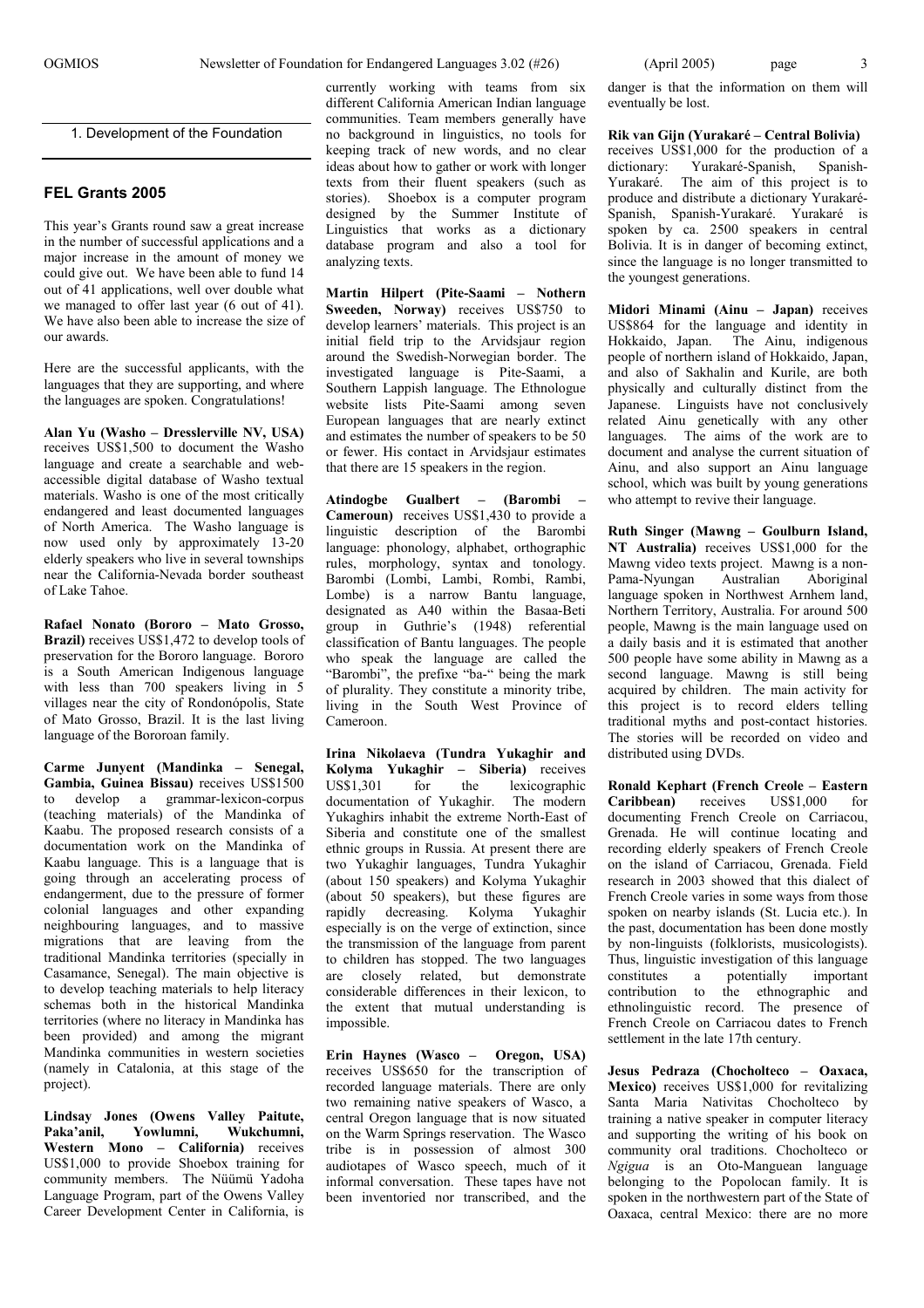than 60 native speakers left in a population of some 700. The project consists in offering 12 weeks of training to a Chocholteco, Mr Vicente Jiménez, a bilingual teacher from Santa Maria Nativitas. Mr Jiménez will be trained by Mr Jesús Salinas at in the CELIAC facilities in Oaxaca, and will be materially and technically supported throughout the writing of his book on native myths.

**Silverio Audiffred (Nahuatl –Milpa Alta,** Mexico) receives US\$1,000 to use new technologies and the arts as a tool for Language Revitalisation in the Nahua Community of Milpa Alta. In the entire town of Milpa Alta, Nahuatl has no official or ceremonial purpose and as an outsider no-one ever hears it in the street or at home. This is really alarming for according to the Elders from the community, the language was widely used there as late as the 1950s. By using Stop-Animation and the New Technologies I propose to recreate traditional stories, songs and poems from Milpa Alta to be used as teaching material by Native language instructors.

The incidence of FEL Grants since their inception in 1997 is illustrated on the front cover of this Ogmios.

# **FEL IX - "Creating Outsiders: Endangered Languages, Migration and Marginalization"- Stellenbosch, S. Africa, 18-20 Nov. 2005**

<span id="page-3-0"></span>Today's world-maps, political and linguistic, were laid out through human population movements, some ancient but some of them very recent. In this year's conference we want to address the effects of these movements on language communities: how they dissolve communities, and change their status; how communities may re-form in foreign places, and the relations between incomers and the established populations, whichever has the upper hand; the impact of empires, deportation, mass immigration, population loss from emigration. Remembered migration histories may be relevant to the modern selfimage of communities. Internal migration by use dominant-language speakers into the territories of minorities may lead to the marginalization of others */in situ/*; and minorities often decamp to the dominant centres under various pressures.

The UN has declared a second International Decade of the World's Indigenous Peoples. The languages we talk about will be very varied, and likely to include the languages of communities all over the world. Some of them are spoken by indigenous communities, which have become a minority on their own original territory due to the immigration of a dominant majority group. This kind of marginalization is very common, and notable examples include the San languages in South Africa, the Ainu language in Japan and many pre-Hispanic languages in California. It plays

a major role in the current civil disorder in Nepal. In some cases, endangered languages may have gone into their own world-wide diapora: such is the case of Plautdietsch, language of the Mennonites, who emigrated to many places (Siberia, Canada, Mexico, Paraguay), where often their language often their language became marginalised.

<span id="page-3-3"></span>Marginalization can, however, result from a variety of causes: a state policy of forced assimilation, military domination, religious conversion, the wish for social betterment. attendance at boarding schools, etc. We shall look at how both the State and communities can address the causes of marginalization, and of course its effects on the survival and development of languages.

Besides the international dimension, this year's location in South Africa will give members an opportunity to get acquainted with many of the local linguistic issues, among them the position of Khoe and San, the past and future of Afrikaans, but also the Makhuwa-speaking ex-slaves from Durban, the Phuthi speakers from Eastern Cape, and no doubt many others.

Issues that may arise include:

<span id="page-3-4"></span>· Why are migration histories so treasured as sources of language identity?

· Do language-communities always (or ever) have better prospects of survival in their home territories than when transplanted?

· Can language-communities on their home ground and in diaspora give each other effective support?

· Can small language-communities create new identities in remote territories?

· Can new communities resulting from migration or deportation establish a new quasi-indigenous identity based on a shared language?

· What is the value of cultural resources for maintenance of status and active language within endangered language communities?

· Do technical media have a significant role in combatting or reinforcing marginalization?

· Is it possible to reconcile the recognition of official languages with respect for a much larger number of indigenous languages?

· Can minority and even endangered languages play an active role in a state's policy of multilingualism?

Local Site: The University of Stellenbosch is in South Africa's Western Cape, close to Cape Town. It has had a Department of African Languages for more than half a century

| (April 2005) | page |
|--------------|------|
|              |      |

(http://academic.sun.ac.za/african\_languages)

Conference Chair: Nigel Crawhall <crawhall@mweb.co.za>

#### Important Dates

.

Abstract arrival deadlines - 24 April 2005 (email); 1 May 2005 (by post)  $\cdot$ 

[Committee's decision 15 May 2005 · In ca](http://academic.sun.ac.za/african_languages)se of acceptance, the full paper should be sent by 31 Aug 2005. (Further details on the format [of text will be specified to the](mailto:crawhall@mweb.co.za) authors)

2. Endangered Languages in the News

# **BBC: In defence of 'lost' languages** 19 January 2005

*Duncan Walker*, BBC News

<span id="page-3-1"></span>Of the 6,000-odd languages in the world, one is said to disappear every fortnight. Should the English-speaking world care?

<span id="page-3-2"></span>Somewhere on the remote Timor Sea coast of north Australia lives Patrick Nudjulu, one of three remaining speakers of Mati Ke. It is problem enough that one of the other speakers doesn't live nearby and speaks a slightly different dialect. But the 60-year-old Aborigine also has to cope with the fact the other speaker is his sister - who traditional culture has forbidden him from speaking to since puberty. Patrick's language then, is almost certainly going to die out. It's not the only one.

The problem is repeated to various degrees in practically every country, with dialects vanishing under the weight of major languages like English, says the writer Mark Abley. It was 10 years ago that Mr Abley's interest in these disappearing dialects was sparked by an elderly woman in Quebec, Canada, trying to teach Abenaki to other members of her native American community.

| <b>WORDS YOU MAY HAVE MISSED</b>               |  |
|------------------------------------------------|--|
| Coghal - big lump of dead flesh after a        |  |
| wound is opened (Manx)                         |  |
| Tkhetsikhe'tenhawihtennihs - I am bringing     |  |
| sugar to somebody (Mohawk - Canada and         |  |
| USA)                                           |  |
| Puijilittatuq - he does not know which way     |  |
| to turn because of the many seals he has       |  |
| seen come to the ice surface (Inuktitut -      |  |
| Canadian Arctic)                               |  |
| Tl'imshya'isita'itlma - He invites people to a |  |
| feast (Nootka - Canada)                        |  |

"I thought it was poignant and pathetic," says Mr Abley. "But I later realised it was also very interesting that she had the passion to do everything she could to revive her language."

Movies, computer games, music and TV shows do not get made in minority languages and so the dialects start to become the preserve of the old, says the author of Spoken Here: Travels Among Threatened Languages.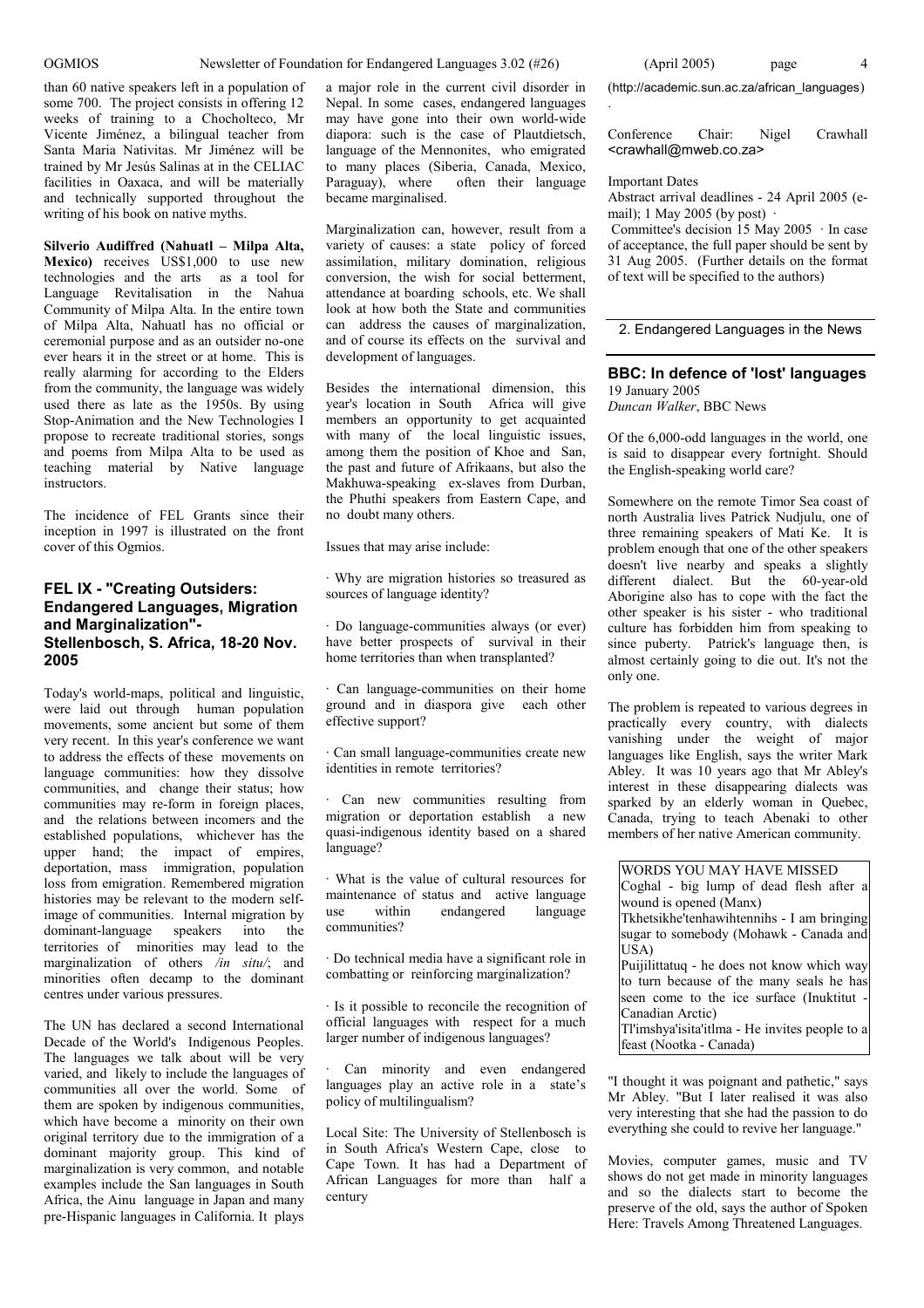"One of the main things that's happening is that young people all over the world are being exposed to 21st Century culture, which is very often arriving in the form of English," he says.

That languages occasionally disappear is nothing new. Some 200 years ago the German explorer Alexander von Humboldt stumbled upon the village of Maypures, near the Orinoco river, in what's now Venezuela.

| MORE WORDS YOU MAY HAVE<br><b>MISSED</b>                                                                    |  |  |
|-------------------------------------------------------------------------------------------------------------|--|--|
| Onsra - to love for the last time (Boro - NE<br>India and Bangladesh)                                       |  |  |
| Sjonvarp - television (Faroese - a language<br>in good health)                                              |  |  |
| Nartutaka - small plum-like fruit for which<br>there is no English word (Wangkajunga,<br>central Australia) |  |  |
| Th'alatel - a device for the<br>heart<br>(Halkomelem, Canada)                                               |  |  |

While there he heard a parrot speaking and asked the villagers what it was saying. None knew since the parrot spoke Atures and was its last native speaker.

But such changes - whether they are caused by war, famine, marriage or mass media should not mean the loss of dialects is acceptable, says Mr Abley. English and other major languages, while often acting as a democratising force, do not always reflect the breadth of meaning in the language they supersede. The Inuit language of Inuktitut, for example, has many verbs for the word "know", ranging from "utsimavaa" - meaning he or she knows from experience to "nalunaiqpaa" - he or she is no longer unaware of something. "The point is that it's not just picturesque details that are lost if a language dies out, it's also a whole way of understanding human experience."

Most attempts to revive threatened languages flounder, but they can succeed - particularly if they become a part of popular culture. Think Lisa Simpson and her recent flag-waving on behalf of Cornish and the teaching of Manx in Isle of Man schools. But it is Welsh that stands out as a "great example", with popular TV soap operas made in the language and bands like Super Furry Animals and Gorky's Zygotic Mynci recording in it. There's even been a pornographic novel written entirely in Welsh. "That's all for the good because it means the language is flourishing," says Mr Abley.

Story from BBC NEWS: http://news.bbc.co.uk/go/pr/fr/- /2/hi/uk\_news/magazine/4172085.stm

Published: 2005/01/19 10:39:39 GMT © BBC MMV

#### **Language intergroup to work more closely with the council of Europe** 17 January 2005

Strasbourg, Simone Klinge

The new European Parliament Intergroup for National Minorities, Constitutional Regions and Regional Languages, met in Strasbourg on Thursday with representatives from the Council of Europe's European Charter for Regional and Minority Languages (ECRML) to hear an update on progress with the Charter and to exchange views on its capabilities. The Intergroup and the Council of Europe's ECRML Secretariat agreed to work more closely together.

# **Center Works to Preserve Yiddish a Book at a Time**

19 January 2005 Michael Powell, Washington Post

AMHERST, Mass. History arrived not so long ago in a thousand-pound crate

postmarked "Bulawayo, Zimbabwe."Workers here wrestled the crate inside the National Yiddish Book Center and opened it. What treasures they found: Yiddish travelogues from Belgian Congo, accounts of Yiddish ostrich farmers, a famous history of the Russian Socialist Party. The last synagogue in Bulawayo, a tree-lined city on the edge of the Kalahari Desert, was closing its doors, and a rabbi packed this crate and mailed it to the Center with no notice. "You have no clue, none, what you'll find when you open these boxes up," said Aaron Lansky, the Yiddish Book Center's founder and chief *zamler* (a person who gathers scattered things). He pulled out a history book and turned the pages. Yellowed parchment flecked off like sand. "It's our lost history," Lansky said, "literally crumbling in our hands."

Lansky has created the world's greatest repository of books in a language spoken and written by 11 million of the world's Jews until the 1940s, when the Holocaust nearly consumed that culture. The Center, modelled on an Eastern European *shtetl* and set in an apple orchard at Hampshire College, houses 120,000 Yiddish titles. Another million or so volumes sit in an old silk mill in Holyoke, where the weight of so much literature causes the support beams to bend: and still the books arrive, 100 on Monday, another 500 on Thursday. "Early on, I found myself interested less in the details of the Holocaust than by this question: So who were these Jews they wanted to murder? What was this culture they wanted to destroy? Lansky said. "I discovered in Yiddish the language by which Jews made sense of the modern world."

Enlisting hundreds of volunteer *zamlers* – many of them Holocaust survivors - Lansky has passed a quarter-century ferreting out Yiddish novels in attics and cellars in the Bronx and Cleveland, discovering musical score sheets in a garage in Borough Park and stacks of histories in abandoned bookstores

on New York's Lower East Side. In 1981, he discovered a dumpster filled with Yiddish books: history's dustbin come to life. He and friends conducted a Perils of Pauline night time rescue, with a U-Haul van and a dozen friends forming a de facto bucket brigade to load the books of Zionist theory, memoirs and Yiddish translations of the Torah before the rain ruined them.

"Half of our books have come from New York City, but we have our surprises," he said. Lansky has hopped secret flights to Cuba to rescue books from a synagogue and sifted through volumes left in a San Francisco carriage by a socialist, Yiddish chickenfarming commune in Petaluma. He's taken receipt of Yiddish books from Nome, Alaska, and with the help of movie producer and director, Steven Spielberg, his Center is turning the collection digital.

Not for nothing did he title his memoir Outwitting *History: The Amazing Adventures of a Man who Rescued a Million Yiddish Books.* There is a boyish quality to the 49 year-old man with the blue eyes, wire-rimmed glasses and dishevelled hair. "When I began I consulted with academic experts and they said, 'Oh, there's about 70,000 Yiddish books in the nation,'"Lansky said. "Now I have 1.5 million books."

Yiddish, as such things go, is a relatively young language, formed around the 10th century from a linguistic bouillabaisse of Aramaic, German, French, Italian, Hebrew, Belarusian and Ukrainian. "It was spoken by more Jews than any language in history," said Ruth Wisse, a professor of Yiddish literature at Harvard University, who taught Lansky in the 1970s.

By the 18th and 19th centuries, Yiddish had become the conduit by which Jewish peddlers and merchants introduced the Enlightenment to the East – from Poland to Hungary and Bulgaria and Russia. Jewish intellectuals responded to this ferment by writing in Hebrew, the language of scholars. But there was a problem. "It was like writing in Latin. No one understood them,"Lansky said. "They turned to Yiddish as a necessary evil."

The first modern Yiddish novel was written in 1864. Then a sort of cultural combustion occurred: The great masters of Yiddish literature, Sholem Aleichem, I.B. Singer, Moyshe Kulbak and H. Leivick, began turning out novels and poems and plays that played with memory and surrealism and sex and modernity.

"The power, the velocity, of this literature was astonishing," Lansky said. Israel promoted Hebrew over Yiddish, which was the language of exile. In the United States, assimilation took its toll on the language. Only the Hasidim, the ultra-orthodox, speak Yiddish any longer. And they will not touch Yiddish literature, which they consider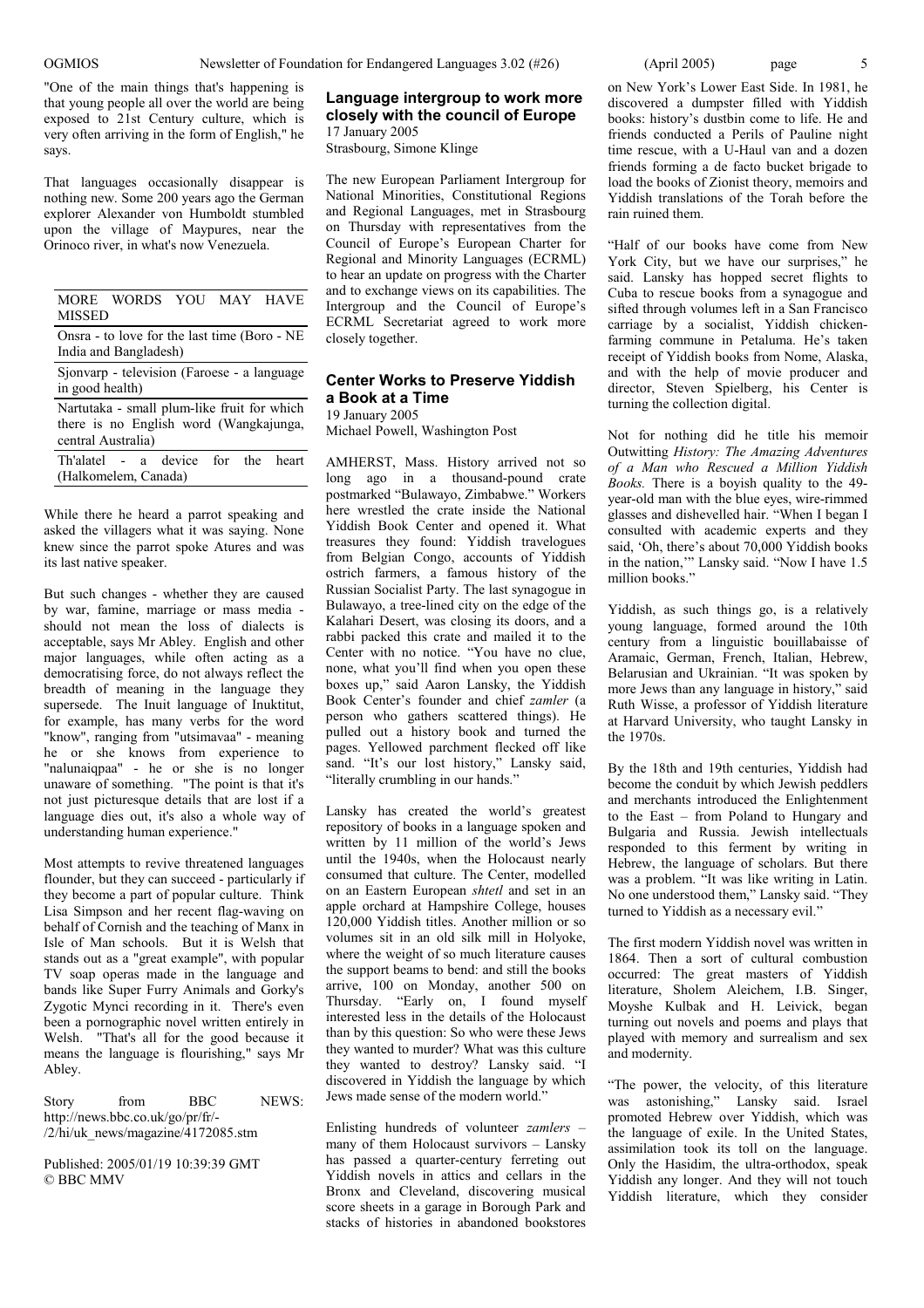worldly, and sexualized, and therefore *treyf* (impure).

The Yiddish modernists wound up marooned. Lansky recalls how the elderly editor of the avant-garde magazine, *Zayn,* handed him the old copies and turned away. "I could not possibly understand what he felt," he said. "It's the ultimate tragedy of their lives that they had helped create modern culture and now their children literally could not understand their language."Lansky was no different. He grew up in New Bedford, Mass., hearing Yiddish without quite understanding it. "My parents spoke Yiddish as a language of secrets," he said. He came to Hampshire College in the 1970s and took a course in the Holocaust and another in Yiddish and somewhere the hook slipped in. "I remember our Yiddish professor yelling at us: 'Just because your grandmother spoke it doesn't mean you'll Learn it by osmosis,'"he said.

Only in time did Lansky realize that his collecting was as much about saving a generation's memory as about their books. In July 1980, he received a letter from an 87 year-old. "I have books . . . [but] I am a very old man and I'm afraid that after I will be gone they may throw them in the trash. Please do help me out. Respectfully, Norman Temmelman."Lansky drove to Atlantic City and found Temmelman in a fifth-floor apartment, a place piled high with boxes of Yiddish books. Temmelman showed him the poetry books that he had shared with his wife, and yellowed accounts of the history of interwar Europe. "It became clear to me that he was handing me an inheritance, his *yerushe*,"Lansky said. "I was his hope."

For a decade, Lansky worked 15-hour days, travelling constantly, making calls from graffiti-covered phone booths, climbing tenement stairs, reaching under beds and into closets for those books. In 1997, he scraped together the \$7 million needed to build the Center. Arranged as sort of post-modern *shtetl*, it has a museum and the digitalization program and visiting scholars. He used money froma MacArthur "Genius" Fellowship in 1989 to pay himself a steady salary for the first time in his life. Now he has the aches: his knees, like those of any good *schlepper*, are going on him. And there's the modest salary and pension. Talk of this and Lansky shakes his head. "Eh! Not for a second did I ever think I was living in poverty,"Lansky said. "My work has meaning; I've been blessed."

#### **Watchdog to investigate 'only 7% Welsh language'radio station** 1 February 2005

Martin Shipton, Western Mail

THE row over Welsh language radio in West Wales has taken a new twist, with Radio Carmarthenshire to face a new inquiry over its use of Welsh. An investigation by S4C current affairs programme, *Y Byd ar Bedwar,* has revealed only 7% of Radio Carmarthenshire's output is in Welsh, highlighting serious doubt over their commitment to the language. Broadcasting regulator, Ofcom, has announced it will investigate the programme findings.

<span id="page-5-0"></span>Following protests about the lack of Welsh content on Radio Carmarthenshire, Ofcom issued a yellow card warning to the station last October. The warning was lifted in December, when Ofcom found several changes had been made by the radio station. Now following the new S4C research, Welsh language campaigners have criticised Ofcom's readiness to give the station a clean bill of health.

When Radio Carmarthenshire made their initial application for a licence they had indicated that 30% of their output would be in Welsh. Three weeks ago Y Byd ar Bedwar monitored the station for 24 hours and found that 93% of the speech content was in English, with only  $7\frac{6}{10}$  in Welsh.

# **Preservation of ethnic minority languages urged on China**

www.chinaview.cn 2005-04-29 09:33:59 http://news.xinhuanet.com/english/2005- 04/29/content\_2892878.htm

BELIING, April 29 -- Scholars from some famous universities in the mainland and Hong Kong have called for measures to preserve China's ethnic minority languages, at a seminar held in Guangzhou on the language and culture of ethnic minority groups.

Experts say many of China's 120 minority languages face extinction due to under-use as society is dominated by the Mandarin language. They say it is the nation's obligation to record and preserve them as cultural treasures.

<span id="page-5-1"></span>Their suggestions included the use audio and video equipments as means of preservation.

[3. Appeals, News and Views from](http://news.xinhuanet.com/english/2005-04/29/content_2892878.htm)

Endangered Communities

# **Paraguay: Congress Rejects Bill to Protect Isolated Indians**

Survival International, 8 April 2005

Paraguay's Congress yesterday rejected a bill to protect the heartland of the last isolated Indians south of the Amazon basin. The decision leaves the Indians at the mercy of cattle ranchers who have bought up the land illegally and have already started to clear it.

The Indians, members of the Ayoreo tribe, live in the dry scrub forests of western Paraguay. They are nomadic hunter-gatherers living off the abundant game, such as wild

<span id="page-5-2"></span>

pigs, anteaters and armadillos. They also gather wild honey, and cultivate crops.

<span id="page-5-3"></span>Most of the tribe have already been brought out of the forest, but an unknown number remain, resisting contact with outsiders. Their land is protected by injunctions which are supposed to stop all deforestation. Under Paraguayan law, the Indians have the right to own their land.

Acting illegally, large Brazilian and Paraguayan companies have bought up the Ayoreo's land and have already started clearing it. The bill rejected by Congress yesterday would have transferred ownership of the Indians' heartland back to the tribe.

For more information contact Miriam Ross on (+44) (0)20 7687 8734 or email mr@survival-international.org

#### **FEL Chairman notes:**

The Ayoreo language is reputed (Ethnologue 2000) to have just  $4,000$  to  $4,500$  speakers in Bolivia and Paraguay 's Chaco and northern Alto Paraguay departments. It is part of the Zamucoan family of which the only other member is Chamacoco, also spoken in Paraguay, with 1,800 speakers.

The existence of the uncontacted Ayoreo-Totobiegosode was dramatically confirmed last year when a group of seventeen Indians appeared at the edge of the forest and made contact with outsiders for the first time. The group made clear that they did not want to leave the forest, but were desperately short of water. Nearly all their permanent waterholes have been occupied by settlers.

Last year Paraguay's lower house, the Cham[ber of Deputies, approved a b](mailto:mr@survival-international.org)ill to expropriate the area from the logging companies and to return it to the Ayoreo-Totobiegosode. However, after fierce lobbying by a powerful landowners' association, the bill was rejected by the upper house (the Senate). It has now been rejected by the Chamber of Deputies, where a simple majority in favour would have made it the law.

FEL did send an appeal on behalf of these people to both Señor Oscar Salomón, Presidente de la Cámara de Diputados, Congreso Nacional, and Señor Miguel Carrizosa, Presidente del Congreso Nacional, in Asunción, Paraguay. No reply was received.

#### **Appeal on Behalf of Mari People** 21 February 2005

We the representatives and friends of the Finno-Ugric peoples of the world call on the Russian authorities at all levels to take immediate steps to end the attacks on members of the democratic opposition in the Republic of Mari El. We urge international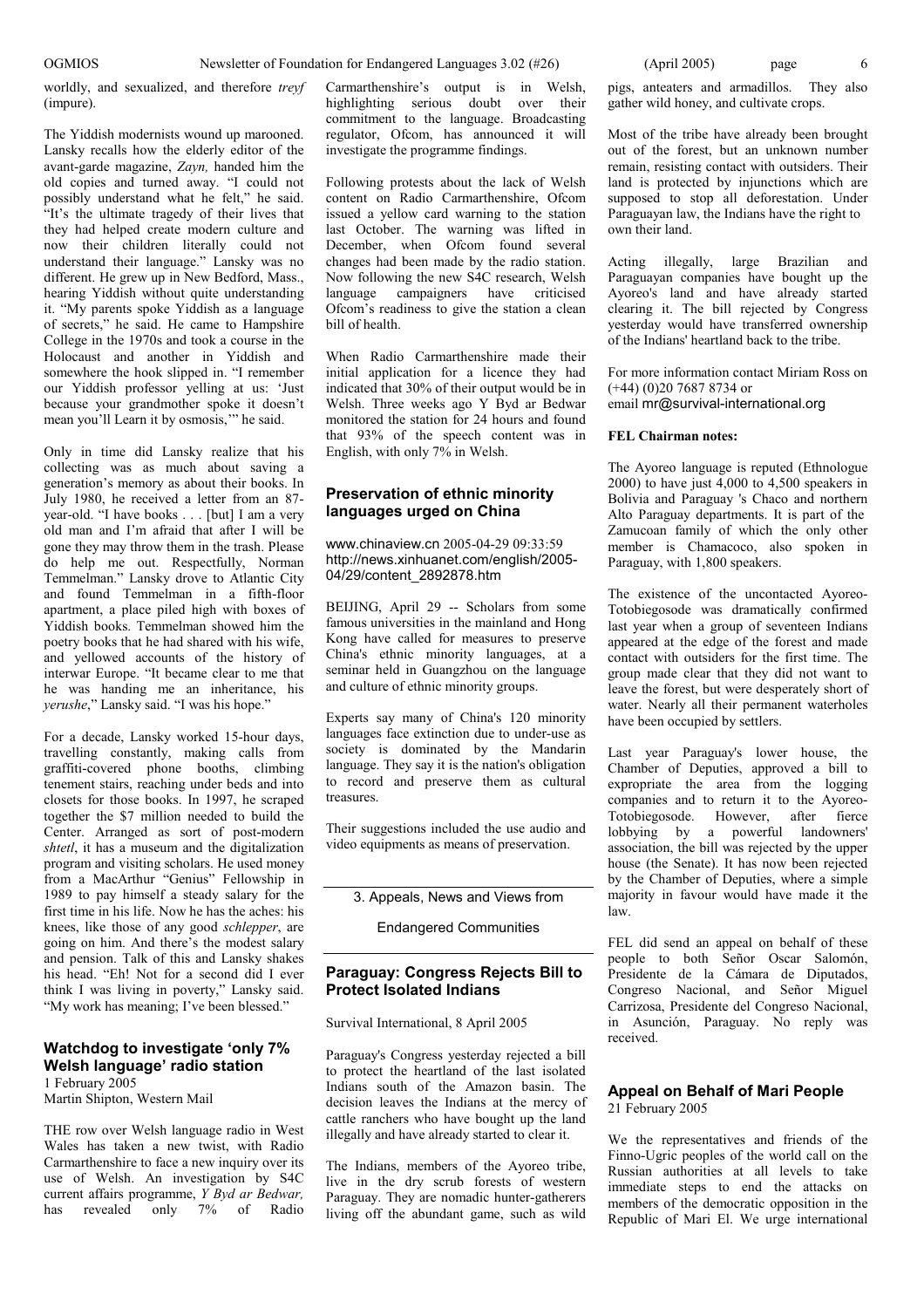OGMIOS Newsletter of Foundation for Endangered Languages 3.02 (#26) (April 2005) page 7

human rights organizations to join us in this cause.

In recent months, the local government of Mari El has done nothing to stop the rising tide of discrimination and attacks against the Mari people, thus creating the impression that it supports or may even be behind them. We note with regret that the authorities have done nothing to identify those who earlier this month attacked Vladimir Kozlov, editor-inchief of the Finno-Ugric newspaper Kudo+Kodu and head of the all-Russian movement of the Mari people, Mer Kanash, beating him nearly to death.

<span id="page-6-0"></span>The Mari people are an important part of the Finno-Ugric world, and this summer they are scheduled to host the next world congress of Finno-Ugric studies.

Cultural workers, human rights activists and politicians are asked to sow support by signing on the Internet page: http://www.ugri.info/mari.

#### **Blackfeet Tribal youth offers invocation in State Senate**

*Glacier Reporter*, 17 Feb 2005

Senate President Jon Tester invited Jesse DesRosier, a 16-year-old citizen of the Blackfeet and Gros Ventre Nations, to offer an invocation in the Montana State Senate on Feb. 17.

In the Blackfeet language, DesRosier is called Ahsinapoii, or He Who Speaks Cree, a name that his great-grandfather also held because of the ability to speak many different tribal languages.

DesRosier is a sophomore at Valier High School. A speaker of the Blackfeet Tribal language, from the fourth to the eighth grade. DesRosier attended the Nizipuhwahsin Blackfeet language immersion program of the Piegan Institute in Browning.

<span id="page-6-1"></span>Nizipuhwahsin, or Real Speak School, has been nationally recognized as a successful and effective model for native language immersion using a multi-generational approach. Nizipuhwahsin began in 1995, and today the school teaches a standard curriculum to children ages five to 12 years of age using the Blackfeet language.

#### **Vietnamese programme to preserve Cham language** 7 March 2005

http://vietnamnews.vnagency.com.vn/showarticle.p hp?num=3D02SOC070305

HANOI: The southern province of Ninh Thuan, home to half of the ethnic Cham population, has announced a plan to strengthen the Cham language teaching staff of schools in the Cham communities.

"Over the past 20 years the Cham language teaching programme has contributed to the preservation of the ethnic minority group language and has created a foundation to research the culture," said director of the provincial Education and Training Service, Pham Hong Cuong.

Ninh Thuan was the first in the south to launch Cham language classes. A Cham language board was set up in June 1978 and has written over 80 textbooks so far.

<span id="page-6-2"></span>The board has opened a number of Cham language training courses for 510 local teachers, who have been sent to primary [schools to teach at the first and second grade](http://vietnamnews.vnagency.com.vn/showarticle.php?num=3D02SOC070305) [levels. Refresher cour](http://vietnamnews.vnagency.com.vn/showarticle.php?num=3D02SOC070305)ses are also available regularly for teachers of Cham origin at the provincial Teachers University.

The Cham language is taught at all 23 primary schools in the Cham community in Ninh Thuan province, far more than the two that were taught in the 1978-79 academic year in the former Thuan Hai province (Thuan Hai was split into two provinces, one of which is Ninh Thuan). Almost all of the 10,000 Cham pupils attend Cham-language classes.

Ninh Thuan is now home to some 60,000 Chams, which makes up 11 per cent of the province population.

# **Inuktitut should be third Canadian language**

*Canadian Press*, February 2005

Frustrated by what it calls poor funding for Nunavut's mother tongue, the territorial government says it is negotiating with Ottawa to have Inuktitut declared Canada's third official language.

That would force the federal government to correct an imbalance that has it spending more than \$3,500 per francophone on French services in Nunavut and nothing on the language most residents actually speak, said territorial Culture Minister Louis Tapardjuk. "We're hoping if we can get the federal government to recognize Inuktitut as an official language, then we can use that to serve Nunavummiut in their own language," Tapardjuk said.

<span id="page-6-3"></span>Under the Official Languages Act, Ottawa is obliged to provide translations of laws and documents in both official languages everywhere in Canada. Last year, the federal government spent \$1.45 million providing Duch services to Nunavut's 410 francophones. However, Nunavut is the only jurisdiction in Canada where neither French nor English is the majority language. Statistics Canada figures show more than 70 per cent of Nunavut's 25,500 Inuit speak Inuktitut, a figure that holds across all age groups. "Our language is still thriving and still strong,"Tapardjuk said.

Although Ottawa spends about \$1.1 million on Inuktitut language programs, that money is only available for community-based projects such as dictionaries or curriculum materials.

The federal government won't pay for translations of official debates, laws or other documents: Tapardjuk's department estimates [that] that costs the territory an extra \$5 million a year. A recent survey done for the territory showed that 42 per cent of Inuit had trouble getting service in Inuktitut from the federal government. Louis Chagnon of Canadian Heritage said Nunavut has slipped through a hole in the Official Languages Act. "It kind of falls between the cracks,"he said from Winnipeg. "We are sensitive to the quandary before us."

Chagnon said Ottawa does fund other language-related programs in Nunavut, including the Inuit Broadcasting Corporation and CBC North.

# **Evaluating Language Nests in B.C.**

*Lynda Hills*, 5 February 2005 http://ring.uvic.ca/05feb03/features/language.html

"Language nests" refers to childcare programs for pre-school children taught exclusively in a heritage language. These programs, based on a Maori language revival initiative in NZ, are now being initiated in two First Nations communities in British Columbia, Canada.

For her master's thesis, Uvic child and youth care graduate student Onowa McIvor chose to study Lil'wat and Secwepemc language nests.

Of the approximately 50 indigenous languages in Canada, over half of them are in B.C. According to language theorists, only three are expected to survive Canada-wide: Cree, Ojibwa and Inuktitut. None of these is historically rooted in B.C.

"We know that language and culture are inextricably linked," McIvor says. "If the youngest members of a community are not learning the language then the language will die."

<span id="page-6-4"></span>McIvor examined each of the Lil'wat and Secwepemc community's language revival stories, the resources they used, how they kept [the program going and how they overcam](http://ring.uvic.ca/05feb03/features/language.html)e barriers. Her passion to protect languages comes from personal experience; it took just one generation for her family to lose their aboriginal language.

"My grandparents spoke Swampy Cree but grew up in the era of assimilation. They were told that maintaining their language would hinder their children's future," she says. "Consequently, they were fluent Cree speakers but never spoke it to their children, a story all too common in Canadian aboriginal history.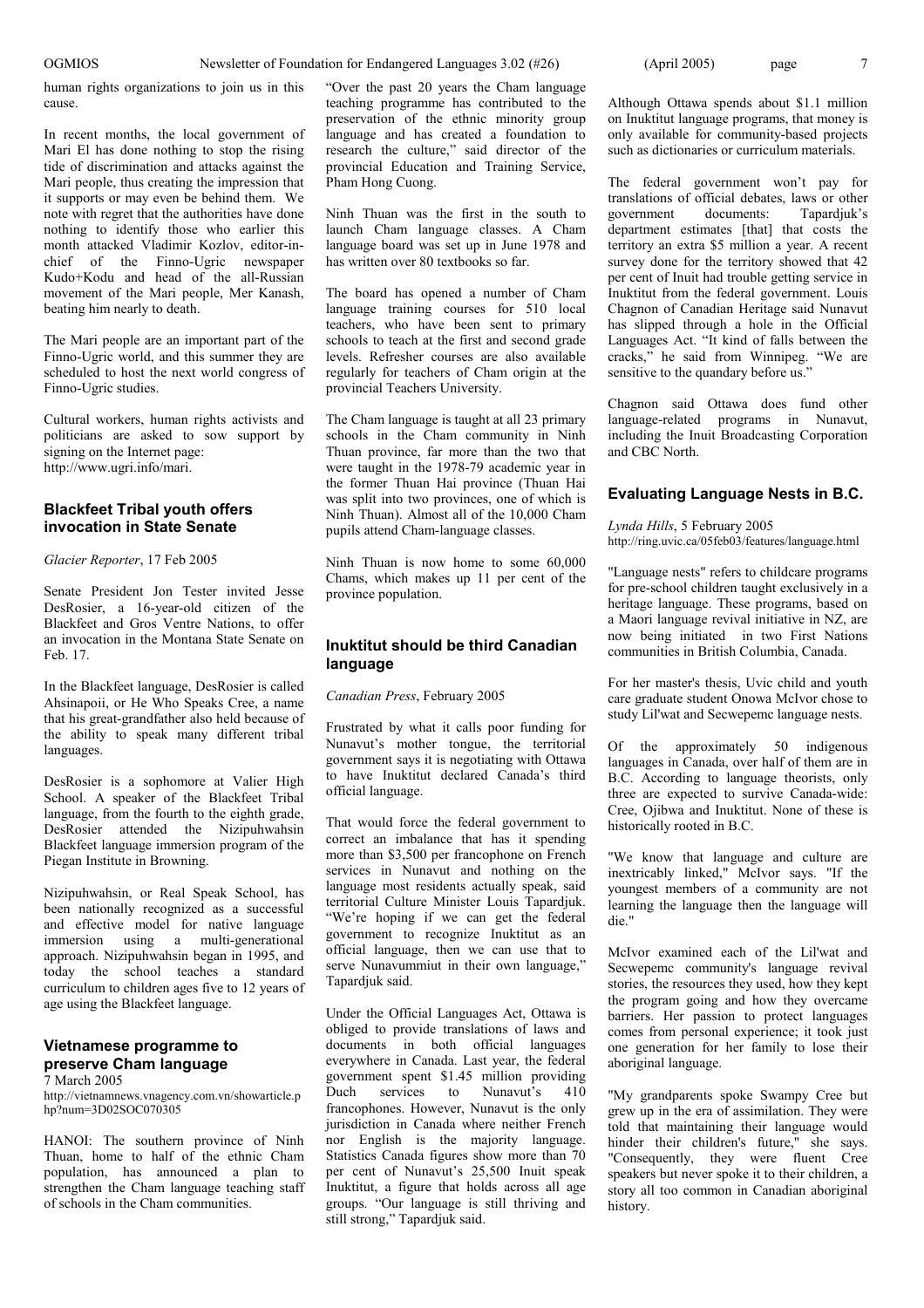OGMIOS Newsletter of Foundation for Endangered Languages 3.02 (#26) (April 2005) page 8

McIvor discovered that one of the main barriers to language revival is a lack of government support. As the Ministry of Health licenses most childcare programs in B.C., workers must have early childhood educator certification (ECE). But language nests don't quite fit the mould of other childcare programs.

"This doesn't mean they are a less-quality program, they're just different," she says. "Because you need traditional language speakers to be the main caregivers, those people wouldn't necessarily have ECEcertified training."

In the Secwepemc community, for example, there are two kinds of people working in the language nests: elders who are traditional speakers and "middle-generation" women with education degrees. However, because they don't have ECE certificates, the program is not eligible for funding.

# **Miami tribe fighting to save language publishes dictionary**

Miami University, Oklahoma 27 January 2005

http://nativetimes.com/index.asp?action=displ ayarticle&article\_id=5889

The vast majority of the estimated 300 languages spoken in North American before the arrival of Christopher Columbus are endangered or extinct. But the Miami language, once spoken throughout much of Ohio and Indiana, is in the process of being revitalized.

Thanks to a cooperative effort by the Miami Tribe of Oklahoma and Miami University, the college named in honor of the tribe, the first comprehensive dictionary for the language is due to be published in late February.

Titled *Myaamia neehi peewaalia kaloosioni mahsinaakani* (or 'A Miami-Peoria Dictionary'), the 200-page book contains about 3,500 entries plus a brief description of the language and an English cross-reference list.

<span id="page-7-0"></span>The accomplishment reflects a university/tribe partnership that is unusual in higher education, says Daryl Baldwin, director of the Myaamia Project for Language Revitalization and a member of the Miami Tribe of Oklahoma. He, along with David Costa, a linguist who has done extensive language work on the Miami-Peoria language, are coeditors.

When Miami University was founded in 1809, the Miami Tribe was well known throughout the Midwest, but in 1846 the tribe was forcibly removed from Ohio and Indiana and relocated first to Kansas and then in the 1870s to what is now Oklahoma.

By the early 1960s, the last tribal member to speak the language conversationally had died but it was not until the late 1980s that there was attention to what that loss meant. In 1995, the Miami Tribe of Oklahoma launched an organized effort to revive its language.

Language is culture, explains Baldwin. "It's important because it embodies our values and belief system and generations of accumulated human knowledge. And all of these things are important to our identity as Miami people," says Baldwin.

For example, Miamis say "nipwaahkaalo" when departing, which is often translated to "take care," but it also means to have wisdom or be conscious. The word is related to the verb "nipwaameewa," which means he teaches him. So this farewell term embodies a basic concept of Miami culture-that seeking knowledge is important.

"There's a way of understanding the world that is embodied in this language. To me that's the real value of this effort," he says.

There's much more work to be done to make Miami a living language, says Baldwin.

Tribal elders, who can only recall fragmented phrases or bits of songs and prayers, are documenting their memories. In Miami Tribe households, children are beginning to use some of the ancient kinship terms-"iinka" for mother and "noohsa" for father-that have not been heard for decades.

There are, explains Baldwin, lots of native studies program, but few if any universities have the intimate ties with a specific tribe that Miami University has with the Miami Tribe of Oklahoma. The relationship, which began in the 1970s, has steadily strengthened until now it includes several research and service projects in addition to language revitalization efforts.

### **Online technology used to preserve Choctaw language**

By Ken Studer, *Herald Democrat http://www.heralddemocrat.com/articles/200 5/01/20/local\_news/iq\_1715132.txt*

DURANT - Creating community classes for teaching the Choctaw language was a priority for Chief Gregory Pyle when he was elected in 1997. Pyle hired a language coordinator and a language specialist.

The 48-week community class curriculum of literacy, vocabulary and conversation has been attractive enough to students to be able to create more than 30 classes in the 10 counties. In the year 2000, the Choctaw Nation decided to take advantage of modern technology and created an Internet course. At that time, the course served approximately 1,000 students Technology has provided the avenue for the Choctaw language to be taught

in the public schools. Terry Ragan is language director of Choctaw Nation.

Ragan said when the Choctaw language course first started in the schools, it was considered an elective class. Now, through legislation, it has become an accredited class. Using the tools provided by modern technology, the Choctaw Nation has created distant learning programs in 37 schools and four colleges. The program also has students from Germany, Japan, Thailand, United Kingdom and Canada.

<span id="page-7-1"></span>"Mainly these students are service-related people of Choctaw descent," Ragan said. As the course progressed, the classes grew from one beginning Choctaw class to multiple beginning and intermediate classes during the day and evening. There is absolutely no restriction on who can enroll, e.g. at the website listed below. A student can also call the Nation's toll-free number to enroll. At that time a student is given a user name and password.

Wayne Coston, technology and media specialist of Choctaw Language School, said, "Currently the students can see the teacher, but she cannot see them. They can communicate with the teacher by typing their questions and answers into the system. With the next version of the software, the students will be able to talk back to the teacher, but only if they are set up with a broadband connection, such as DSL. The version after that will have video and audio going back and forth."

The Choctaw language is also being taught in the 14 Headstart facilities scattered throughout the 10 counties. "The program is developing childhood curriculum from 4 years old to third grade. You don't build a ball team when the kids are juniors and seniors," Ragan said.

www.choctawschool.com

# **Inuit Sign Language could open courts to the deaf: official recognition, interpreter training in Canada**

Sara Minogue

http://www.nunatsiaq.com/news/nunavut/50204\_10 .html

*4 February, 2005*

The case of Bobby Suwarak, a deaf man from Baker Lake who communicates with gestures not related to standard sign language, has raised the possibility of an indigenous sign language known to Inuit for centuries. And that has raised the potential for training legal interpreters who can assist deaf Nunavummiut, whether accused of crimes or victims of crimes, in the courts.

In court-ordered assessments, a hearing specialist from Montreal has determined three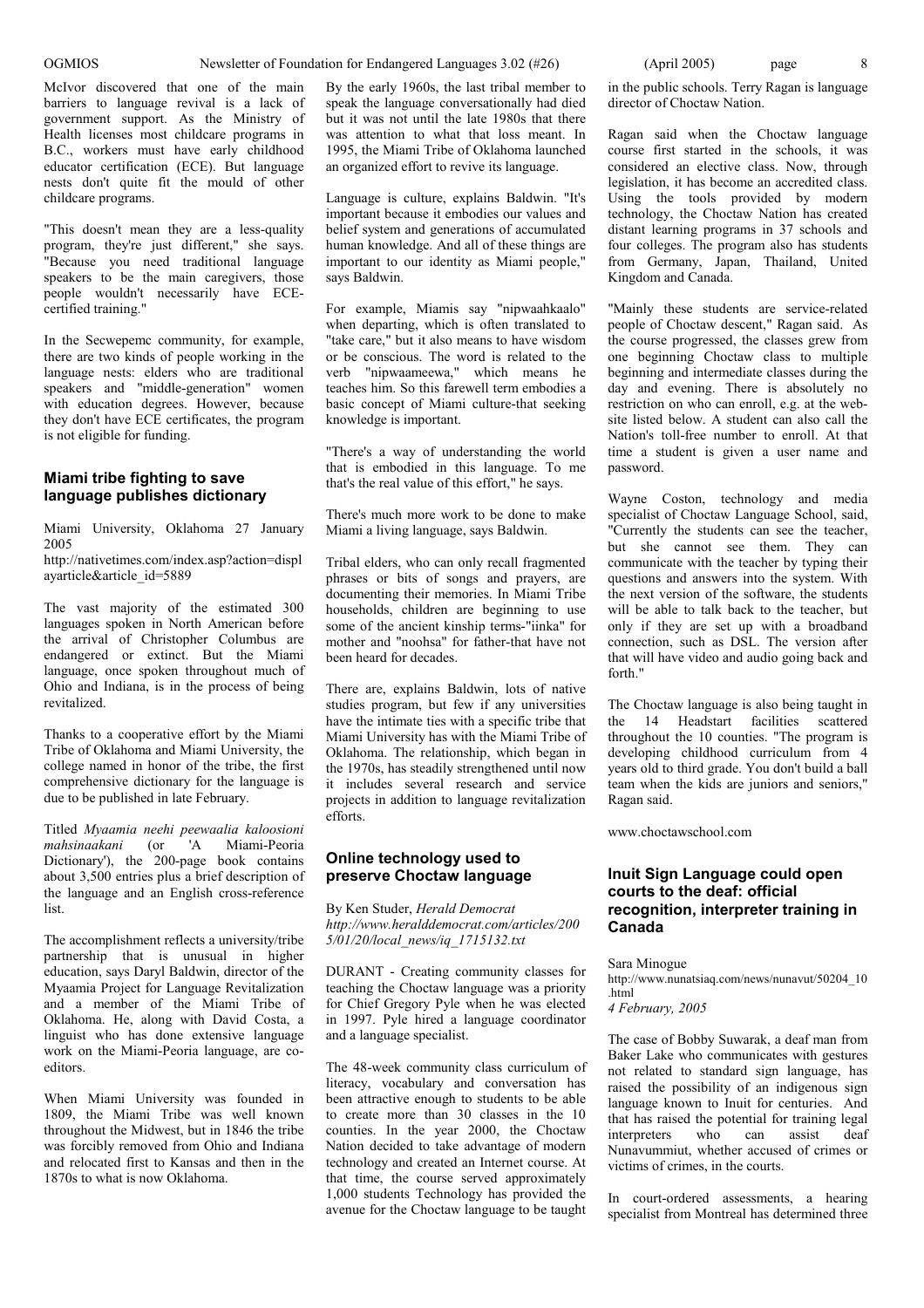times that Suwarak cannot communicate effectively in court using his language through an interpreter unfamiliar with the legal system. But after meeting deaf people and their families in Baker Lake, Pangnirtung, Iqaluit and Rankin Inlet in 2000, the same specialist found that an Inuit sign language exists, and could be used to offer trained court interpreters for deaf Nunavummiut.

<span id="page-8-0"></span>Using video to capture signing, Jamie MacDougall found that signers in two different communities shared similar gestures for certain words, such as walrus or polar bear. He also found that several people - not just the deaf - use, or recall elders using, what one participant called "Inuk sign language." The existence of such a language would be consistent with documented cases of several [aboriginal peoples that use a signing system](http://www.nunatsiaq.com/news/nunavut/50204_10.html) to communicate.

In a report presented to Justice Canada five years ago, MacDougall recommended that, in order to meet the Charter of Rights and Freedoms, the court can and should provide trained legal interpreters for the estimated 155 deaf people in Nunavut, who currently rely on family and friends for the service. He also recommends that work begin towards officially recognizing ISL as a language. MacDougall compares this process to the still recent recognition of Inuktitut in the courts, and the steps that have been taken to document and promote the language over the last 20 to 30 years. "[ISL] is a language spoken by a small number of people, but under the charter and so on, I believe it has to be recognized," MacDougall says.

Recognition of the language could have a huge impact on deaf people across Nunavut. MacDougall estimates that 30 per cent of Nunavut's deaf rely on ISL to communicate. Many others, however, are sent south to learn American Sign Language. That has the benefit of offering them a legally recognized language, but they often return home to find few people can understand them. At the same time, MacDougall found that almost 75 per cent of the population of Baker Lake can speak to Suwarak through signs. Kautaq himself is an advocate. "You can communicate with him yourself if you have the patience," he says. And many people do.

# **Elders honored for helping keep native language, traditions alive**

Ellen Thompson/Havre Daily *4 February, 2005*

News/ethompson@havredailynews.com http://www.havredailynews.com/articles/2005/02/0 4/local\_headlines/elders.txt

The two women being honored at this week's Mid-Winter Fair at Fort Belknap don't know each other well but they have a lot in common. Theresa Walker Lamebull and Mabel Snell, at age 97, are both the oldest members of their respective tribes. Each

woman is among the few remaining fluent speakers of their native languages. A banquet was held at the Red Whip Center at Fort Belknap on Wednesday to honor Lamebull, a member of the Gros Ventre Tribe, and Snell, who is an Assiniboine. Both will be a focus of attention as fair events continue through this weekend, ending with a powwow on Saturday night.

Lamebull has lived in Hays nearly all her life. She spent much of her time raising children and, after they grew up, teaching the Gros Ventre language to grade school and college students. Her efforts have helped to keep the language from dying. One of her former language students recently began teaching one of Lamebull's grandsons the Gros Ventre language, her daughter, Kathy Cichosz, said. One of Lamebull's fondest memories is of the old Hays fair. When she thinks about it now, she still smiles and laughs. At the fair, children would race horses and play games and there were funny contests, including an ugly contest, she said: "We used to really have good times."

<span id="page-8-1"></span>[What Lamebull misses is the way p](mailto:News/ethompson@havredailynews.com)eople used [to visit one another more often. Guests](http://www.havredailynews.com/articles/2005/02/04/local_headlines/elders.txt) [arrived unannounced](http://www.havredailynews.com/articles/2005/02/04/local_headlines/elders.txt) nearly every day, she said. Now people wait for invitations. Until recently, Lamebull could speak with other friends in their language and visit the way they used to, but her last Gros Ventrespeaking friend died recently, Cichosz said.

# **Ex-Post Evaluation of EC Activities with Regional and Minority Languages 1998-2002**

This evaluation report focuses on the support provided by the European Commission to regional and minority languages (RML) between 1998 and 2002. It was conducted by the Interacts Foundation, with contributions from the UNESCO Centre of Catalonia, between July 2003 and January 2004.

Some of the general conclusions were:

- The European Commission's support for regional and minority languages in the period 1998-2002 has been conducive to strengthening the position of some RMLs in Europe.
- Core support provided to EBLUL (European Bureau of Lesser Used Languages) and the MERCATOR Centres, as organisations active in the field of RMLs, has also been of great importance to existing knowledge about linguistic diversity in Europe.
- The impression remains that EU action in the field of languages has changed at a higher speed than regional and minority languages themselves.

Changes are also needed within organisations representing or with an interest in RMLs if they expect to achieve European support to a relevant extent.

<span id="page-8-2"></span>4. Allied Societies and Activities

### **News from Native Languages of America**

#### *Osiyo, Aaniin, Hau Kola,* and *Hello!*

Here at *Native Languages of the Americas* we have had a busy year, adding more than 200 pages of vocabulary, soundfiles, and other Indian language materials to our website (http://www.nativelanguages.org/). We have also streamlined our projects to make it easier for the community to partici-pate in our work. Here are three ways you can join us in our work if you like:

1) We have improved our projects page, http://www.nativelanguages.org/help.htm, to include a list of practical things you can do to help us with our mission of language preservation, from simply linking to our site all the way through making audio recordings of an elder relative. Please visit this page and see if there's anything you'd like to pitch in with! In particular, if we do not have a page about your own tribe or nation yet, and you'd like to help us change that, just e-mail us.

2) We have added a page for our submission guidelineshttp://www.nativelanguages.org/sub missions.htm. (We still publish all Indian language materials submitted to us the same way we always have.)

<span id="page-8-3"></span>3) And if there is any way that we can help with your community's language revival or preservation efforts, please let us know!

<span id="page-8-4"></span>Have a great new year, and may all our nations prosper. Orrin, Laura, Pinny and Kate

# **Salish Language Papers Sought**

We are putting together an *MITWP on Less Familiar and Endangered Languages* volume on Salish. We are interested in all aspect of linguistic inquiry (formal, functional, preservation efforts, etc.) regarding the Salish languages. We are also looking for contributions from the variety of language scholars conducting research/working with Salish languages.

Shannon T. Bischoff

Department of Linguistics, 1100 E. University Blvd, University of Arizona, Tucson, AZ 85721 USA bischoff@EMAIL.ARIZONA.EDU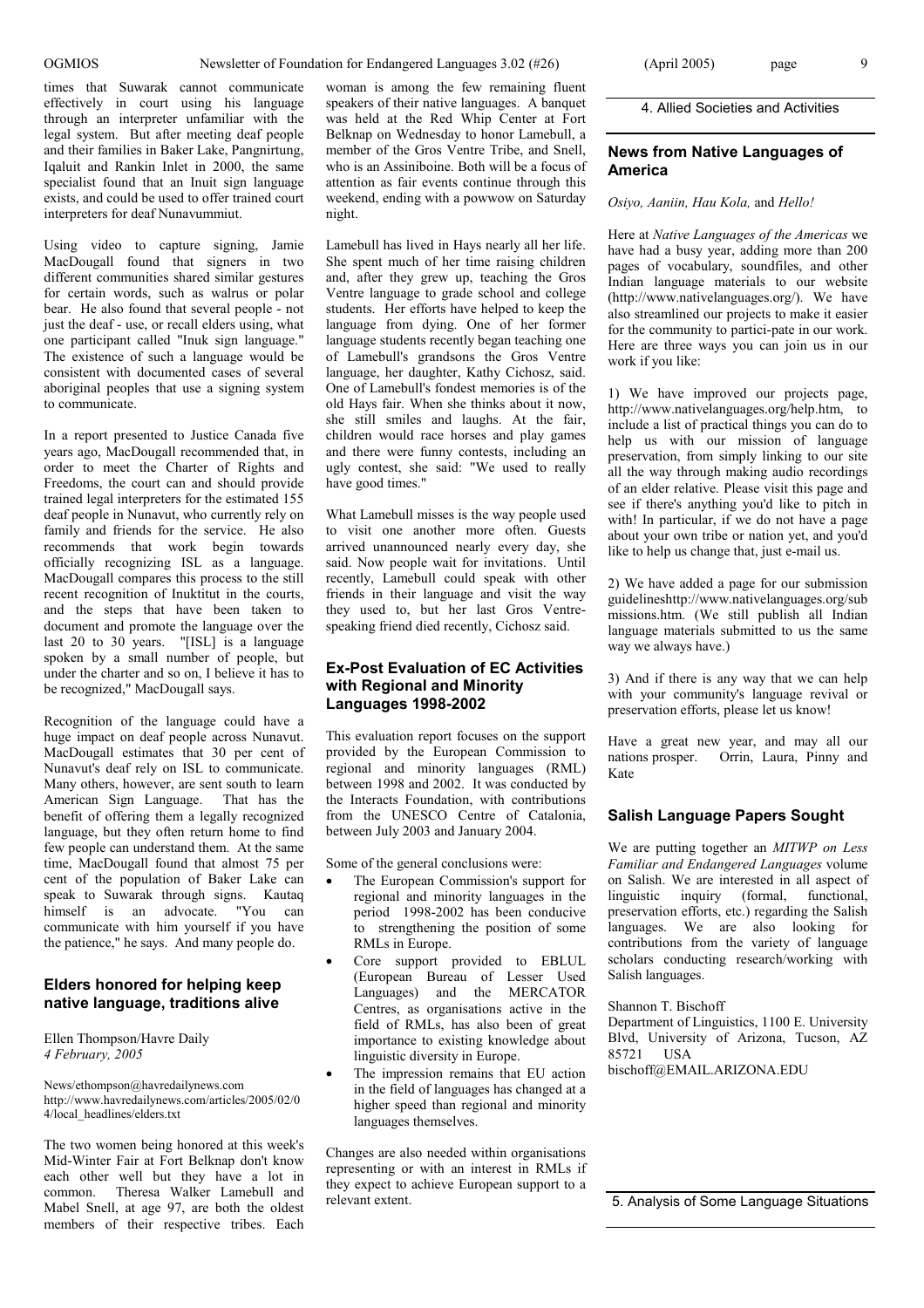## **Recent Change in Language Communities Of Nepal -** *B. K. Rana*

bk rana@yahoo.com

# **Introduction**

The Himalayan kingdom of Nepal is one of the linguistically diverse countries in South Asia and is a home for different peoples who speak different languages, adhere to different religions, practice different cultures and live in harmony forming distinct identities among themselves from the ages. Spoken as lingua franca by nearly 20 million people, Nepali is the first language of 48.61% of total population of  $\tilde{22,736,934}$  [2001] and also the national language of Nepal. Except for Burushaski, a language isolate which is still spoken north of Gilgit in Hunja, a remote part of northern Pakistan at the border of China, Nepal's languages all belong to the world's major language families: Indo-European, Dravidian, Sino-Tibetan and Austro-Asiatic. There are at least three native speakers left of

Kusunda<sup>1</sup> which is a unique language once spoken in the central hills of Nepal some 30 years ago.

Nepali falls within the Indo-European family. It has much closer affinity with Hindi and Sanskrit. Hindi is spoken almost by half a billion people as their mother tongue in India only. Millions others speak either Hindi or Urdu both in India and Pakistan. These two major South Asian languages are spoken among the Indian population across South and East Africa. People in Indonesia, Malaysia, Mauritius and Fiji also speak Hindi.

<span id="page-9-1"></span><span id="page-9-0"></span>Some people who have migrated to USA, Canada and United Kingdom also speak either Hindi or Urdu. The Hindi-Urdu community comprises one of the largest speech communities in the world. Scholars and language activists of India are prescribing Hindi in a broader national context as well as global perspective, and affirm Hindi's status as a world language.

Likewise, a significant number in Hong Kong, Burma and England speak Nepali also. It is spoken by a larger mass of population in  $\frac{1}{1}$ different provinces of India. Therefore, the government of India has recognized Nepali as one of its 18 state languages, which is used in schools and in office materials also. The recognition of Nepali as an official language in 1988 by the government of India was a

major event for Nepalese linguistic communities to assert their linguistic rights. In this paper I will attempt to offer some insights into recent linguistic dynamism in Nepal from a South Asian perspective, where language communities are asserting their linguistic and cultural rights for development. The language issue has been a vital one for a couple of decades in Nepal.

#### **Growth of Nepali as the National Language amongst Linguistic Diversity**

Along with the rise of the Gorkha Kingdom2 in 1768, the state had to promote Hindu culture and Nepali language to unify the country with a policy of one language and one culture. National policy as such could ease the process of unification of scattered small principalities into a greater sovereign nation. Nepal has always remained an independent nation in South Asia. Since the founding of the Gorkha Kingdom, Nepali has become the national language of Nepal and general identity of Nepalese people. There is a vast literary treasure in Nepali: government papers, educational materials, newspapers etc. are all published in it.

There has been no linguistic survey of Nepal to this day (despite some light discussion in academic circles a couple of years ago); so nothing firm can be said on how many languages are spoken in Nepal. Language data tend to differ as between entities and authors. As many as 48 different languages have been enumerated in the population census report of 1991. The National Language Policy Advisory Commission [1993] in its report mentions that there are 70 different languages in Nepal, 20 of them endangered. The report also cites Kusunda as dead. Nonetheless, 87 Kusundas [37 males, 50 females] have been reported speaking Kusunda as their first language in the recent national population census report. According to the population census report [2001] there are 99 different caste, ethnic and two other unidentifie[d](#page-9-3) groups of peoples who speak 93 different languages as their mother tongues in Nepal. Ethnologue [2000] reports that there are 128 different languages in Nepal.

In Nepal the larger number of different languages falls in Sino-Tibetan language family. The speakers of Sino-Tibetan languages are mostly indigenous in origin. They are remote, less numerous, poorer, socio-politically weaker and unrepresented or

<span id="page-9-4"></span><span id="page-9-3"></span><span id="page-9-2"></span>

under-represented to the national life. The situation as such has led to intense language endangerment in Nepal. As a result of the restoration of democracy in 1990, and also the concern of the United Nations for indigenous peoples in the world, different language communities in Nepal have begun to foster their languages. They have even begun to develop their own scripts, vocabulary, dictionary, grammar and literature etc.

#### **Establishment of Mahendra Sanskrit University for Revival of Sanskrit language**

To preserve and promote Sanskrit education in different sectors of Nepalese society and also develop the Kingdom of Nepal into a center for teaching and learning through Sanskrit, the government of Nepal established Mahendra Sanskrit University in December 1986. The university was opened amidst a sharp decline in Sanskrit language in the country. No speaker of Sanskrit has been enumerated in national population census reports. This is an indication that Sanskrit is not spoken as the first language in Nepal. Indeed the great teachings of Rshi-Munis<sup>3</sup> in early centuries, possibly even before the Greeks, are written in Sanskrit. The Vedas, Upanishads, Smritis, and the much loved  $philosophy$  by Hindus – the Bhagavat Gita etc. are written in Sanskrit. Whether Sanskrit is spoken by its speakers or not it has an immense impact not only on Nepalese social life but upon the much greater mass of population in India also.

The greatness of Sanskrit is unquestionable. However, in recent decades, it has faced sharp criticism in the indigenous language communities of Nepal. These communities have designated Sanskrit as a dead language. They blame the government for wasting wealth on a 'dead language'and staying unresponsive to demands of communities to preserve their 'living languages'. There is a kind of tug-of-war between two groups of intellectuals who favor the promotion of either Sanskrit or indigenous languages. Sometimes Sanskrit is made a compulsory subject in schools and sometimes optional, depending on what type of government is functioning in the country. Althouh Sanskrit is not spoken as a first language by the general public, it is not a dead language. There is an ample opportunity for Sanskrit to become revitalized as native language of certain group of people in the country. It is like English, which is also not spoken as the first language in Nepal.

#### **Indigenous Peoples'Movement for Linguistic and Cultural Rights**

The indigenous ethnic peoples are nowadays known as Janajatis<sup>4</sup> of Nepal. Before the

<sup>1</sup> I could discover only three fluent Kusunda speakers in remote parts of western Nepal in 2000. No others have since been reported. The government of Nepal has allocated some money for the preservation of Kusundas.

Some linguist[s r](#page-9-2)egard Kusunda and Burushaski as language isolates. But divergent views have emerged on Kusunda. Analyzing some 150 years old data, which often include inaccuracies, some western linguists have recently classified Kusunda as Indo-Pacific. This new classification cannot be accepted because it is not a complete study, which lacks information on recent development on Kusunda language

<sup>2</sup> The 'Gorkha Kingdom'also suggests the political process and development that happened in Nepal. The outstanding name in modern Nepal's history, King Prithivi Narayan Shah, ancestor of the current king Gyanendra, annexed the Kathmandu valley into Gorkha in 1768. At that time the Kathmandu Valley was known as 'Nepal'and Newari was its language. King Prithivi discarded Newari, introduced the 'Gorkha language', gave the kingdom another name – Nepal, and made Kathmandu the capital. Nowadays the king, the Nepali language and Hindu culture are seen as symbols of national unity.

<sup>3</sup> Vedic Scholars [ sages]

<sup>4</sup> Indigenous ethnic peoples with their own mother tongue[s,](#page-9-4) traditions, distinct cultural attributes and social structures and who also do have written or unwritten histories are designated by law as Janajatis of Nepal.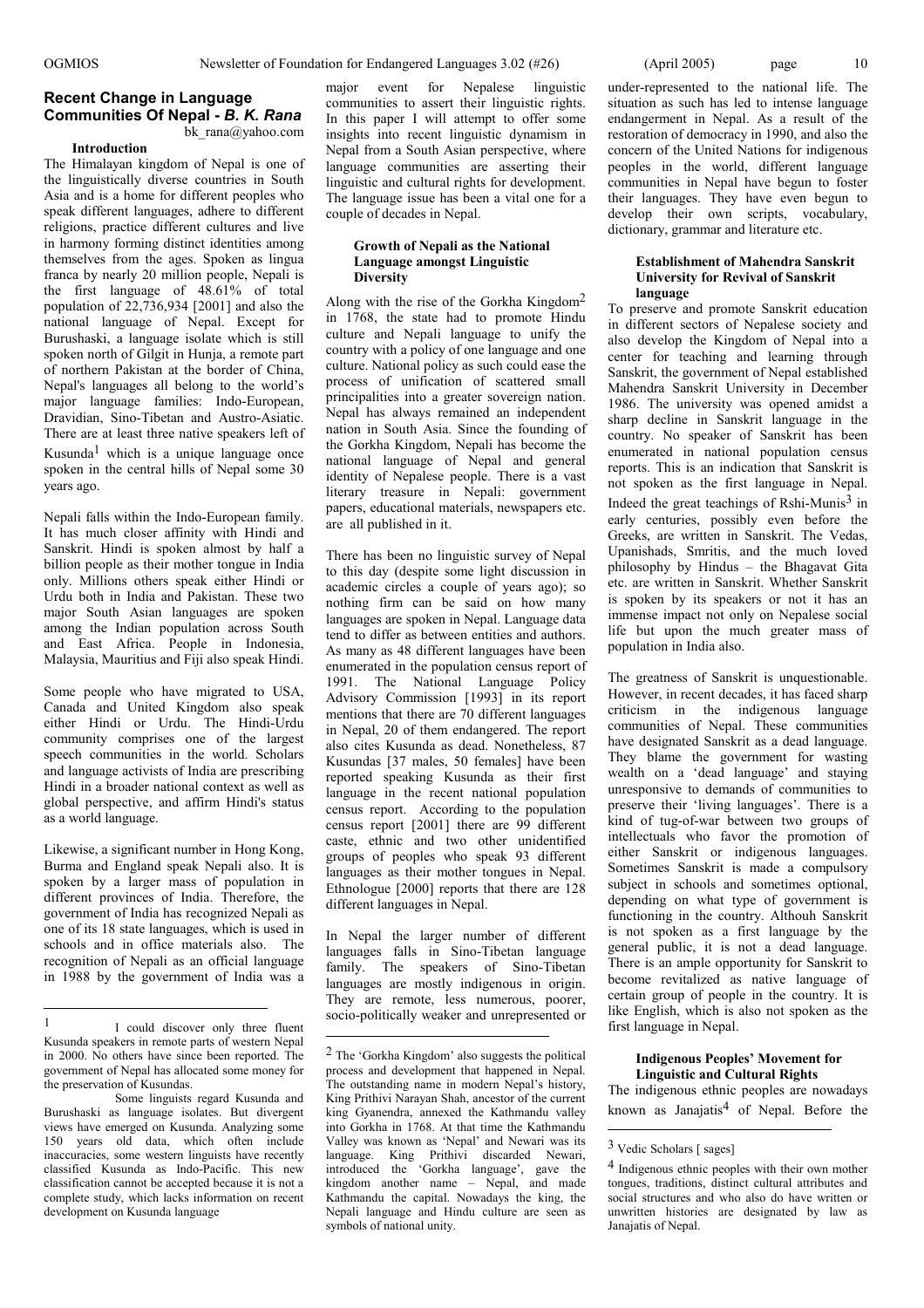restoration of democracy in 1990, there was no right to freedom of speech or expression in the country. Naturally in those days, it was very difficult to found a social organization that could spell out the fundamental rights of the people. However, Padma Ratna Tuladhar had been able to found 'Nepal Bhasha Manka Khala'- an organization for the preservation and promotion of Newari<sup>5</sup> language and culture in Kathmandu, and other two activists Suresh Ale and Parshu Ram Tamang had also started underground advocacy for linguistic and cultural rights by forming 'Nepal Langhali Association' from among the Magars<sup>6</sup> and 'Nepal Tamang Ghedung' - an organization of the Tamangs<sup>7</sup> respectively in the mid-seventies. Parshu Ram Tamang has presented Nepal's indigenous peoples'issues before a wider world including forums of the UN.

As soon as democracy was restored in the country, these three indigenous peoples' advocates together with other five indigenous peoples'organizations became able in mid 1990 to found an organization, the 'Nepal Federation of Nationalities';<sup>8</sup> and Suresh Ale was elected its Secretary-General. This was a landmark achievement in the indigenous peoples' movement of Nepal. The federation vigorously publicized and lobbied for inclusion of linguistic and cultural rights for indigenous peoples in the Constitution, then being drafted by a commission formed by the government of Nepal. As a result, some recommendations [fro](#page-10-0)m the indigenous peoples'sector have been incorporated into the constitution.

After the restoration of democracy and also the promulgation of the Constitution of Nepal in November 1990 there was an open atmosphere in the Nepalese academic community. Krishna Bahadur Bhattachan, began critical advocacy louder and clearer than ever before for social reformsint[he](#page-10-1) country. Consulting with some other experts and activists, he classified 61 Janajatis of Nepal and also offered a definition for them. The government recognized only 58 Janajatis by enacting an act some time later. However, Bhattachan'sargu[men](#page-10-2)ts for social reforms have facts and foundations, the conservati[ve](#page-10-3)

7 Tamangs form third largest among indigenous population after Magar and Tharu [5.64%].

school of Nepal, as anticipated, shows strong displeasure in them. Out of his enumeration, a number of 16 Janajatis $9$  are not enumerated in the national population census report of 2001. The government population census report is not widely accepted in Nepal.

Kamal Prakash Malla and Hark Gurung who were indulging themselv[es](#page-10-4) in scholarly creations before the restoration of democracy have also published a number of polished works in favor of language communities of Nepal. Gore Bahadur Khapangi has an outstanding record of reaching the outposts and speaking for the rights of indigenous peoples in the country. This tireless advocate for social change in Nepal has made a significant contribution to the preservation and development of endangered language communities in Nepal at a time when many of the world's precious languages are vanishing day by day.

#### **Constitutional Provisions**

Since 1990, Nepalese society has undergone many unprecedented changes. The Untied Nations' concerns about the indigenous peoples' rights and subsequent declaration of International Decade of the World's Indigenous People [1995-2004] have been remarkable in the effort of preserving Indigenous peoples' cultural heritage across the globe. Nepal also received some kind of message from the declaration. Now, the government of Nepal has begun to preserve and promote indigenous as well as other languages and cultures across the country.

In the Article 4 [1]of [Co](#page-10-5)nstitution of Nepal [1990] it is stated that Nepal is a 'multiethnic,<br>multilingual democratic independent. democratic, independent, indivisible, sovereign, Hindu, constitutionalmonarchial' country. The constitution has accepted multiethnic and multilingual essence of the country but it is silent about a number of other religions and cultures of Nepal. Such a provision in the constitution has prompted indigenous people's activists to demand constitutional amendment guaranteeing their religious rights also. The indigenous peoples in the country realize that they were converted to Hinduism after the rise of the Gorkha Kingdom. Previously, they believe, their ancestors were either Shamanists or **Buddhists** 

Similarly, in another Article 6[1] of the constitution it is written that Nepali in Devanari script is the 'nation language' of Nepal and hence official language of the country. But, in the same article 6[2] it is also stated that languages spoken as mother tongues in different parts of the country are Nepal's 'national languages'. This provision is to specify that 'nation'and 'national' languages have different constitutional status

<span id="page-10-5"></span><span id="page-10-4"></span><span id="page-10-3"></span><span id="page-10-2"></span><span id="page-10-1"></span><span id="page-10-0"></span>

and relevance. Article No. 18 of the constitution gives the right to every linguistic as well as cultural communities to preserve their languages and cultures, to offer primary education in mother tongues. Another Article No. 26 of the constitution offers a wide range of directives for the preservation and promotion of languages and cultures of Nepal. There has been some development in language to accord with the spirit of Constitution in recent years. Understandably, there is much still to be done in the years to come.

#### **Supreme Court Outlaws Use of Local languages in Local Governments**

As guaranteed by the Constitution, local autonomous bodies known as - local governments - such as the Kathmandu Metropolitan City began using Newari as its additional official language from July 25, 1997. Following the metropolitan city, Dhanusha District Development Committee on November 18, 1997 and Rajbiraj Municipality on November 25, 1997 also respectively began using Maithili as their additional official language. The Supreme Court of Nepal issued an interim order to halt such usage and later on June 3, 2001 passed a verdict that the use of local languages in local governments is unconstitutional and unlawful.

The court has given no ruling to cut the expenses on Sanskrit language, which have not one native speaker in Nepal. The Vedas and other Sanskrit scriptures are very highly revered by the lovers of Sanskrit. But, indigenous language communities do not pay much attention to them. The spirit of the Constitution and the Supreme Court verdict are in conflict. Therefore, to protest the event, language communities of Nepal have staged a 'Black Day'program every June 3 in front of the Supreme Court of Nepal in Kathmandu. Meanwhile, consulting with other indigenous peoples' experts, activists, language communities and lawyers, Parshu Ram Tamang through Nepal Tamang Ghedung, drafted a public bill on Language Policy for the consideration in the Parliament of Nepal. It was registered in the House of Representatives of the Parliament at its 20th Session in mid-2001. Unfortunately, at the climax of political unrest in the country, the house was dissolved prior to table for further discussion on the bill.

#### **Maoist Propaganda and Disadvantaged Communities**

The beautiful country with pristine natural beauty and diversity is now engulfed in unrelenting conflicts and faces a number of serious challenges in her development. More than 12 thousand Nepalese have been killed and many others are unaccounted for during these years of conflicts. The Maoist insurgency surfaced from a monolingual rural part of western Nepal in 1996. The people of that part of the country cannot speak Nepali and also do not practice Hindu culture. The Maoists have a principal agenda of uprooting the monarchy and establishing radical

<sup>5</sup> Newars are one of the most advanced indigenous peoples of Nepal. They form 5.48% of the total population of Nepal.

<sup>6</sup> Magars are the largest indigenous group by 7.14%. They are third largest population group after Chhetri [15.80%] and Hill Brahman [12.74 %] in Nepal. No individual caste/ethnic group is over 16.00% of total population in Nepal.

<sup>8</sup> i) Nepal Langhali Sangh, ii) Nepal Tamang Ghedung, iii) Nepal Bhasa Manka Khala, iv) Tamu Baudha Sewa Samii, v) Kirat Yakthung Chumlung, vi) Kirat Rai Sanskritic Sangh vii) Sunuwar Sewa Samaj viii] Sagarmatha Sewa Kendra (Sherpa Association) were the signatories of the federation in 1990.

<sup>9</sup> The 16 unmentioned Janajatis in the recent census report are Kushbadiya, Chhairotan, Tangbe, Topke Gola, Thudam, Fri, Mugali, Lhopa, Surel, Dolpo, Teen Gaule Thakali, Bankaria, Barah Gaule, Marphali Thakali, Larke and Lhomi [Shinsawa].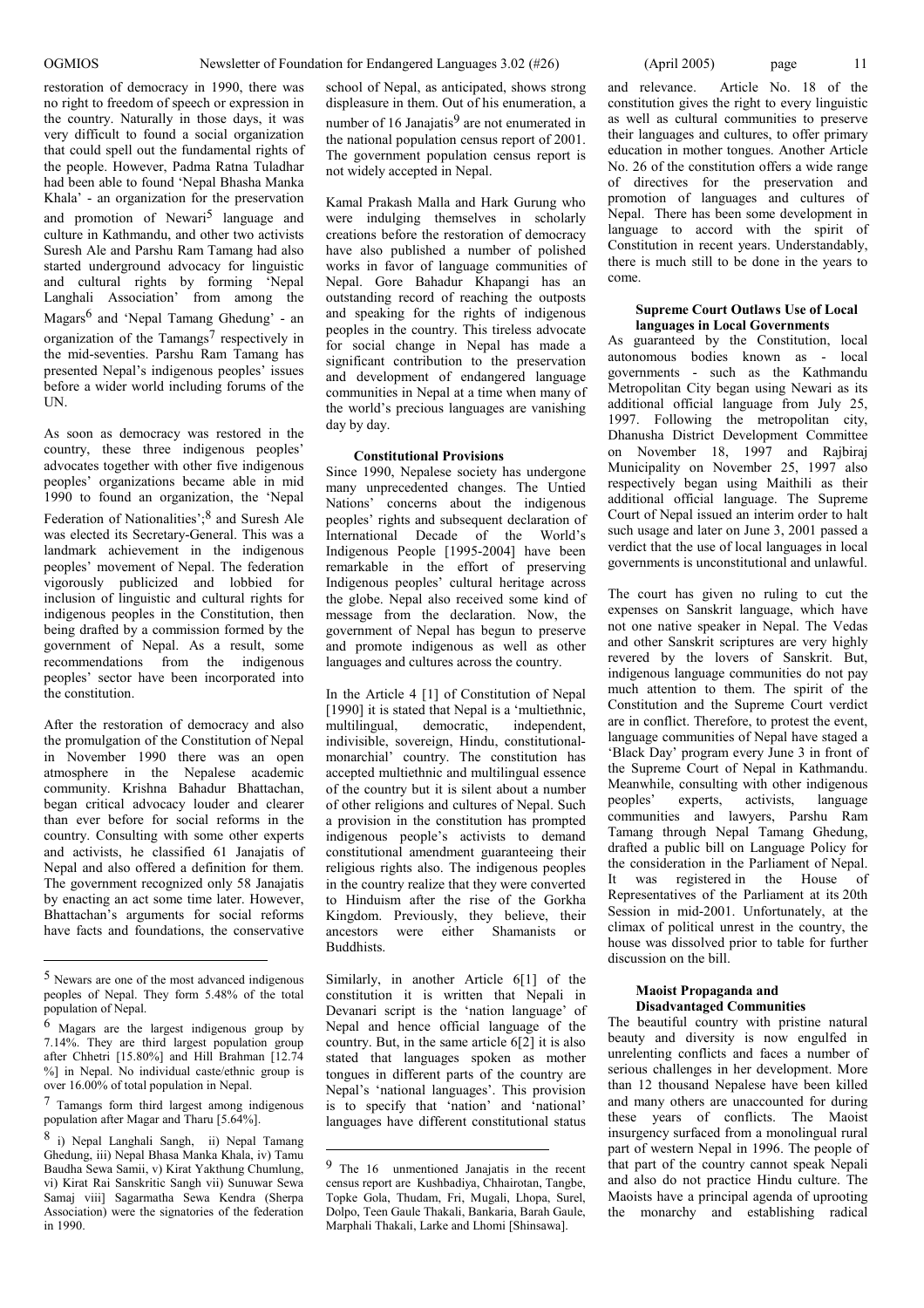<span id="page-11-0"></span>communist government. They have also made it public that they would offer right to selfdetermination or regional autonomy on the basis of origin, language and culture of particular group of peoples, primarily of the disadvantaged section of peoples who form almost two-thirds<sup>10</sup> of total population of the country. Questions have been raised whether national sovereignty and unity of the country could be maintained with such an offer.

The start of the Maoist rebellion was declared with the profound support of Kham Magar language community of Thabang in Rolpa, western district of Nepal. The rebellion has spread all over crossing boarders of other language communities in the country. There are many monolingual communities in Nepal. To address to their need for change, language activists, started campaign for linguistic rights of the peoples. They also oppose Sanskrit education in the country - the reason being that Sanskrit is a classical language; its morpheme or rules of word formation, syntax structure, phonology, vocabulary, grammar etc. are very complex. An indigenous learner cannot even utter a single Sanskrit word. Understandably, such a person cannot compete with others to secure a position in the government.

Nowadays, among the three senior activists who started linguistic and cultural issues, Suresh Ale is under arrest as the government found him becoming a top ranking Maoist leader. Padma Ratna Tuladhar is a believer of communist principles and a human-rights activist. Sometimes he endeavours to restore peace in the country. He was one of the mediators during the two failed dialogues between the government and the Maoist rebels. Parshu Ram Tamang, showing no inclination to any political agenda, currently chairs the Indigenous Peoples' Permanent Forum [IPPF] at the United Nations.

The Maoist rebels are out to abolish Sanskrit education and discard Hindu culture. They have forced many Sanskrit schools to close down. The government cannot stop them doing so. For quite a number of times Sanskrit examina[tion](#page-11-0)s were cancelled as the

10 In Nepal Janajati [indigenous peoples], Dalit [so called water untouchables] and Muslims are treated as disadvantaged section of peoples. They altogether form 63.44% of the total population of the country. It may be argued there are some others who also are economically disadvantaged.

| S.No           | Group                                            | Population |
|----------------|--------------------------------------------------|------------|
|                | Janajati<br>[so called]                          | 37.38%     |
|                | lower castel                                     |            |
| $\mathfrak{D}$ | Brahman, Chhetri and<br>Others [so called upper- | 36.56%     |
|                |                                                  |            |
|                | caste]                                           |            |
| $\mathbf{3}$   | Dalit [so called water-<br>untouchable]          | 21.79%     |
|                |                                                  |            |
|                | Muslim                                           | 4.27%      |
|                | Total                                            | 100%       |

**Source:** His Majesty's Government, Central Bureau of Statistics, National Population Census Report 2001 pp. 72-73.

Maoists entered examination halls and indiscriminately looted Sanskrit questions. This kind of opposition has been an on-going affair in the country. Contrarily, the government has been known to pronounce that it would make Sanskrit a compulsory subject in the country.

There are some practical reasons behind the Maoists' violent opposition to Sanskrit education. Firstly, Sanskrit and Hindu culture are always complementary. All Hindu scriptures, rituals etc. are written in Sanskrit language. Also the king is revered as Vishnu, the preserver in the Hindu trinity. He adheres to Hindu religion. Without Hindu culture and tradition, a king cannot rule in Nepal. The Sankaracharya11 of Kanchhi Kamkothi, India visits Kathmandu occasionally and the King goes to pay him homage. This is how Sanskrit and Hindu King are amazingly intertwined together. Now both of them have become targets of radical Maoists rebels.

But indigenous language activists also disapprove of Sanskrit education because only Brahman-born students are entitled to receive this education free of charge. This caste-based system was introduced by the Rana regime that ruled Nepal for 104 years until its overthrow in 1951 and it continues despite criticisms. This sort of education has also resulted in domination of national resources by Brahman caste groups whose total population is only 12.74% in the country.

Further, English has been made a compulsory subject up to graduate level in the Mahendra Sanskrit University colleges. The language activists do not find any solid reason to teach English in a Sanskrit school.

They charge it as ridiculous education system. But Sanskrit does also deserve preservation as it is one of the ancient languages of the world.

#### **Languages Endangered as the Process of Globalization Accelerates**

As the process of globalization or Anglicization is in effect all over the world, Nepal cannot withstand it. English has been another language, which seems to be replacing Nepali itself. Essential official papers are prepared in English. It is compulsory from primary to graduate levels of education. Most of the university or college education materials are in English. Languagepolicy makers in Nepal are fascinated by English literature too. They prescribe English literature even for junior graders, despite the complete absence of the appropriate cultural background in Nepal.

Everyone in urban areas prefers speaking English in Nepal. Nowadays, urbanite people mix up half English and half Nepali when they speak a sentence. The frequency modulation radios [FM Radios] announcers

mix up nearly 75% English and 25% Nepali words and phrases while they speak aloud a sentence from radio microphones. Doing this they differentiate themselves from among other general public. Speaking English like this, young people feel they have attained an upper class social status, which is not true. The status of English language in not specified in the Constitution of 1990.

In some reaction to this, the government has recently formulated a policy to replace education materials by publishing them in Nepali.

Thus preserving indigenous languages is a very hard job. Since the past two to three decades Nepal has adopted a policy that education should be provided by private institutions also. As soon as this policy was adopted a wave of English schooling came over and touched remotest areas across the country. Everywhere, one could see signboards hanging that read 'English Boarding School'.

This may have some brighter aspects also as blocking national wealth from draining out to other countries in the name of better education. It also could produce some kind of manpower that the country needed there. But such education is unreasonably expensive for general public. Therefore Maoist rebels have begun opposing this sort of schooling also. They have closed many English Boarding Schools.

#### **Recent Change and Development**

Following the reasonable demands of language communities, the government radio

airs news in 18 different languages<sup>12</sup> from different parts of the country. The national population census also reports that a number of 5473 peoples communicate in Nepali sign language. The state TV airs news for the Nepali sign language community also. These are the remarkable changes in recent times in Nepal. Primary education is offered at least in 11 different mother tongues: Limbu, Tamang, Newari, Tharu, Awadhi, Bhojpuri, Maithili, Bantawa Rai, Magar, Gurung and Sherpa. The ministry of education has, one month ago, published five different mother tongues<sup>13</sup> in one primer book for grade one students to reduce cost. This is also another remarkable achievement. Some mother tongue communities have begun to publish booklets, calendar, newspapers and pamphlets in their mother tongues. They have even started to offer language classes in recent times.

Also there has been a noticeable change in the king's language too. The king has his own special form of language. Royal family

<sup>11</sup> The highest ranking Hindu Guru [preacher /teacher]

<sup>12</sup> Radio Nepal airs news in Nepali, English, Sanskrit, Hindi, Urdu, Newari, Maithili, Bhojpuri, Tamang, Abadhi, Tharu, Magar, Kham Magar, Gurung, Sherpa, Bantawa and Dotyali [Nepali] dialect]

<sup>13</sup> Maithili, Awadhi, Tharu, Sherpa and Magar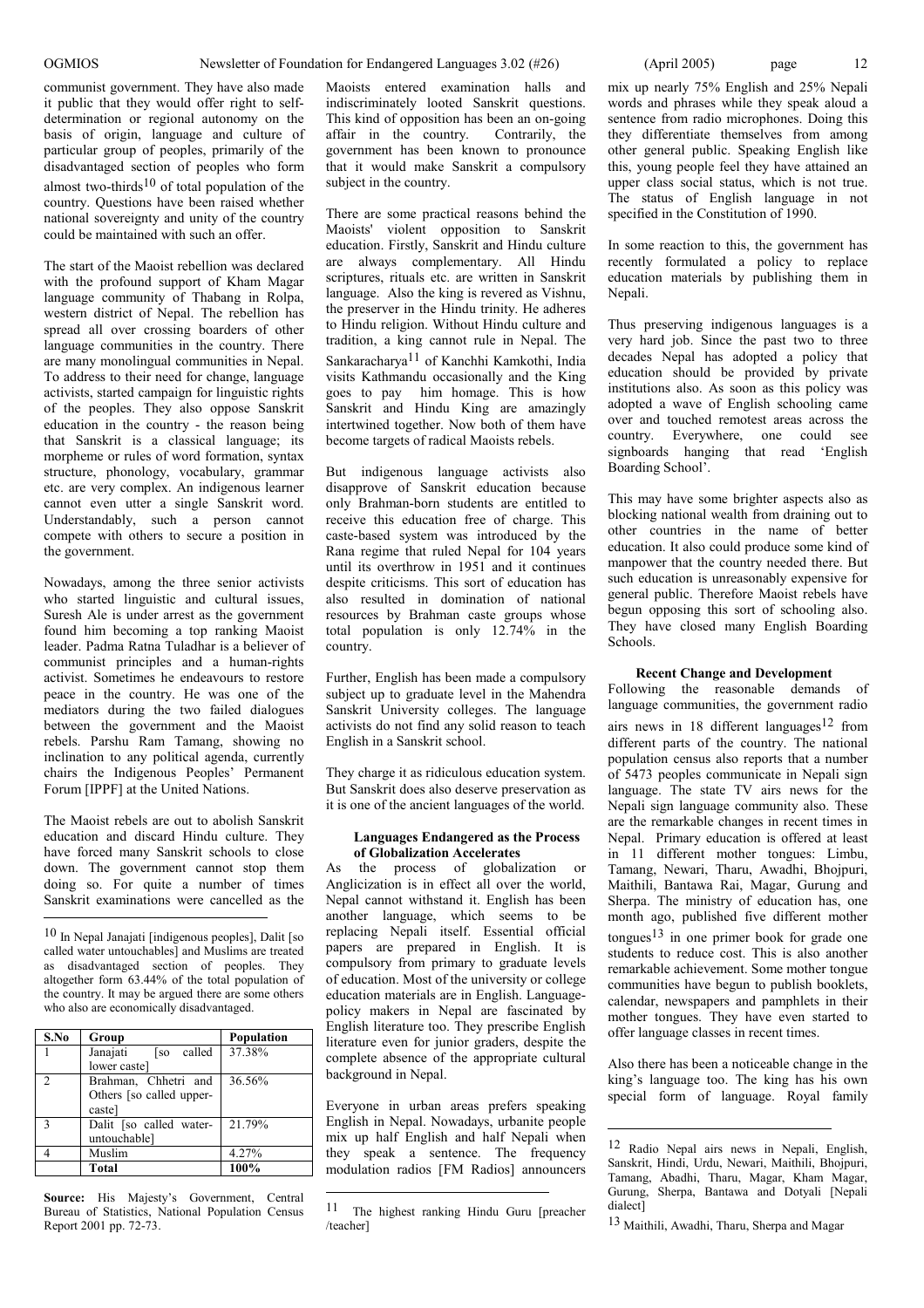members are addressed by the people with some specific words like: *'maushuph'*[he/him or she/her] '*gari+baksyo'* [did], *gari+baksanechha* [will do], *sukala* [sleep], *bhuja* [lunch or meal] *jyunar* [eat food], *darshan+bhet* [seeing, meeting] etc. These terms are only used if one has to address members of the royal family. Before 1990, the general public, except for King's relatives, were not entitled to use the King's Nepali. Nowadays, general people in urban areas copy King's Nepali and speak in it a kind of fashion. But there is a restriction on the general public formally or publicly speaking this language for themselves. Instead, political leaders as well as others do not hesitate to address the king or the royal family members in general terms with media or others like: *woha* [him], *garnu+bhayo* [did], *bhet* [seeing, meeting]. But they must use the King's Nepali when they are tospeak [in](#page-12-1) front of the king or any formal programs.

The capital city of Kathmandu, a hub for Nepalese peoples has undergone some language change in recent times. As the Maoist insurgency has intensified, people have no alternative to migrating to Kathmandu for safety. So, a strange language mix-up is taking place nowadays. For example people of eastern Nepal say ' $niska + nu$ <sup>?</sup> [to enter ] whereas people in the west say *niska+nu'*[ to exit]. The latter say '*pas+nu'* [to enter]. These two words are antony[ms.](#page-12-2) The other noticeable usage is *'bhyau+nu* [to finish or complete a piece of work, affirmative], *bhyau +daina'*[can't complete or finish, negative]. But nowadays, this verb is widely used to mean 'to become enough or less'.

'*Tyo kam bhya+nu'*[you finish the job/work]. Generally used by general public few years ago. But the Kathmandu people now a days say '*Timro paisle bhyau +daina'*[your money is not enough to buy it] etc.

#### **Conclusion**

The unprecedented linguistic dynamism in Nepal in recent times is the outcome of Nepal's democratization in 1990 and the change that took place in Indian subcontinent also: for example the Gorkha Hill Council Movement in Darjeeling. The UN preference for indigenous peoples<sup>7</sup> issues also inspired the language communities of Nepal. But nowadays conflicts have paralyzed the country.

Therefore, on February 1, 2005 the King took over and formed a government under his leadership. As there is no democracy and King's rule has prevailed in Nepal, the right to expression has also been curtailed drastically. Some people have welcomed the king's move and some others have protested.

During the king's rule in the past, Nepal followed the policy of one language and one culture. Then, in a democratic system, peoples asserted their language rights. The Maoists radicals have also exploited language issues

of Nepal. In the event of king's direct rule, it is now widely feared that Rights Movement in Nepal will halt for sometime. The concerned language communities will also experience a setback. But, those communities will continue to strive to preserve their languages and somehow slow down the process of language death in the country.

### **The Modern Status of Irish, and the Irish Commissioner's Report -** *Jeff Kallen*

*Trinity College Dublin*

I've been interested by the comparisons between Hawaiian and Irish, and I thought I'd offer my view from Ireland on one half of the topic. Irish language policy is difficult to categorise in terms of L1 or L2 goals or achievements. The Irish Constitution puts it clearly: 'The Irish language as the national language is the first official language. The English language is recognised as a second official language'.

(Interestingly, though, the Irish-language version of the Constitution doesn't give English 'second' official language status, but states that it may be used 'mar theanga oifigiúil eile', i.e. as 'another official language'.)

The constitutional position may look like simple ideology, but it transfers into reality in many ways, bearing in mind that the designation of Irish as "the national language" (at least within the Republic of Ireland) doesn't imply that it is the "most widespread mother tongue" (which it isn't by any means). The legal designation both reflects and encourages the view that Irish occupies a special place in talking about what it means to have 'our own language', a point which has taken on more relevance as Ireland expands its relations within Europe. (Just recently the Irish government has pushed to upgrade the status of Irish within the European Union, pressurised by public opinion when the new accession states, especially Malta, came in to the EU with working status for their national languages.)

The sense of native language is important for the many people whose families are now English-speaking, but whose parents, grandparents, or great-grandparents may have been Irish-speakers or fully bilingual. It is also important in so far as Irish English reflects various aspects of the Irish language, whether through borrowing, codeswitching, effects of language contact in earlier generations, or in other ways. It is important, too, in the sense that generations of Irish people share the experience of having learned Irish in school, so that school vocabulary is part of the (unique) shared experience of being Irish.

<span id="page-12-0"></span>Thousands of people from English-speaking homes also attend Irish-medium schools at primary and secondary level; these schools are now developing a kind of first-language

<span id="page-12-2"></span><span id="page-12-1"></span>

Irish which is not the same as mother tongue Irish (and is itself therefore a point of controversy). And of course, Irish is easy to see, both in official language usage and in unofficial domains such as sporting organisations, 'Irish weeks' held in schools and colleges, and broadcast media.

If you add all these factors together, you can see that Irish language learning is not L2 learning in the sense that English language learning is for people in Mongolia or even as it is for heritage language learners in the US. Neither is it L1 education as it would be when teaching Spanish to Mexican immigrant children living in Texas. It lies somewhere in between, or rather, I think it suggests that L1 and L2 are not discrete categories and that Irish in Ireland occupies something of a middle ground.

From this position, it follows that judging the success or failure of Irish language movements is problematical. In relation to a romantic goal of restoring Irish to the position of "mother tongue, native language" of the vast majority of the population (and the main language of reading, writing, and electronic media), Irish policy has not succeeded. But, then, government plans rarely do succeed in such absolute terms: goals such as the elimination of poverty, discrimination, and war are aspirations which governments often have (at least on paper) but do not achieve.

On the other hand, the goal of raising the status and respect for Irish relative to what it was in most of the 19th century has been achieved. (The fact that 41.9% of the population in the Republic returned themselves as Irish speakers in the 2002 census does not necessarily mean that this proportion is very good at the language -- but it does mean that they value it enough to include themselves as Irish speakers. That in itself says a lot.) The goal of ensuring that Irish maintains a role in Irish society has also been achieved, and the goal of ensuring that intergenerational continuity for Irish exists at all levels of language use has also been largely successful.

From the point of view of linguistic purism, Irish as a language is in some trouble under the pressures of bilingualism and lack of opportunities to use Irish, and the Gaeltacht regions where Irish is supposed to be the community first language are under pressure as well.

For example, the 1981 census showed 75,000 people in the combined Gaeltacht areas, of whom 77.4% were Irish speakers; the 2002 census shows 86,517 people in the Gaeltacht, but a small decline to 72.6% as Irish speakers. In both sets of figures, the percentage of Irish speakers broken down by age peaks in the school years, but of the post-school adults, the percentage of Irish-speakers in the Gaeltacht has dropped over the last 20 years (e.g. 79.8%) of 45-54 year olds were returned as Irish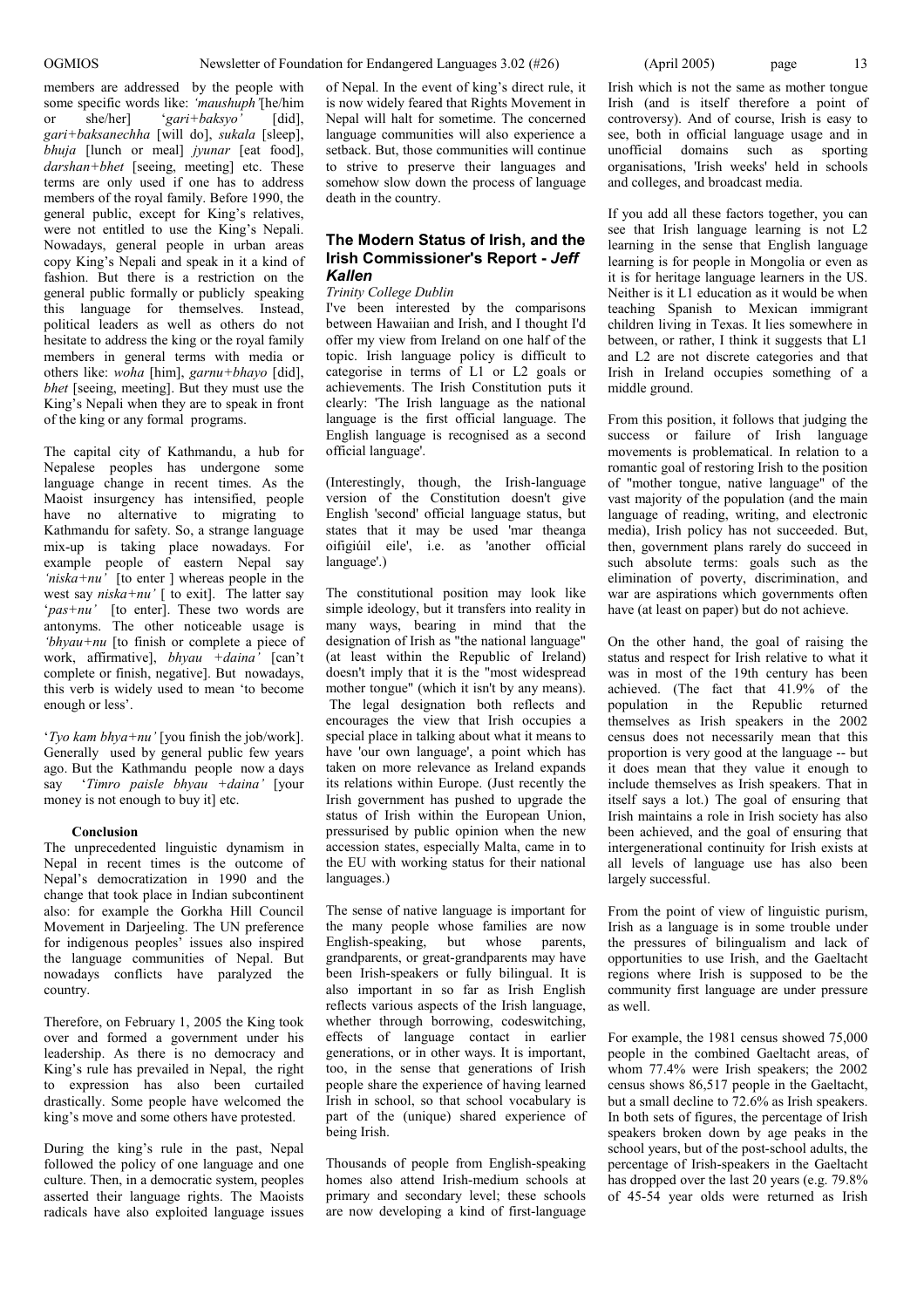speakers in 1981, but the percentage for this age group had fallen to 70.6% in 2002).

In the  $19<sup>th</sup>$  century, Irish-usage was more concentrated in deeply Irish-speaking areas; today it is spread much more evenly across the country (in the Republic). These figures point to an L2 role for Irish, in that the spread of Irish into the counties from which it had virtually vanished by 1900 has not displaced English (nor do census figures suggest that those returned as Irish speakers have any great degree of skill in the language), but I still think that the L2 status of Irish is not like that of French or German.

So is Irish language policy a success or not? It really does depend on what you are looking for. My feeling is that when you consider the very real threats posed to Irish in the 19th century, Irish has done very well. And I'm not forgetting the Belfast agreement, the terms of which established a cross-border language authority for Irish (alongside a cross-border authority for Ulster Scots), thus providing international legal support for Irish in Northern Ireland, and, incidentally, bringing the UK to ratify the European Convention on Regional or Minority Languages. (The Irish government has not ratified the Charter for fear of creating a contradiction between the position of Irish as an official language and the view that it might be seen as a minority language. But that's another story.) Of course it also has to be admitted that Irish, like so many languages, is still under pressure from English and that the success of Irish in the long term is still open to question. (Immigration into Ireland in recent years has also changed the linguistic landscape, but that, too, is another story.)

You may be interested in the report which has just been released from the Language Commissioner in Ireland. It is available (in bilingual format) from the Commissioner's website (which is also bilingual),

http://www.coimisineir.ie/

# **Scots Gaelic Act: Hip Hip Ho-Hum -** *Murdo MacLeod*

*Scotland on Sunday* 24 April 2005

#### See the original (in Gaelic too) at: http://scotlandonsunday.scotsman.com/opinio n.cfm?id=436172005

The newest chapter in the history of Gaelic and the Gaels has just begun with the Gaelic Bill having passed through the Scottish parliament. Although the Scottish Executive makes far too much use of the word, this time they were right, this was a historic day. We have the first law in many years which is connected to Gaelic. And differently from other Gaelic-connected laws, this one - at least in theory - is trying to help and protect us rather than wipe us out.

We should be thankful for the small mercies, and they do not come much smaller than this. It would have been more honest for the government to have called this law the Gaelic Board Act, because that is what we have. There is no word of the rights of Gaelic speakers, or where they can use their language, rights which are basic in other countries. We are still unsure whether we are allowed to speak our language in court. There is still not the same kind of safeguards for Gaelic education as there is for Englishlanguage schooling.

And we are still in the situation where the Executive thinks that it is perfectly acceptable for government ministers to head for the Western Isles, the Gaelic heartland, and speak to the English-language media while not addressing the Gaelic-speaking locals in their own language. There is no word on broadcasting. There will be some who will say that there could have been no such section because broadcasting is a matter reserved to London with the Scottish parliament having no say on the matter. But that is simply a problem with the Scotland Act which established the Scottish parliament, and Act which was drawn up in 1997 and 1998, and not before the foundations of the earth were laid. The powers of the Scottish parliament to protect our language are restricted precisely because those who are now in power allowed them top be limited.

Am I just too hard and cynical?

<span id="page-13-0"></span>This was a bill which was promised to the Gaels in 1997. We had to be patient because the honourable members had to look to more important things, such as building a 440m palace for themselves and debating foxhunting. And look now at what we have. The Gaelic Board is established in law. A good [thing they have a duty to produce a language](http://scotlandonsunday.scotsman.com/opinion.cfm?id=436172005) [plan. A good thin](http://scotlandonsunday.scotsman.com/opinion.cfm?id=436172005)g. They have the task of increasing the numbers of Gaelic speakers. Another good thing.

And it is also a good thing that they will have a role in education and that they will be able to public authorities and direct them to draw up a Gaelic policy, instead of waiting for a word from the organisations. But wait a minute. These two elements are only there because they were added to the bill after the Gaels went mad with rage at how weak and pathetic the first draft of the bill was.

So that is the criticism. Is there any way that the law can now work? The way the new law is formed, much depends on how energetic the new Gaelic board is and how willing they will be to ask searching questions and refuse to accept excuses. It can work if the board is energetic and refuses to accept any nonsense from public authorities. And they have to start at the heart of the Gaelic-speaking areas. Are they convinced that the Western Isles Council Gaelic policies, and those of the local health board are all they could be? Is enough being done to make sure that the elderly people of

| (April 2005) | page | ے |
|--------------|------|---|
|              |      |   |

the areas get home helps who speak their own languages, for example?

They have to be noisy and pushy, they have to show that they will not accept poor excuses from anyone. And in addition to the public authorities in the islands, they also should be harder on how the Scottish Executive deals with and informs the Gaels. When government minister appear each day on English-language radio and TV programmes, it is an absolute disgrace that they refuse Scotland's Gaelic speakers the same chance to get the information in their own language. Each time an official speaker appears to give information in English it means that Gaels are deprived of the chance to get knowledge from their own rulers.

I am not saying that every member of the Scottish Executive ministerial team must learn the language. But what I am saying is that there should be the brain-power in the Executive to deal with this issue. Is it that they could not care less or that they just think that we should have to listen in in English to get things straight.

I am dubious about whether this new law, and the board, will have the teeth to address these lacks. In contrast to the Welsh situation, the board will not have the final word in laying down to organisations that they must deal with the rights and needs of Gaelic speakers. The final word will be with ministers, and there is no guarantee that they will always show goodwill toward the language.

I for one hope that it will not emerge that we shall need to campaign for a new bill in a couple of years time.

But I have my doubts.

6. Reports on Field Research

#### **A survey of Dogon languages in Mali: overview -** *Roger Blench Mallam Dendo Ltd., Cambridge, UK*

The languages spoken on the Dogon Plateau and adjacent areas in northern Mali are generally known to outsiders as 'Dogon', but this term is not used by individual groups. For a long time, research on the Dogon was dominated by the work of Marcel Griaule and his successors, which focused on a very specific group, the Dogon of Sangha. Bertho published short comparative wordlists of some Dogon lects but these made little impression. Calame-Griaule (1956) published a dialect map of Dogon, the relationship between the named communities and the T•r•-S•• represented in her dictionary (Calame-Griaule 1968) remained unclear in the absence of data. Until recently, Dogon was treated in reference books as if it were a single language (e.g. Bendor-Samuel *et al.* 1989), but Hochstetler *et al.* (2004) estimated there are no less than 17 languages under the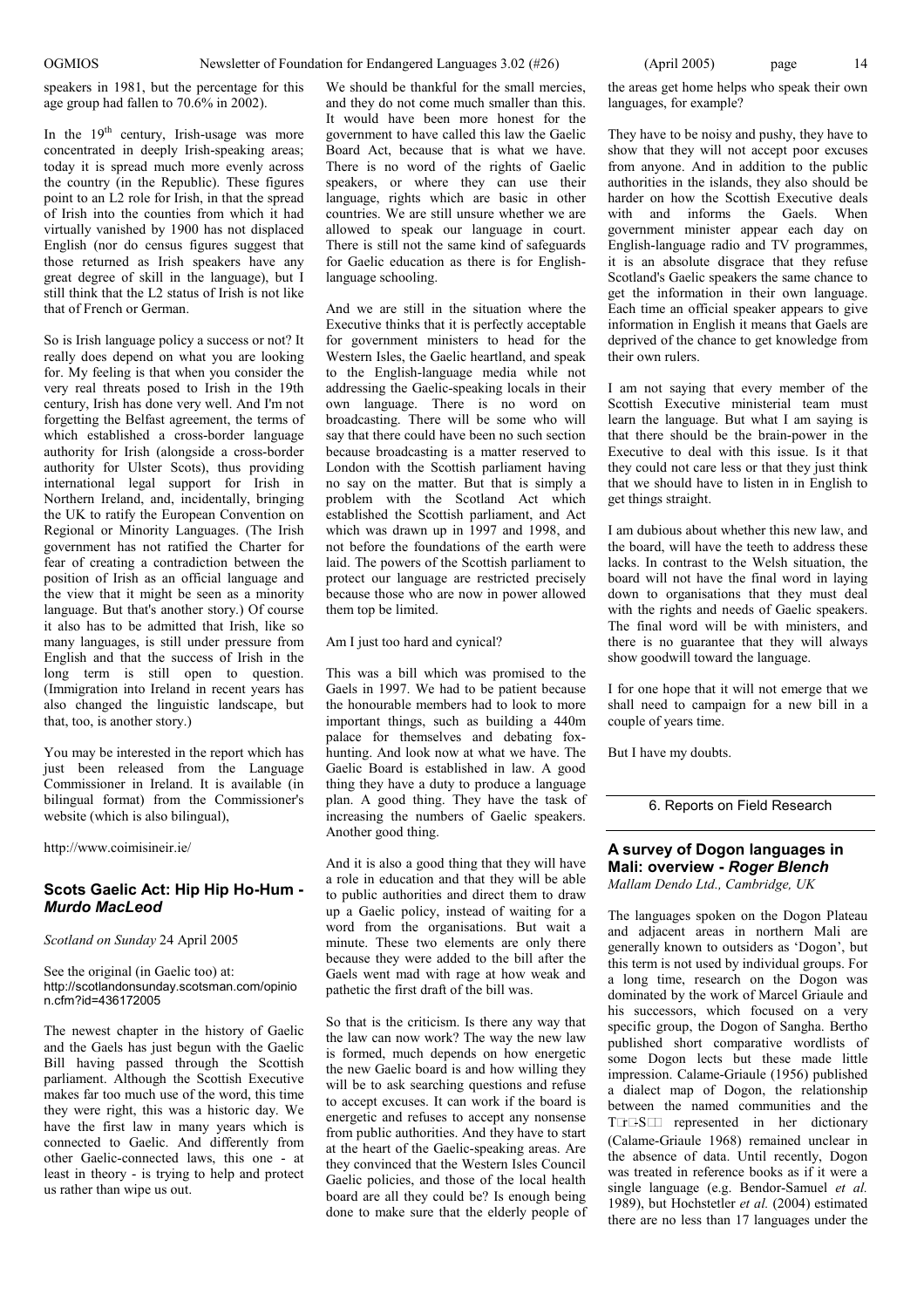Dogon rubric and that the family is highly internally divided.

The classification of the Dogon languages is a matter of considerable dispute. They have always been considered part of Niger-Congo, but their place in that family is difficult to determine. Hochstetler *et al.* (2004) review the various theories that have been advanced, which are essentially either Gur, Mande or an independent branch. Conventional wisdom now treats Dogon as its own branch of Niger-Congo (Williamson & Blench 2000).

Many Dogon languages are known to only have a small number of speakers, but information on populations, locations and language endangerment status was nonexistent in most cases. Indeed. for many lects, the sole concrete data were hundred-word wordlists collected in 1998 and a list of villages with GPS-determined locations (Hochstetler *et al.* 2004). As a consequence, further survey of Dogon languages seemed to be a high priority. Roger Blench and Denis Douyon (ENSUP/FLASH, Université de Bamako) undertook this in February and March 2005, with funding from the Swiss Ethnoarchaeological Research Project<sup>14</sup>. A list of all the communities surveyed follows and greater detail on individual groups from the point of view of language endangerment will appear in this and forthcoming issues of Ogmios.

<span id="page-14-1"></span><span id="page-14-0"></span>One language in the Dogon-speaking area is apparently not Dogon but which is difficult to classify, Baŋgi me (see separate report). This language contains some Niger-Congo roots but is lexically very remote from all other languages in West Africa. It is presumably the last remaining representative of the languages spoken prior to the expansion of the Dogon proper. This is dealt with in a separate piece below.

#### **References**

- Bendor-Samuel, J., E. J. Olsen, and A. R. White, 1989. *Dogon.* In: Bendor-Samuel, J. (ed). *The Niger-Congo Languages—A classification and description of Africa's largest language family*. Lanham, Maryland: University Press of America. 169–177.
- Bertho, J. 1953. La place des dialectes dogon de la falaise de Bandiagara parmi les autres groupes linguistiques de la zone soudanaise. *Bulletin de l'IFAN* 15: 405- 41.
- Calame-Griaule, G. 1956. Les Dialectes Dogon. *Africa*, 26(1):62–72.

Calame-Griaule, G. 1968. *Dictionnaire Dogon—dialecte t*•*r*•*—Langue et* *Civilisation*. Langues et Littératures de L'Afrique Noire. IV. Paris: Klincksieck.

- Hochstetler, J. Lee, Durieux, J.A. & E.I.K. Durieux-Boon 2004. *Sociolinguistic Survey of the Dogon Language Area*. SIL International. Available at: http://www.sil.org/silesr/2004/silesr2004-  $004.pdf$
- Williamson, Kay & R.M. Blench 2000. Niger-Congo. In: *African languages: an introduction*. B. Heine & D. Nurse eds. 11-42. Cambridge: Cambridge University Press.

#### **2005 field surveys**

Linguistic materials on:

Ampari Pa, Ana, Bangime, Bunoge, Dogul Dom, Ampari Kema, Nyambeenge, Tebul Ure, Tommo So Pirõ, Walo, Yanda.

Four languages, Ana, Bunoge, Tebul Ure and Walo were recorded for the first time.

A previously undocumented sign language was discovered among the Tebul people and a video record of sample sentences and narratives in sign language, Tebul Ure and French was made.

All these languages have only a small number of speakers and reports on the endangerment status of individual languages will appear in future issues of Ogmios.

# **Baŋgi me, a language of unknown affiliation in Northern Mali**

*Roger Blench, Mallam Dendo, Cambridge*

Language isolates are extremely rare in the world, and those in Eurasia, such as Basque and Burushaski, have received their fair share of scholarly attention. However, the few African isolates, Hadza, Laal, Jalaa are much less well known, which is surprising, given their overall importance in understanding the linguistic history of the continent. Another likely isolate is spoken among the Dogon language cluster in northern Mali. An annotated wordlist of the Baŋgi me language was collected<sup>15</sup> with the assistance of Kabo Bamani from a group of villagers in Niana on the 2<sup>nd</sup> and 9<sup>th</sup> of March 2005. The informants were Yamba Babaji, Kunja Kasambara, Baba Tarawali. Ali Babbaji, Kola Basogo and Samba Babbaji, who all appear in this picture.



<span id="page-14-3"></span>

I would like to thank them for their patience as the elicitation sessions were long.

This language has quite a number of alternative names, given the small quantity of published research on the language. These are  $(Table 1)$ ;

Table 1. Comparative records of names applied to the Banga-na<br>**Performed Language Reference Comment**

<span id="page-14-2"></span>

| nun un                   | Language    | Сошшен     |  |
|--------------------------|-------------|------------|--|
|                          | name        |            |  |
| Bertho (1953)            | Dyeni<br>or | Village    |  |
|                          | Yani        | name       |  |
| Calame-Griaule<br>(1956) | Bãngeri me  | Endonym    |  |
| DNAFLA/DRLP<br>(1981)    | Numadaw     | Unknown    |  |
| Togo (1984)              | Noumandan   | Unknown    |  |
| Plungian<br>&            | Numa-daw    | Unknown    |  |
| Tembine (1994)           |             |            |  |
| Plungian<br>&            | Elebo       | Outsiders' |  |
| Tembine (1994)           |             | name       |  |
| Plungian<br>&            | Bangeri-me  | Endonym    |  |
| Tembine (1994)           |             |            |  |
| Hochstetler et al.       | Bangeri-me  | Endonym    |  |
| (2004)                   |             |            |  |

The terms 'Numadaw'and similar were completely unknown. This survey found the language name to be Baŋgi-me and the name of the people to be Baŋga-na.Th[e in](#page-14-3)trusive – ri- is found in many records of endonyms in this area (e.g. Duleri for the neighbouring Dul• Dogon and probably derives from Fulfulde.

#### **Location and settlements**

Baŋgi-me is spoken in seven villages east of Karge and reached by turning off the Sevaré-Douentza road 38 km. north of Sevaré. Table 2 shows the names of these villages with map locations.

Table 2. Banga-na villages with locations

|                                               | <b>IPA</b> | pop. |          |         |
|-----------------------------------------------|------------|------|----------|---------|
| <b>Official</b>                               |            | 1987 | N        | W       |
| Bara                                          | Bara       | 211  | 14:48:20 | 3:45:30 |
| Bounou                                        | Bunu       | 418  | 14:47:50 | 3:45:40 |
| Niana                                         | Nyana      | 241  | 14:48:10 | 3:46:50 |
| Die'ni                                        | Jene       |      | 14:47:10 | 3:45:50 |
| Digari                                        | Digar      |      | 14:47:40 | 3:46:50 |
| Doro                                          | D•r•       |      | 14:49:20 | 3:47:20 |
| Due                                           | ?Jeni      |      | 14:48:20 | 3:47:00 |
| Course survey and Hospetation at al<br>(2001) |            |      |          |         |

Source: survey and Hochstetler et al. (2004)

Visual observation does not suggest major increases in size since the 1987 census, but

<sup>14</sup> The mission was conducted under the auspices of the Mission archéologique et ethnoarchéologique suisse en Afrique de l'Ouest (MAESAO), Genève. I would like to thank the director, Eric Huysecom for support in this work, also my colleague, Denis Douyon of the Université de Bamako, who was part of the broader research on Dogon languages.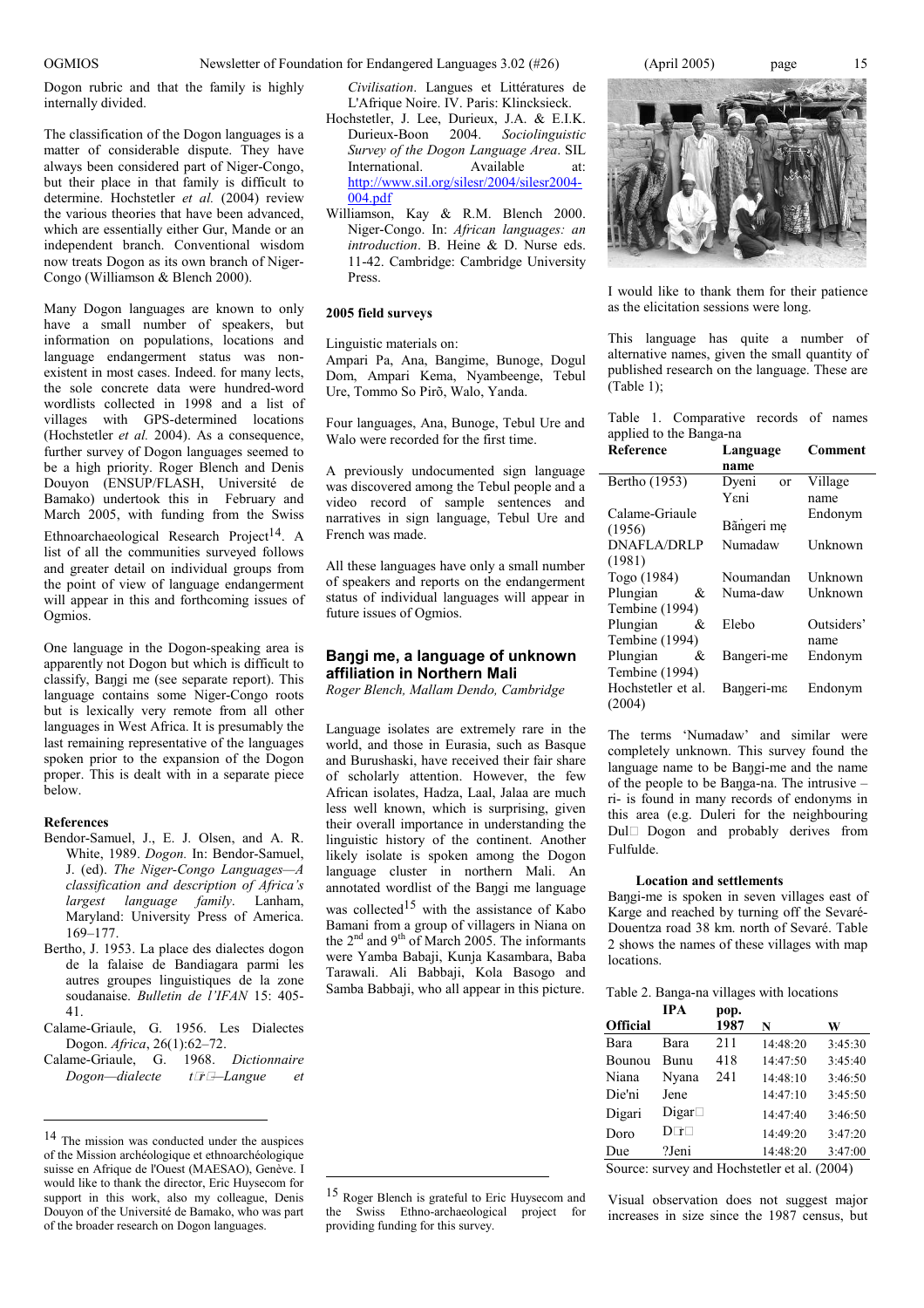the uncensused villages are at least equal in size to those recorded. The population of Baŋgi-me speakers is likely to be 2-3000.

The [Ba](#page-15-0)ŋgi me language is presently being transmitted to the children. However, there appears to be a loss of complex vocabulary. For example, the numbers above ten have been replaced in ordinary speech and some lexical items were only recalled by elder speakers. The second language of Baŋgi me speakers is Niononkhe, the Mande language spoken in Karge. Niononkhe is a dialect of Bozo or Sorko and is referred to as  $S^{\bullet}q^{\bullet}$ . Fulfulde, a dominant language in the zone, is known to some individuals and there is a limited amount of French spoken, usually by migrant workers or students. These languages are the source of a small number of loanwords. There are no schools in the Baŋga-na villages but some children go to the state school in Karge. The Baŋga-na are now all Muslims, which represents a great cultural loss. Possibly aspects of their pre-Muslim culture are recoverable with more in-depth fieldwork.

#### **The classification of Baŋgi me**

All the authors that have written about Baŋgi me have noted how different it is from other Dogon varieties. The only published data on this language is the short wordlist of 'Yεni'in Bertho (1953:433) which appears to be accurate and the hundred words collected by the Durieux in 1998, cited in Hochstetler et al. (2004). These latter forms incorporate significant elements from the bound morphology and should thus be used with care.

<span id="page-15-1"></span>[Be](#page-15-1)rtho (1953:413) considered that the affinities of the Dogon languages as a whole were with the 'Voltaic' languages (i.e. Gur) but placed Yεni in its own group. He says;

*"The Dyeni or Yeni dialect of the Dogon from the Leol-Géou canton shows the highest deviation from the norm; nonetheless, it is clearly distinct from Bozo-Mande and Fulani. It also possesses as much Voltaic root vocabulary as the other Dogon dialects; but these items are not from the same Voltaic roots as those conserved by the other Dogon dialects, as if the Dyeni dialect had parted from Voltaic ancestor either in a different period from the other dialects, or at a different location within the Voltaic group, a group which as ifs well-known extends from Sikasso in the Sudan up to the borders of Nigeria."*

Unfortunately, Bertho presents no data to justify his argument and no particular relationship with Gur is apparent in the present data. Calame-Griaule (1956:66) says;

*"This is a dialect unique of its kind spoken in the Léolguéou-Nonnonké canton with fewer than 1,000 habitants; it is completely deviant and is unlike any other, although it sis more like Dogon in structure. The other villages of the region speak Bozo."*

and again in Calame-Griaule (1968:viii):

*"From another point of view, the study of the little dialect called /báŋeri mé/, spoken by a small Dogon group in in the utmost northwest of the country, and which, although recognized by the others as "Dogon", seems to have some totally deviant features, would be very useful to establish the criteria for linguistic filiation in Dogon."*

The lexicostatistical table in Hochstetler et al. (2004) records percentages below 10 with other Dogon lects and this would usually be taken to exclude a language from an established grouping. This survey, based on much more extensive material, finds no reason to alter this view, and as a consequence, Baŋgi-me is treated as a language isolate. Indeed, given that it is surrounded by Dogon speakers and has a grammatical structure similar to Dogon, it is remarkable that the percentage of Dogon words is not higher by the usual process of language interaction.

If Baŋgi me is isolated, where is it to be classified? It has slightly more links with common Niger-Congo vocabulary than Dogon, but as with Dogon, the morphology and syntax do not suggest Niger-Congo at all. Certainly it has no links with a particular family of Niger-Congo and for the moment, the best strategy is to treat it as a true isolate, like Hadza and Laal, with some contact with Niger-Congo but heavily influenced by Dogon. Clearly, more extended research is a high priority.

Data on Baŋgi me is published in full on the web at:

http://homepage.ntlworld.com/roger\_blench/L anguage%20data/Bangime%20wordlist%20pa per.pdf

#### **References**

- **References**<br>Bendor-Samuel, J., E. J. Olsen, and A. R. White, 1989. *Dogon.* In: Bendor-Samuel, J. (ed). *The Niger-Congo Languages—A classification and description of Africa's largest language family*. Lanham, Maryland: University Press of America. 169–177.
- Bertho, J. 1953. La place des dialectes dogon de la falaise de Bandiagara parmi les autres groupes linguistiques de la zone soudanaise. *Bulletin de l'IFAN* 15: 405- 41.
- Calame-Griaule, G. 1956. Les Dialectes Dogon. *Africa*, 26(1):62–72.
- Calame-Griaule, Geneviève. 1968. *Dictionnaire Dogon—dialecte t* $\rightharpoonup$ *r* $\rightharpoonup$ *-Langue et Civilisation*. Langues et Littératures de L'Afrique Noire. IV. Paris: Klincksieck.
- DNAFLA/DRLP. 1981. *Enquêtes dialectologiques Dogon relatives au choix du dialecte de réference pour l'alphabétisation fonctionnelle*. miméo. Bamako: DNAFLA.
- <span id="page-15-0"></span>Hochstetler, J. Lee, Durieux, J.A. & E.I.K. Durieux-Boon 2004. *Sociolinguistic Survey of the Dogon Language Area*. SIL International. Available at: http://www.sil.org/silesr/2004/silesr2004-
- 004.pdf Newcomer, Betsy. 2000. *Exploring dialect difference of Dogon speakers in Mali*. Senior thesis. Bryn Mawr, PA: Bryn Mawr College. pp.  $53 +$  four wordlists + mans
- Plungian, Vladimir A. et Issiaka Tembine, 1994. *Vers une description sociolinguistique du pays Dogon: attitudes linguistiques et problèmes de standardisation*. In Dum 94, pp. 163–195.
- Togo, Th. 1984. *Quelques chants initiatiques dogon chantés en tombò sò à l'occasion de la circoncision*, Mémoire de fin d'études de l'Ecole Normale Superieure. Bamako: E.N.Sup.
- Williamson, Kay & R.M. Blench 2000. Niger-Congo. In: *African languages: an introduction*. B. Heine & D. Nurse eds. 11-42. Cambridge: Cambridge University Press

# **Dogon survey I: Tebul Ure, a language of the Dogon group in Northern Mali**

*Roger Blench Mallam Dendo Ltd., Cambridge, UK Prof. Denis Douyon Université de Bamako, ENSUP/FLASH, Mali*

#### **General**

The Tebul Ure language is spoken by people who call themselves Tebul U. This appears to be the same language referred to in previous documents as Oru yille and Tew tegu (Calame-Griaule 1956:67). However, the settlement data is highly inaccurate so there are some uncertainties in identifying this population. The term 'Oru Yille', first used<br>by (Calame-Griaule 1956:67) and by (Calame-Griaule 1956:67) and subsequently repeated in the literature, is entirely erroneous. It appears to mean 'two words<sup>'</sup> in the Tebul Ure language, although no-one could explain how this error came about.

Calame-Griaule (1956:67) says,

*"This dialect (called 'Tew Tegu'en Dyamsay and 'Bede So'in Toro) is spoken in the villages of Upper Bamba. (Those of Lower Bamba speak Dyamsay Bama Tegu)."*

Hochstetler et al. (2004) say 'Oru yille is spoken in three tiny villages of Bamba du Haut. In addition to the xenonyms mentioned in Calame-Griaule (1956), Yanda-dom spe[akers call it](http://www.sil.org/silesr/2004/silesr2004-004.pdf) 'Tebl.'' They give the pop[ulation fr](http://www.sil.org/silesr/2004/silesr2004-004.pdf)om the 1987 census as 400. This seems surprisingly inaccurate; the Tebul U live in twenty villages plus the recentlyfounded Dasalam [=Dar es Salaam]. The villages are mostly in the hill areas above Bamba and are often no more than hamlets. There are probably 3-4000 speakers. Table 3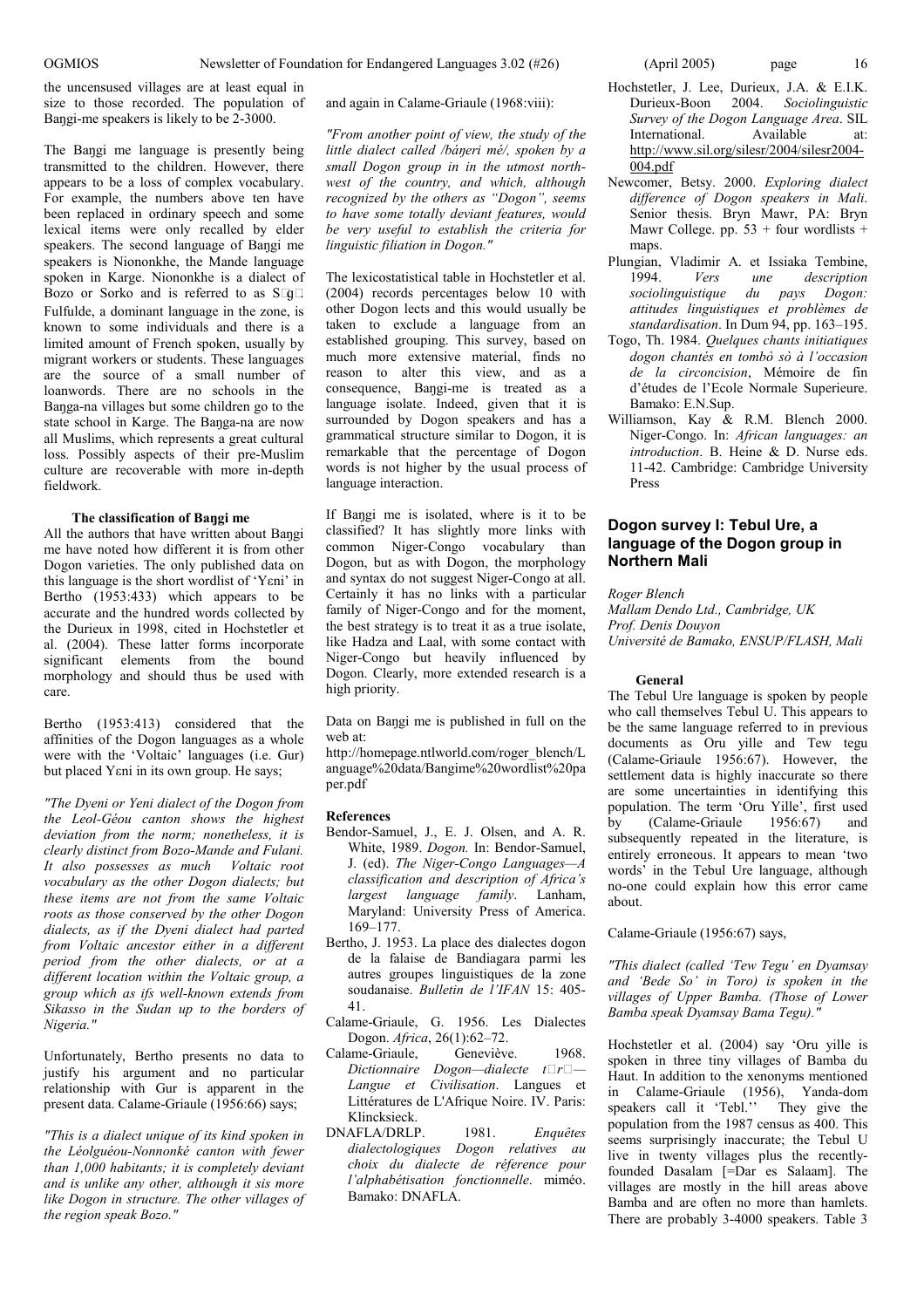shows the villages recorded by the survey and the locations of three that are listed in the

1987 census. The villages are so subclassified.

<span id="page-16-0"></span>

|        | Table 3. Tebul U villages |      |          |         |
|--------|---------------------------|------|----------|---------|
| Group  | Wards                     | Pop. | N        | W       |
|        |                           | '87  |          |         |
| Tebul  | εndε                      |      |          |         |
| Tembe  | gando                     |      |          |         |
|        | Zan Sege                  |      |          |         |
|        | Zan Denge                 |      |          |         |
|        | Bende                     | 129  | 14:41:30 | 3:06:15 |
|        | Mande                     | 110  | 14:41:25 | 3:06:25 |
|        | Bedi                      |      |          |         |
|        | Tombogo                   | 207  | 14:41:35 | 3:06:55 |
|        | endelgo                   |      |          |         |
|        | Padama                    |      |          |         |
| Daya   | Toon                      |      |          |         |
|        | Kumbulu                   |      |          |         |
|        | Dul                       |      |          |         |
|        | Gysl                      |      |          |         |
| Βείε   | Na                        |      |          |         |
|        | Didim                     |      |          |         |
|        | Tabade                    |      |          |         |
| Sããra  | Sããra                     |      |          |         |
|        | Diine                     |      |          |         |
|        | Sããra                     |      |          |         |
|        | $P•$ ndu                  |      |          |         |
|        | Bamba                     |      |          |         |
|        | Tende                     |      |          |         |
| Uluban | ·nkanda                   |      |          |         |
|        | Ulu kanda                 |      |          |         |
|        | $Sep\epsilon$             |      |          |         |
|        | Dotaya                    |      |          |         |
|        | Tabang <sup>®</sup>       |      |          |         |

#### **Language status**

The Tebul Ure language is presently being transmitted to the children. The second language of Tebul Ure speakers is Jamsay Tegu (another Dogon language) and many also know Yanda. Fulfulde, a dominant language in the zone, is not very well known and there is a limited amount of French spoken, usually by migrant workers or students. However, the nearby village of Bamba has recently been added to the Dogon Plateau hiking trail, and the isolation of the Tebul U villages will shortly end, with the usual outcome for the language. Nothing is known of Tebul U history, but today all villages are strongly Islamised.

In addition to the spoken language, a sign language exists in Uluban and related hamlets, which is used to communicate with a small number of deaf individuals. Almost all the inhabitants seem to have some fluency in this sign language and videos were made of a number of narratives with 'translation' into Tebul Ure and French.

#### **The classification of Tebul Ure**

Calame-Griaule (1956:67) says,

*"This is in no way a sub-dialect of Dyamsay, but a very distinct dialect whose only similarity is with Yanda. It is spoken by about 2,000 Dogon who have to use Dyamsay to communicate with their fellows."*

Calame-Griaule's observation appears to be quite false. Yanda is probably the closest relative of Tebul Ure on the basis of recent survey data. Despite the cognacy of many items, the degree of erosion in many words would make intercomprehension impossible and these are undoubtedly separate languages.

#### **References**

- Calame-Griaule, G. 1956. Les<br>Dialectes Dogon. *Africa*, Dialectes 26(1):62–72.
- Hochstetler, J. Lee, Durieux, J.A. & E.I.K. Durieux-Boon 2004. *Sociolinguistic Survey of the Dogon Language Area*. SIL International. Available at: http://www.sil.org/silesr/2004/silesr2 004-004.pdf

7. Overheard on the Web

# **EU Constitution to be Translated into Welsh, but Not Other UK Languages**

*Eurolang* 10 March 2005 http://www.eurolang.net/news.asp?id  $=4963$ Davyth Hicks

Plaid Cymru Euro-MP Jill Evans has welcomed the news that the proposed EU Constitution will be translated into Welsh as reported on Eurolang  $(17<sup>th</sup>$  February). A formal announcement came yesterday from UK Foreign Secretary Jack Straw in a response to a parliamentary question tabled by the party's UK parliamentary leader Elfyn Llwyd MP.

Ms Evans , who has been leading the party's campaign for greater recognition for the status of the Welsh language in Europe, described the announcement as a first step in winning official EU status for Welsh. Jill Evans was the first MEP to legally use Welsh on the floor of the European Parliament when rules were changed to allow non-official languages to be used last year.

Speaking from Strasbourg, Jill Evans MEP said: "We're delighted that we've won this battle to get the EU constitution translated into Welsh. This was the first step in our campaign for Welsh to be recognised as an official European language and we now hope that the New Labour Government in Westminster will go further and propose Welsh as an EU working language."

Meanwhile, the Scottish National Party (SNP) has stepped up its campaign to have the proposed EU Constitution translated into Scotland's indigenous languages. The Foreign Office informed Eurolang that the UK government does not intend to translate the document into Gaelic or Scots. The SNP

believes that translations should be provided prior to any referendum on the proposed Constitution.

Speaking to the press yesterday, Europe spokesperson Ian Hudghton MEP said: "The recent enlargement of the EU has seen a huge leap in linguistic diversity. Scotland's indigenous languages are part of that diversity and areani[mportant part of the rich cultural](http://www.sil.org/silesr/2004/silesr2004-004.pdf) tapestryof [Europe.](http://www.sil.org/silesr/2004/silesr2004-004.pdf)

<span id="page-16-1"></span>"The European Commission has confirmed to me that the proposed Constitution can be translated into Scotland's languages - if the UK requests it. Such a step would mark a significant commitment to the future wellbeing of Gaelic and Scots.

<span id="page-16-2"></span>"We congratulate the Welsh on securing a commitment from the government for a translation to be made in their language. However, if it's good enough for Wales, it's good enough for Scotland. The government must rethink its stance and show full respect for Scotland's culture."

The Foreign Office has informed Eurolang that the UK government has no plans to translate the Constitution into Irish or Cornish either.

Language issues were also raised in the European Parliament's plenary session in yesterday's debate to prepare for the forthcoming European summit in Brussels, Catalan Republican MEP Bernat Joan called for coherence from those Spanish MEPs who have been demanding greater pluralism and respect for diversity within the EU, due to the ongoing reduction in the use of the Spanish language in the EU institutions. "You cannot call for pluralism in Europe and then on the other hand refuse it, for example, as happened in the Spanish state Parliament", said Mr Joan.

In this context the Esquerra Republicana de Catalunya (ERC) representative in the European Parliament observed that without the participation of the stateless nations Europe would remain incomplete. Mr Joan went on to express his approval "for the differential vote in the Basque Country and Catalonia in the referendum on the EU Constitutional Treaty" which saw a higher 'No'vote.

Bernat Joan closed his remarks with a few words in Catalan: "without Scotland, Wales, the Basque Country, or Catalonia, Europe is not Europe. Without the Catalan language, a complete and worthy Europe will not be built".

# **Dutch foreign minister announces Frisian translation of the European Constitution**

*Onno P. Falkena,The Hague* 22 Apr 2005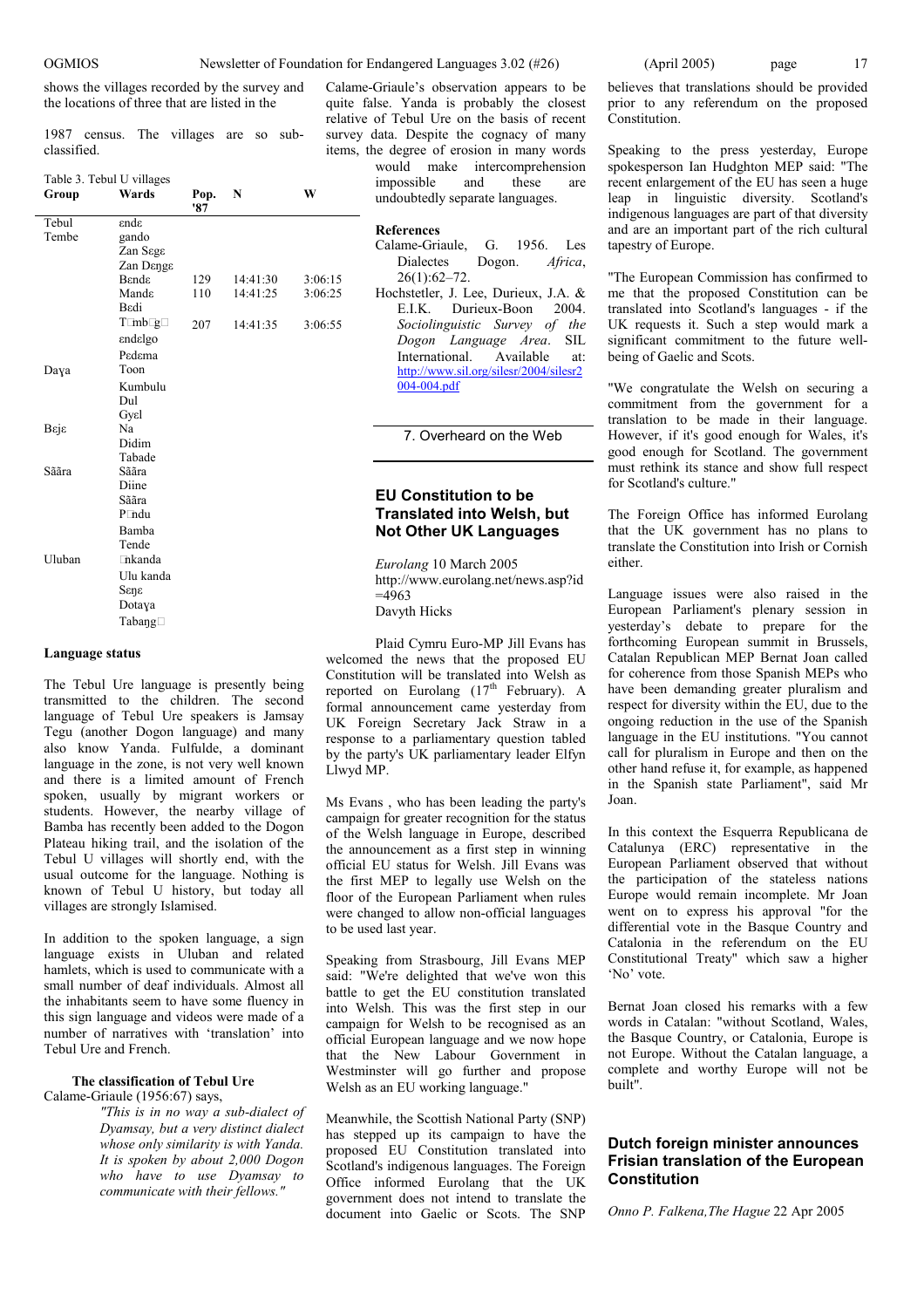# www.eurolang.net

The Dutch foreign minister Bernard Bot has decided that the Netherlands will publish a translation of the complete European Constitution in Frisian. The minister made the promise in his answer to parliamentary questions from the Dutch MP's Karimi and Duyvendak of GroenLinks ('Green left', the Green Party). The costs of the Frisian translation will be shared by the Dutch state and the province Frysln, who share the responsibility for the second official language of the Netherlands.

Last year minister Bot refused to produce a translation in Frisian because 'all Frisians are able to read the Dutch version'. The letter of the minister to parliament does not unveil why he changed his mind. Last week the provinsje Fryslân already published a summary of the European constution in or Frisian. "We want to leave it to the Frisians" themselves in which language they want to read the constitution'', spokesman Jochum Admiraal of the province declared. "Such a decision should not be made by authorities. but left to the people themselves.''

In his letter Bot also promises that he will inform the European Union about the official version of the European Constitution in Frisian. An annexe to the constitution (Declaration 29) offers member states the possibility to announce translations of the Constitution in other languages than the official European languages.

Until now Spain and the United Kingdom announced that they will translate the Constitution in other languages. Earlier this month the Frysk Nasjonale Party mentioned the examples of Basque, Catalan and Welsh in a letter to minister Bot, urging the minister the produce a Frisian translation of the Constitution. In the Netherlands there is a public vote on the European Constitution on the first of June.

# **University of Hawaii Students set up Documentation Centre for Endangered Languages**

*By Lisa Ann Ebeling* lebeling@hawaii.edu *http://www.hawaiireporter.com/story.aspx?5 ada08d6-26ed-477fb53a99c516104320* 25 March 2005

<span id="page-17-0"></span>Two years ago in fall 2003, Meylysa Tseng, an international student from Taiwan was inspired by the rich cultural diversity at the University of Hawaii at Manoa. Meylysa, a Ph.D. student in linguistics, was looking for a good community service project to organize. Suddenly, she realized that there were many speakers of different endangered languages studying at the university and that graduate students of linguistics could teach language documentation skills to these students. At first many were skeptical. They thought the project would not take off. But, that did not

discourage Meylysa who went on to recruit her other classmates to seek support from various departments within the University. One semester later, nine previously underdocumented languages of the world received much needed attention, were further away from extinction and the effort saw the winning of two awards: the Jacob Peace Memorial Award and the NAFSA "Partnership in Excellence Award."

Today, the Language Documentation Project (LDP) continues its social mission by training students from countries with endangered languages on how to document their languages and to apply for grants to expand their projects. This semester there are 20 students being trained by graduate students in the Linguistics Department, led by an equally dedicated graduate student, Valérie Guérin from France. The project now utilizes computer software to improve the documentation and archiving process and places its resources on the Internet for speakers of the languages documented, as well as other researchers to access them. Valerie's dedication has been rewarded. This May, she will present the project at the NAFSA international conference in Seattle. According to Valérie the LDP director, the project's secret ingredient is, "the spirit of aloha and cooperation in reaching out to the international student community at the university. The students who speak endangered languages are placed in a constructive environment where people care about their languages and culture. And in cooperation, everyone wins. The Department of Linguistics benefits by having its student engage in real and useful research. The University as a whole is enriched by the presence of these laudable efforts. Graduate students in linguistics are provided with an opportunity to pass on their training and skills. In the process, everyone broadens their cultural knowledge and is motivated of the importance of language preservation."

<span id="page-17-1"></span>One of the languages documented so far is the Kemak language spoken by approximately 50,000 people in the Democratic Republic of Timor-Leste, commonly known as the East Timor. There are more than 15 other languages spoken in this newly formed nation, which was recognized as an independent state from Indonesia in 2002. The Kemak language faces a serious threat of extinction as it is no longer widely spoken. To date, there has been very little documentation of the Kemak language. Matias Gomes, an East Timorese student joined the LDP in spring 2004 and worked together with linguistics graduate student, Ryoko Hattori to compile a basic 300-word vocabulary list, a writing system for the language and later the first alphabet picture book in the Kemak language. Their work was later recognized and awarded the Jacob Peace Memorial Award. Matias and Ryoko were funded by the United States Agency for International Development (USAID) to continue their work. Since then, they have produced other

products such as a recording of a Kemak funeral song and a Kemak sketch grammar.

What happens next? Recently, an entrepreneurial business student has been working to take LDP to greater heights. Philip Lee, a Japan-focused MBA student from Malaysia began working with Valerie and the LDP team to write a business plan to transform the LDP into the leading language documentation center in the Asia Pacific region. The business plan was short listed in the semifinals of the 2005 U.H. Business Plan Competition and the final winner will be announced at the end of this month. When interviewed, Philip's eyes gleamed with optimism, "we plan to get state accredi-tation for The Language Documentation Center (LDC) within the next year. And our five year plan is to position LDC as the premier language documentation center in the Asia Pacific region. We have innovative ideas and determination. The spirit of coo-peration that springs from the team will see great success". Philip adds that the Univer-sity of Hawaii at Manoa is one of only two universities in the world currently offering a language documentation Masters program and the unique culture in Hawaii that respects diversity promotes the success of this center. "Our work is in line with the University's Strategic Plans to position itself as one of the world's foremost multi-cultural centers for global and indigenous studies. Yes, maybe my goals for LDC have been rather conservative, as we are truly capable of being the world's leader in language documentation!"

The LDC will hold an exhibition in Bishop Museum on April 2nd and 9th. Its booth will present an interactive world map that allows visitors to select languages on the screen and hear greetings in some of the endangered languages from around the world. The LDC will also demonstrate its virtual museum of languages archived on its website demonstrating a goal in line with the Bishop Museum's conservation mission. Native speakers who have been working on the project will also be present. These future local language leaders will proudly display creative works of their culture and language. The LDC expresses its appreciation to Bishop Museum for its partnership in this exhibition. "As we continue to form more partnerships with Hawaiian organizations, we will be able to enlarge our social mission. It is impressive how Hawaii has developed its culture and language and I believe as we have more intercultural exchanges, we will learn and enrich each other's cultures. We will even help others in preserving their culture", Philip eyes glitter with optimism again. *© 2005 Hawaii Reporter, Inc.*

#### **Mbeki calls for preservation of indigenous languages** 7 April 2005

http://www.sabcnews.com/south\_africa/g eneral/0,2172,101617,00.html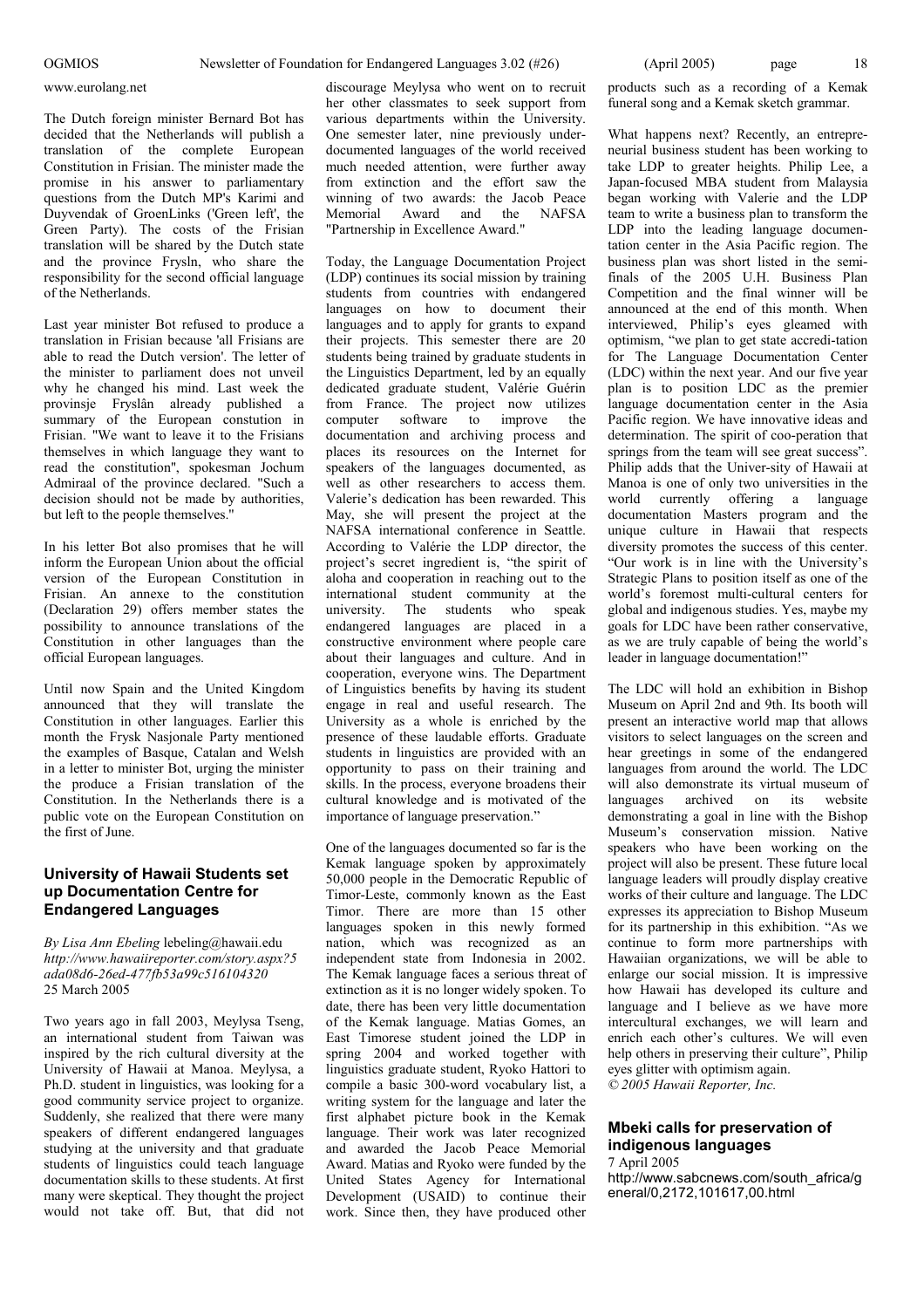President Thabo Mbeki wants traditional leaders to stop indigenouslanguages from disappearing. Mbeki was speaking at the annual opening of the National House of Traditional Leaders in Cape Town today

Mbeki says he is very concerned that African languages and traditions are lapsing in both rural and urban areas. Mbeki says African pride shines when people express their culture in the way they dress, the traditions they uphold and the languages they speak. But these are in danger of being pushed aside.

The president says at school level, fewer and fewer of African children are taking African languages as subjects. He says many young people are more in tune with Western trends. Hence in many instances it is easy for the youth to identify with rock stars from places they have never seen. He called on traditional leaders to bring back language and tradition. He says they should work with communities, government departments and the private sector to raise the importance of African languages.

Mbeki also wants to see festivals celebrating traditions, songs and dances becoming a regular feature in cities and rural areas countrywide. This has been welcomed by the traditional leaders.

# **Guatemalan Linguists Introduce New Software Prototype for K'iche'**

Associated Press 3 March 2005 *http://www.forbes.com/home/feeds/ap/2005/0 3/03/ap1861446.html*

Guatemalan linguists have distributed a prototype for a computer program that operates in the Mayan Indian language of K'iche', a project aimed at preserving the ancient language and raising its profile worldwide.

The prototype was developed by language experts at the Academy of Mayan Languages in conjunction with computer students at the state-run San Carlos University, and was distributed this week to about 100 potential users for their feedback, including native speakers, publishing houses, consultants and cultural experts.

The project was inspired by a law, passed last year, that promotes the use and preservation of native Indian languages, Academy president and linguist Modesto Baquiax Barreno said Tuesday in an interview with The Associated Press.

<span id="page-18-0"></span>The law "challenged us with the important goal of distributing writings in the Mayan languages, and that led us to take advantage of existing technology," Baquiax said.

[Academy director Rigoberto Juarez said: "As](http://www.sabcnews.com/south_africa/general/0,2172,101617,00.html) [K'iche' speakers... we want to](http://www.sabcnews.com/south_africa/general/0,2172,101617,00.html) give our language a political profile equal to other languages."

The program was created with OpenOffice.org software to operate on the Linux system.It contains menus, instructions, help texts, and grammatical and spellchecking programs in the K'iche' language, a feat that took "hard and extensive work," Baquiax said, noting that designers inserted 8,000 K'iche' words in the program. About 1.2 million of Guatemala's 14 million people speak K'iche'.

In the future, the academy hopes to design programs in the majority of the other 21 Indian languages spoken in Guatemala. The designers also will urge computer manufacturers and software designers to take the languages into account when designing their products, including redesigning keyboards

"Some in this country say it is difficult to write (in K'iche') and that it is impossible to learn because it doesn't have a fixed grammatical structure or because the sounds are different and strange," Baquiax said. "Those are discriminatory arguments."

The software is the second recent project in  $http://www.$ <br>Contenual original at approximation its majority relegants relation Guatemala aimed at promoting its majority Mayan cultures. In December, President Oscar Berger announced the establishment of a university dedicated to rescuing and developing ancient Mayan knowledge.

### <span id="page-18-1"></span>**Bilingual Education and Frisian Politics**

http://linguistlist.org/issues/16/16-261.html Henk Wolf

Bilingual education has not been a controversial subject in Frisian politics for years. Although bilingual primary education was prescribed by law, the educational goals for the minority language Frisian were reached by only 30% of all primary schools. In its 1999 evaluation report, the school inspection criticized the general lack of enthusiasm among school boards to teach Frisian. They also concluded that the teaching methods were often inadequate and time spent on teaching Frisian was very limited (on average 25 minutes per week).

This situation was criticized by both the Dutch Ministry for Internal Affairs and the Council of Europe, who regularly evaluate Frisian language politics as laid down in the European Charter for Regional or Minority Languages and several national agreements. No measures were undertaken, however, to improve Frisian education. Recently, the debate on bilingual education was reopened by the Frisian provincial government (Deputearre Steaten), who declared in their report 'Herziening kerndoelen Fries in het primair onderwijs' (revision of educational goals for Frisian in primary education) that they no longer considered a policy of<br>equivalent bilinouslism realistic. The equivalent bilingualism realistic. provincial government now proposes to lower the education goals, which still prescribe a level of full literacy. In their proposal, only 'a positive attitude towards Frisian' would remain as an obligatory goal. The government advises to leave it to every school which extra goals they wish to attain for their pupils.

I have read the report, as have other sociolinguists, and we are surprised to see that no reference at all is made to research on bilingualism or experiences of bilingual schools elsewhere in the world. The official policy of full equivalence of both official languages is abandoned without a proper motivation. I invite you all to study the report and the criticism given. Most of the information is available at http://www.temal.tk the site of a pressure group that protests against the plans. The information is mainly in Dutch and Frisian.

# **Proud first-graders now say: Cherokee spoken here**

*Diana West , The Christian Science Monitor http://www.csmonitor.com/2005/0322/p12s01 -legn.html* 22 March 2005

LOST CITY, OKLA. - Their parents were mocked for speaking it. Their grandparents were punished. But for three classes at Lost City Elementary School in Oklahoma, Cherokee is the only language spoken in the classroom. Lost City is one of the first public schools in the United States to immerse students in an American Indian language.

<span id="page-18-2"></span>The program started in fall 2003 with kindergarten and classes for 3-year-olds. This year the program expanded to include first grade. "We do what other classes do but it's all in Cherokee," says Anna Christie who teaches a combined kindergarten and firstgrade class at the school. Ms. Christie talks to them in Cherokee, calling the children by their Indian names. At naptime, she tells Matthew Keener or "Yo-na" (Bear) not to put his mat too close to Lane Smith "A-wi" (Deer). Cherokee songs play softly in the room. A Cherokee calendar hangs on the wall. Students practice writing words and numbers in Cherokee. First grader Casandra Copeland, "Ji-s-du" (Rabbit), counts aloud in Cherokee.

It's called an immersion class because the children speak nothing but Cherokee. The Cherokee Nation in nearby Tahlequah, Oklahoma creates the curriculum. "The goal is to get them fluent," says Harry Oosahwee, the tribe's language project supervisor. "If we don't do anything about it, [the language] is not going to be here for the next generation." It is estimated that presently fewer than 8,000 of 100,000 Cherokee people speak the language and most of them are over 45 years old.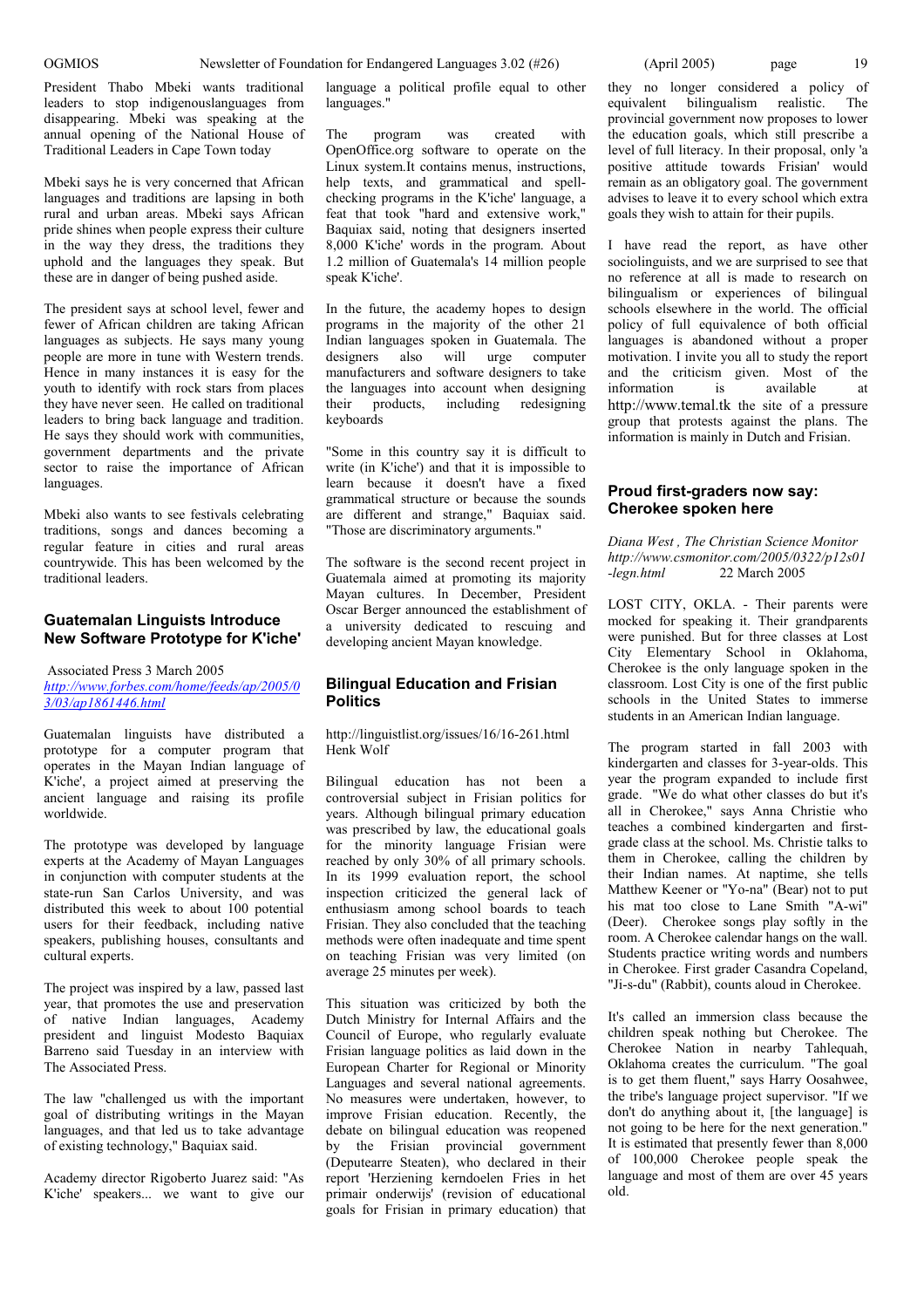Mr. Oosahwee, who grew up speaking Cherokee as his first language, says, "I feel fortunate that I was able to communicate with my grandparents and aunts and uncles." Now these children can talk to their parents and grandparents. "I can talk to my grand- pa," says Matthew Keener. He is also teaching his mother to speak Cherokee.

Oosahwee says at first there was mixed feelings from the community about the program. Some parents were excited while others were hesitant. "They didn't want the kids to experience negative reactions like they had." He can identify with that because he was mocked and ridiculed as a child for speaking his native language at public school. But since Lost City also started a night class to teach Cherokee to Grades 5-8, staff, and parents, he says interest has started to grow.

An instructor volunteers his time, and use of the school facility is free, so there is no cost to the community for the night class. About 65 of the 100 students enrolled in the Lost City Elementary School are Cherokee. Some non-Cherokee students have opted to learn a second language and belong to the immersion classes although participation in the program is entirely voluntary.

<span id="page-19-0"></span>All eight grades are exposed to Cherokee at a weekly "Rise and Shine" assembly where they begin by saying "o-si-yo" meaning hello. They discuss the Cherokee character word for the week. One week it was truth-fulness or "du-yu-go-dv."

Next year immersion classes will include second graders. Kristen Smith, who teaches the 3-year-olds, was 5 when she learned the Cherokee lan-guage from her grandparents. Her son, Lane, who is in the first grade class, comes home every day with a new word or phrase. "Now Lane and I can talk in Cherokee," she says. Lane also teaches some Cherokee words to his 11-year-old brother, Kristian. "This is something the whole family can share," their mother says. Fonda Fisher, Lane's great aunt, says, "He automatically responds in Cherokee. He even sings Cherokee in the shower." She adds, "Lane is learning what it is to be Cherokee and to be proud."

8. Places to Go -

On the Net and in the World

# **Foreign Language Resource Centers**

http://nflrc.msu.edu/

The United States Department of Education has awarded grants to a small number of institutions for the purpose of establishing, strengthening, and operating national foreign language resource and training centers to improve the teaching and learning of foreign languages. Presently there are fourteen Title VI Language Resource Centers nationwide. These centers place particular emphasis on, among other areas, the teaching and learning of less commonly taught languages (LCTLs).

# **Strategic National Planning and Coordination for the Less Commonly Taught Languages — a project for the national US/ED Title VI community**

http://elctl.msu.edu/

In a time of national and global need for an enlarged pool of speakers and learners of key languages around the globe, a strategic effort is needed in the United States to make those less commonly taught languages (LCTLs) available to learners at the post-secondary level. This requires collaboration among the nation's universities in deciding what LCTLs to offer, at what levels, when and where, in what formats, and what new learning materials will be required. These are the tasks of the e-LCTL Initiative.

# **Indigenous Languages and Technology**

http://projects.ltc.arizona.edu/gates/ilat.html

The Indigenous Languages and Technology (ILAT) discussion list is an open forum for community language specialists, linguists, scholars, and students to discuss issues relating to the uses of technology in language revitalization efforts. The ILAT list was initiated in 2002 and is currently sponsored<br>by the University of Arizona's by the University of Arizona's listserv.arizona.edu.

The ILAT archive now has a mirrored site at the LINGUIST list website. Just go to the link: http://www.linguistlist.org/lists/getlink: http://www.linguistlist.org/lists/getlists html

### **Northern California Indian Development Council - Archive**

The Northern California Indian Development Council has a web-based archive of traditional images and sounds. Photo Galleries: Three galleries of stunning photography with accompanying descriptions, as well as the NCIDC Staff Photo Gallery and Council Member Photo Gallery. The NCIDC Song Gallery contains sound clips that are small segments of Traditional Karuk songs. They were recorded by Andre Cramblit, the Operations Director of NCIDC, a Karuk Tribal Member.

<span id="page-19-2"></span><span id="page-19-1"></span>To find the site go to: http://www.ncidc.org/

[Click the galleries link](http://nflrc.msu.edu/) underneath the picture of the traditional Pit House.

Andre Cramblit: andre.p.cramblit.86@alum.dartmouth.org is the Operations Director Northern California Indian Development Council

NCIDC (http://www.ncidc.org) is a nonprofit that meets the development needs of American Indians.

To subscribe to newsletter of interest to Natives send an email to IndigenousNewsNetworksubscribe@topica.com

<span id="page-19-3"></span>or go to

http://www.topica.com/lists/IndigenousNews Network/subscribe

# **Southern Oregon Digital Archives (SODA) http://soda.sou.edu**

The modestly named Southern Oregon Digital Archives, created by the Southern Oregon University Library, in Ashland, contains a hidden treasure of full-text pdf versions of hundreds of primary ethnographic, linguistic, and historical sources on the native groups of southern Oregon and adjacent northern California (Takelma, Klamath, Shasta, Modoc, Achumawi, Oregon Athabaskan, and others). You will find here, for example, Dorsey's "The Gentile System of the Siletz Tribes" (1890); Sapir's "Takelma Language of Southwestern Oregon" (1922); all four parts of Gatschet's "The Klamath Indians" (1890) - even Waterman's "Yurok Geography" (1920). A very useful resource for anyone with an interest in the indigenous languages and cultures of this region.

#### <span id="page-19-4"></span>*André Cramblit:*

*andre.p.cramblit.86@alum.dartmouth.org Operations Director Northern California Indian Development Council NCIDC (http://www.ncidc.org) is a non-profit that meets the development needs of American Indians*

### **SIL Electronic Working Papers SILEWP 2005-008**

http://www.sil.org/silewp/abstract.asp?ref =2005-008

<span id="page-19-5"></span>**Author:** Joan L.G. Baart, Khawaja A. Rehman **Title:** A First Look at the Language of Kundal Shahi in Azad Kashmir **Language:** Kundal Shahi **Country:** Kashmir **Subjects:** Kundal Shahi, Kashmir, Qureshi, language shift

#### **Abstract:**

This paper presents some preliminary notes on the previously undescribed Indo-Aryan language of Kundal Shahi, a village in Pakistani-administered Kashmir. We present data from which it appears that the Kundal Shahi language must have descended from an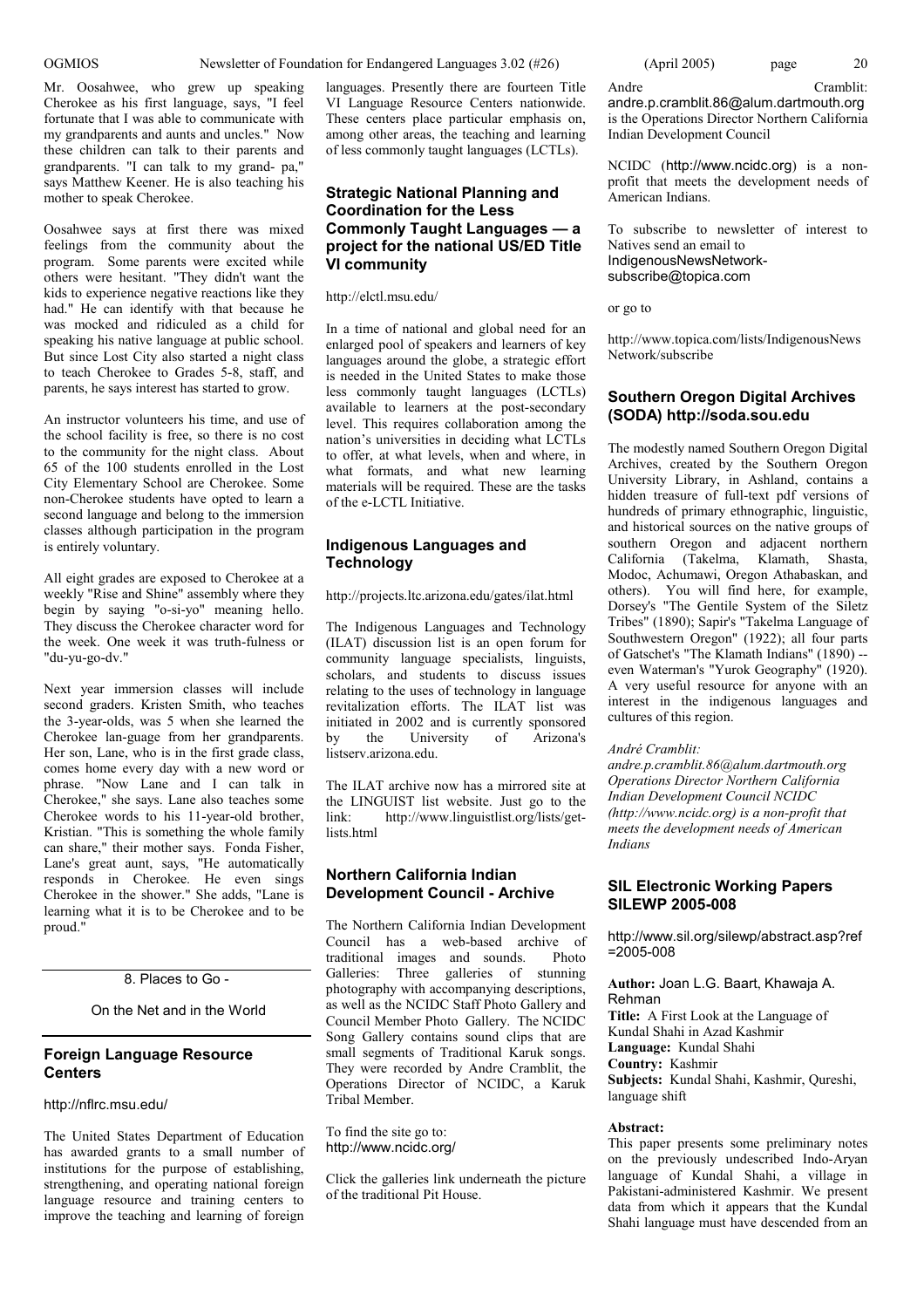archaic form of Shina, while showing more recent influences from Kashmiri and Hindko [in particular. It is not](http://www.ncidc.org/) mutually intelligible with any of these languages. Like many other languages in the northwestern corner of the South-Asian subcontinent, Kundal Shahi has contrastive tone. With less than 500 active speakers, most of whom are over 40 years of [age, the language is definitely endangered.](mailto:andre.p.cramblit.86@alum.dartmouth.org)

**Paper:** PDF (351kb, 22 pages) Questions/Comments: *SILEWP@sil.org*

# **Language and cultural diversity in North-West Frontier Province**

[http://www.fli-online.org/inde](mailto:IndigenousNewsNetwork-subscribe@topica.com)x.htm

## **[Stories from Kalam Kohi](mailto:IndigenousNewsNetwork-subscribe@topica.com)stan**

It was night, there was no light in the sky, the time was around 4 o'clock, and the Azan had not yet been called. This was not summer, but it was in the last days of autumn. Our elders called it Sir Khid (winter solstice). Read more

<span id="page-20-0"></span>This is a fifty-year old story. My elder brother and I were each sitting on a side of my elder uncle. In that time we did not know about electricity, kerosene lamps, or lanterns. Read more

The Frontier Language Institute (FLI) was established under the auspices of the Frontier Language Welfare Organization (FLWO) to conduct research on languages spoken in different parts of the Frontier. Among 69 languages in Pakistan, 26 are spoken in NWFP and 12 are being used in district Chitral alone. The primary aim of all that we do is to equip our people to produce and use all kinds of literature in their mother tongue.

Frontier Language Institute 19 F, KKK Road University Town Peshawar Ph: 5853792 Fax: 5700250

9. Forthcoming Meetings

### **Power and Powerless: Ideology and Practice in Indigenous Communities 6 Jun - 1 Jul 2005**

<span id="page-20-1"></span>http://www.u.arizona.edu/~aildi/AILDI2005.htm 26th Annual American Indian Language Development Institute

Our 2005 theme, Power and Powerless: [Ideology and Practice in Indigenous](http://www.sil.org/silewp/abstract.asp?ref=2005-008) [Communities](http://www.sil.org/silewp/abstract.asp?ref=2005-008), will take into consideration the dichotomy that exists among the stake-holders inAme[rican Indian](http://www.sil.org/acpub/author.asp?auth=Joan_L_G_Baart)[lan](http://www.sil.org/acpub/author.asp?auth=Joan_L_G_Baart)[guage educatio](http://www.sil.org/acpub/author.asp?auth=Khawaja_A_Rehman)n. [Issues of](http://www.sil.org/acpub/author.asp?auth=Khawaja_A_Rehman) language, identity, values, and education rights and the question of who the decision-makers are for Native American language practices and methods of teaching will be primary consi-derations. The theme

will be highlighted with special presentations, guest lectures, films and panels.

The American Indian Language Development Institute (AILDI) provides a unique educational experience for teachers of Native children. The AILDI format offers native and non-native teachers the oppor-tunity to become researchers, practitioners, bilingual/bicultural curriculum specialists, and especially effective language teachers. The common concern of language loss, revitalization and maintenance brings educators, parents, tribal leaders and community members to this university setting to study methods for teaching Native languages and cultures and to develop material

# **Linguistic Society of America 2005 Instit[ute - L](http://www.sil.org/silewp/2005/silewp2005-008.pdf)anguage Courses 27 Jun - 5 Aug 2005**

http://web.mit.edu/lsa[2005/](mailto:silewp@sil.org)

<span id="page-20-2"></span>The Institute is offering courses in many areas of theoretical, experimental, and historical<br>linguistics. including acquisition, linguistics, including acquisition, computational linguistics, dialectology,<br>language change, morphology, language change, morphology, neurolinguistics, phonetics, phonology, pragmatics, psycholinguistics, semantics, and syntax. There will also be classes with a specific language or language-family orientation, including African American English, Algonquian, American Sign Language, Anatolian, Austronesian, Chinese, Gbe, Indo-European, Irish, Japanese,an[d](http://www.fli-online.org/hunting-story.htm) [Salish. All](http://www.fli-online.org/hunting-story.htm) courses will be held at the Massachusetts Institute of Technology from 27 June to 5 August.

# **E-MELD 2005 Linguistic [Ontologies and Data Categories in](http://www.fli-online.org/pasture-witch.htm) Morphosyntactic Annotation, 1-3 Jul 2005**

Cambridge, Massachusetts http://emeld.org/workshop/2005/

The 2005 E-MELD (Electronic Metastructure for Endangered Languages Data) workshop on digital language documentation, sponsored by the National Science Foundation, is entitled 'Linguistic Ontologies and Data Categories in Morphosyntactic Annota-tion.' The goal of the workshop is to invite community participation in the develop-ment of GOLD, the General Ontology for Linguistic Description developed by the E-MELD team at U. of Arizona (see detailed description in the Call for Papers). However we welcome participation by all linguists interested in morphosyntactic annotation and/or the use of ontologies in linguistic description.

<span id="page-20-4"></span><span id="page-20-3"></span>This workshop will debut our vision for the ''GOLD Community'', an international partnership of institutions and individuals who will build a global infrastructure to make our combined knowledge of the world's

languages fully accessible and inter-operable. It is based on the model used for the creation of OLAC, the Open Language Archive Community, and is intended to extend OLAC's scope of interoperability from metadata to data, i.e. the actual content of the linguistic resources discoverable through metadata. The core element of this infrastructure is GOLD, the General Ontology for Linguistic Description, which has been under development for three years by a team of E-MELD researchers who were initially based at the University of Arizona. In addition, standards will be required for linking language resources to GOLD and for making extensions to GOLD that reflect the consensus of specific ''communities of practice'', from a single researcher working on a single language to a network of resear-chers doing large-scale comparative or typological work. Finally, tools and ser-vices will be needed that are based on those standards to enable researchers to create those links and extensions, and to execute queries and searches over the resources made interoperable through their connection to GOLD.

To date, most of the work on GOLD has been on its overall design, and on the

<span id="page-20-5"></span>characterization of the features used in morphosyntactic annotation, and has been carried out without review by linguists working outside of the E-MELD project. In this workshop, we invite community review of GOLD and nvolvement in the design and creation of the infrastructure needed to make the vision described above a reality. As with OLAC, we envision a follow-up meeting in six months' or a year's time, at which the GOLD Community will be offi-cially ''launched'', with the standards that have been developed up to that point frozen, so that tool builders and service providers will have an opportunity to create tools and services in a stable environment, and come up with recommendations for changes and additions to those standards.

For more information about GOLD, see: http://www.linguistics-ontology.org http://emeld.org/tools/ontology.cfm

<span id="page-20-6"></span>If you use morphological terms, you will be interested to know which ones have been proposed for GOLD. This emerging standard will allow comparison across large sets of languages with specified ways of determining morphological categories. If you have a particularly challenging set of phenomena that you are sure are not yet covered, please bring it to a working group on the onto-logy. If you are concerned about making linguistics more coherent and explicit, please plan to attend a working group. Limited support may be available for work- shop participants selected in advance.

Please submit a short description of your work or research interests related to the themes of the workshop.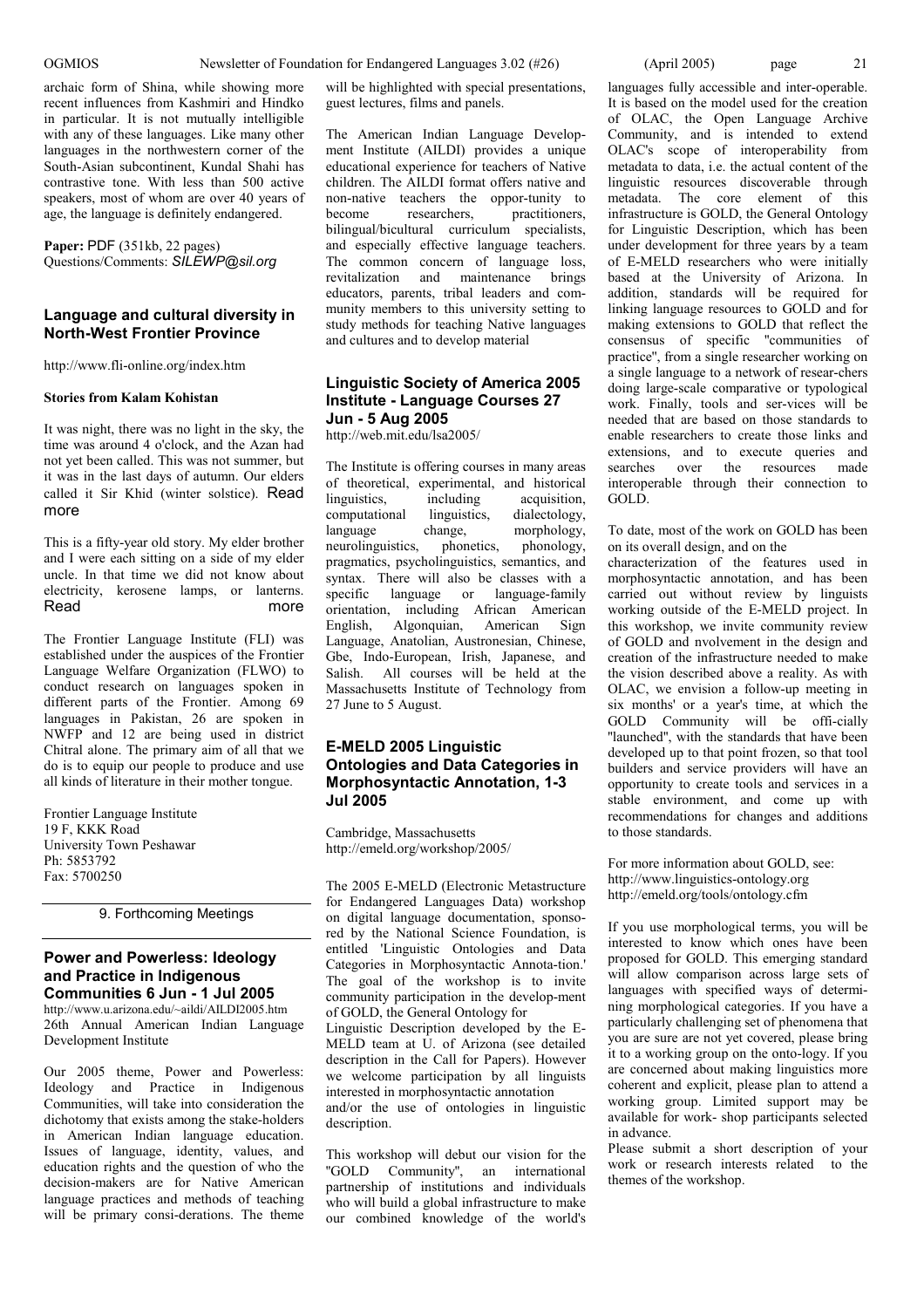# **The 14th World Congress of Applied Linguistics, 24-29 Jul 2005** http://www.aila2005.org

Presentations at the World Congress will bring together applied linguists from diverse communities and from varied intellectual traditions to explore the future. The theme of the conference is "The Future is Now"–a future where language is a means to express ideas that were unthinkable, to cross boundaries that seemed to be unbridgeable, and to share our local realities with people who live continents away.

### **New Directions in American Indian Research: A Gathering of Emerging Scholars 7-8 Oct 2005**

Representatives of the First Nations Graduate Circle and the Carolina Indian Circle, organizations of American Indian students at the University of North Carolina at Chapel Hill, with the support of faculty and the Graduate School, will host "New Directions in American Indian Research: A Gathering of Emerging Scholars," a conference highlighting the research of graduate students and senior-level undergraduate students. The conference is a student initiative specifically targeted toward bringing together members of local Indian and non-Indian communities as well as scholars from across the region and nation.

The conference will highlight research by American Indian scholars as well as non-Indian scholars who are researching topics pertaining to American Indian studies, issues, and communities. The program will include addresses by Dr. Duane Champagne (Chippewa), Professor of Sociology at the University of California-Los Angeles, and Dr. Amanda Cobb (Chickasaw), Professor of American Studies and Director of the Institute for American Indian Research at the University of New Mexico; presentations by other prominent American Indian scholars; and faculty-moderated panels through which students can present and discuss their research with other scholars. We are inviting participants from an array of academic backgrounds, including those in the sciences, social sciences, and humanities.

Please send a one-page abstract and a ½-page biography that includes complete contact information (email, mailing, and phone) by June 15, 2005 to the following address:

Lindsey Claire Smith

Graduate Assistant, American Indian Recruitment, The Graduate School CB#4010, 200 Bynum Hall , UNC Chapel Hill, NC 27599-4010 nativeconf@unc.edu

# **The Cornell Conference on Language and Poverty, 14-16 Oct 2005**

The Cornell Conference on Language and Poverty will have two central objectives: (1) to highlight the complex interconnections of language and poverty for a general audience, and (2) to promote exchange at both theoretical and practical levels among linguists and scholars of language (including those still being trained in graduate programs) and others (especially those active in community-based programs) on work with endangered languages in impoverished communities. Day one of the conference will pursue the first objective of outreach and general education; day two will be devoted to [the second and more specia](http://www.aila2005.org/)lized effort.

<span id="page-21-0"></span>For information on the conference, full program, directions or hotel go to http://ling.cornell.edu/language\_and\_poverty/

or contact

Wayne Harbert: weh2@cornell.edu Sally McConnell-Ginet: smg9@cornell.edu Amanda Miller-Ockhuizen: am332@cornell.edu John Whitman: jbw2@cornell.edu

# <span id="page-21-1"></span>**IV Mercator International Symposium "Translation of Culture, Culture of Translation: Languages in Film, Television and Literature" Mercator-Media, Aberystwyth 26-28 Oct 2005**

Language transfer, which includes, for the purposes of this symposium, subtitling and dubbing of both film and television as well as literary translation, is a multi-faceted phenomenon from the point of view of minority languages. It can be used to disseminate cultures which find themselves outside the audiovisual and literary 'mainstream' and to maximise audience or reader numbers for minority cultural products. Moreover, translation into minority languages not only increases the volume of available material in a marginalised language, but may have a wider cultural impact and contribute to the development of the language as a dynamic creative medium. On the other hand, the effect of 'importing' cultural references on a large scale may not always be viewed positively.

This symposium will seek contributions to this discussion from those active as practitioners and policy-makers in the audiovisual and literary fields (producers, directors, broadcasters, subtitlers and dubbers, scriptwriters, publishers, authors, translators) as well as those concerned with these issues in an academic context. While the emphasis will be on autochthonous minority languages (that is to say the languages of groups longestablished on their current territory and using

a language other than the primary official language of their state or a language in some sense socially and/or politically marginalised) connections may be made with issues of concern to smaller state languages, migrant languages and cultural production originating from beyond the metropolitan mainstream. We shall welcome contributions which make those connections. Key areas of discussion will include (but need not be limited to):

- The politics of translation
- The effects of 'global' culture
- Cultural policy and translation
- <span id="page-21-2"></span>Language transfer and cultural transfer
- Translation and language planning
- International partnerships
- Digital technology and the internet
- Sign languages in the audiovisual media Learners and fluent speakers as
- audiences/readers
- Children as audience/readers

Abstracts of approximately 500 words or suggestions for panel discussions should be sent (as Word files or as plain text within the e-mail) to george.jones@aber.ac.uk by 1 June 2005. Notification of acceptance will be sent by 1 July 2005.

Written abstracts/proposals submitted for consideration will be accepted in Welsh, English, German or French. Abstracts in other languages can be considered subject to prior agreement with the organising committee. Full details of registration and programme will shortly appear on the Mercator-Media website http://www.aber.ac.uk/mercator.

10.R[ecent Publications](mailto:weh2@cornell.edu)

### **[Pacific Linguistics](mailto:am332@cornell.edu)**

#### **Deixis and [demonstratives in](mailto:jbw2@cornell.edu) Oceanic languages**

<span id="page-21-3"></span>

| Gunter Senft, editor | PI |
|----------------------|----|
| 562                  |    |

When we communicate, we communicate in a certain context, and this context shapes our utterances. Natural languages are contextbound and deixis 'concerns the ways in which languages encode or grammaticalise features of the context of utterance or speech event, and thus also concerns ways in which the interpretation of utterances depends on the analysis of that context of utterance'(Stephen Levinson).

The systems of deixis and demonstratives in the Oceanic languages represented in the contributions to this volume illustrate the fascinating complexity of spatial reference in these languages. Some of the studies presented here highlight social aspects of deictic reference illustrating de Leon's point that 'reference is a collaborative task'. It is hoped that this anthology will contribute to a better understanding of this area and provoke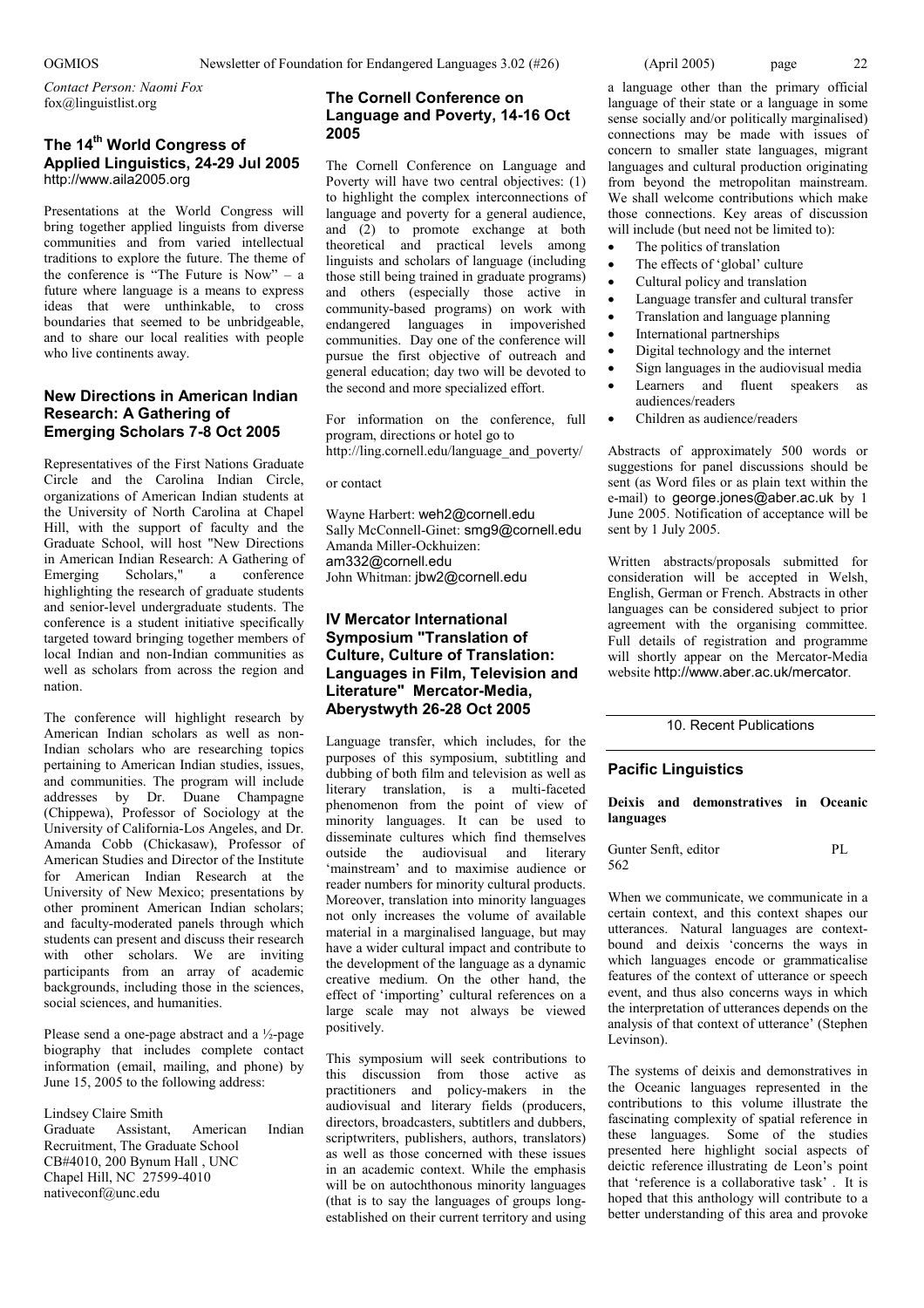further studies in this extremely interesting, though still rather underdeveloped, research area.

2004 ISBN 0 85883 551 7vii + 204 pp Prices: Australia AUD\$54.00 (incl. GST) Overseas AUD\$59.40

### **Alive and kicking: Areyonga Teenage Pitjantjatjara**

Annie Langois PL 561

The goal of this work is to describe the changes occurring in the Pitjantjatjara speech of teenagers in Areyonga, a Central Australian community, from both a grammatical and a sociolinguistic point of view. The study is based on data collected in 1994 and 1995. At the time the data was being collected, the Areyonga community had about 200 inhabitants, more than half of them under 25 years of age. A key question of this work is the extent to which Areyonga Teenage Pitjantjatjara is being influenced by contact with English.

In order to identify changes in Areyonga Teenage Pitjantjatjara, contemporary speech was compared with several independent descriptions of Traditional Pitjantjatjara (and<br>similar neighbouring dialects). Personal dialects). Personal observations of the author and discussions with older Pitjantjatjara people at Areyonga help to round out the picture obtained.

The Areyonga population is predominantly young. Most of the older people have left the settlement to return to their community of origin. As a result, many traditional ways of living have not been transmitted fully to the following [generation. However there i](mailto:george.jones@aber.ac.uk)s an undeniable striving to reintegrate traditions into the community and the teaching of the children. Consequently, there is a constant effort to educate children in their first language. What then is the state of Areyonga Teenage Pitjantjatjara? This book aims to answer this question.

2004 ISBN 0 85883 546 0xiv + 253 pp Prices: Australia AUD\$63.00 (incl. GST) Overseas AUD\$69.30

#### **[Innamincka Words: Yandr](http://www.aber.ac.uk/mercator)uwandha dictionary and stories**

<span id="page-22-0"></span>Compiled by Gavan Breen PL 559

<span id="page-22-1"></span>Innamincka Words is one of a pair of companion volumes on Yandruwandha, a dialect of the language formerly spoken on the Cooper and Strzelecki Creeks and the country to the north of the Cooper, in the northeast corner of South Australia and a neighbouring strip of Queensland. The other volume is entitled Innamincka Talk: a grammar of the Innamincka dialect of Yandruwandha with notes on other dialects.

Innamincka Word sis for readers, especially descendants of the original people of the area,

who are interested but not ready to undertake serious study of the language. It is also a necessary resource for users of Innamincka Talk.

These volumes document all that could be learnt from the last speakers of the language in the last years of their lives by a linguist who was involved with other languages at the same time. These were people who did not have a full knowledge of the culture of their forebears, but were highly competent, indeed brilliant, in the way they could teach what they knew to the linguist student. Although the volumes document only a small part of a rich culture, they are a tribute to the ability and diligence of the teachers.

ISBN 0 85883 548 7x + 218 pp Prices: Australia AUD\$54.00 (incl. GST) Overseas AUD\$59.40

#### **Innamincka Talk: a grammar of the Innamincka dialect of Yandruwandha with notes on other dialects**

Gavan Breen PL 558

This is one of a pair of companion volumes on Yandruwandha, a dialect of the language formerly spoken on the Cooper and Strzelecki Creeks and the country to the north of the Cooper, in the northeast corner of South Australia and a neighbouring strip of Queensland. The other volume is entitled *Innamincka Words*.

*Innamincka Talk* is a more technical work and is intended for specialists and for interested readers who are willing to put some time and effort into studying the language. Innamincka Words is for readers, especially descendants of the original people of the area, who are interested but not ready to undertake serious study of the language. It is also a necessary resource for users of Innamincka Talk.

These volumes document all that could be learnt from the last speakers of the language in the last years of their lives by a linguist who was involved with other languages at the same time. These were people who did not have a full knowledge of the culture of their forebears, but were highly competent, indeed brilliant, in the way they could teach what they knew to the linguist student. Although the volumes document only a small part of a rich culture, they are a tribute to the ability and diligence of the teachers.

2004 ISBN 0 85883547 9 xvii + 245 pp Prices: Australia AUD\$64.90. (incl. GST) Overseas AUD\$59.00

#### **A short grammar of Inanwatan, an endangered language of the Bird's Head of Papua, Indonesia**

Lourens de Vries PL 560

This short grammar documents the Inanwatan language, an endangered language of the

Bird's Head of West Papua (Indonesia). It deals with major patterns of phonology, morphology and syntax of Inanwatan. It also contains a vocabulary, extensive texts and materials from a linguistic survey of the Inanwatan district. The introductory chapter contains a discussion of the sociolinguistic and historical context of the Inanwatan language. Special emphasis is given to the field linguistic problems that arise from describing a Papuan language in an advanced stage of generational erosion and on the basis of data in which Malay and Malayicised vernacular are often very hard to tell apart.

2004 ISBN 0 85883 545 2xii + 156 pp Prices: Australia AUD\$39.60 (incl. GST) Overseas AUD\$36.00

Orders for Pacific Linguistics books may be placed by mail, e-mail or telephone with:

Publishing, Imaging and Cartographic Services (PICS), Research School of Pacific and Asian Studies, ANU, Canberra ACT 0200 Australia

Tel: +61 (0)2 6125 3269 Fax: … 6125 9975 mailto://Thelma.Sims@anu.edu.au Credit card orders are accepted.

# **Mercator-Education: European Network for Regional or Minority Languages and Education**

Below is a list of Regional Dossiers produced by Mercator Education. The dossiers aim at providing concise descriptive information and basic educational statistics about minority language education in a specific region of the European Union. This kind of information, such as features of the educational system, recent educational policies, division of responsibilities, main actors, legal arrangements, support structures, and also quantitative information on the number of schools, teachers, pupils and financial investments, can serve several purposes.

Policy makers, researchers, teachers, students and journalist may use the information provided to asses developments in European minority language schooling. They can also use a regional dossier as a first orientation towards further research or as a source of ideas for improving educational provision in their own region.

**Basque:** The Basque language in education in Spain

**Cornish:** The Cornish language in education in the UK

**Kashubian:** The Kashubian language in education in Poland

**Turkish:** The Turkish language in Education in Greece

**Welsh:** The Welsh language in education in the UK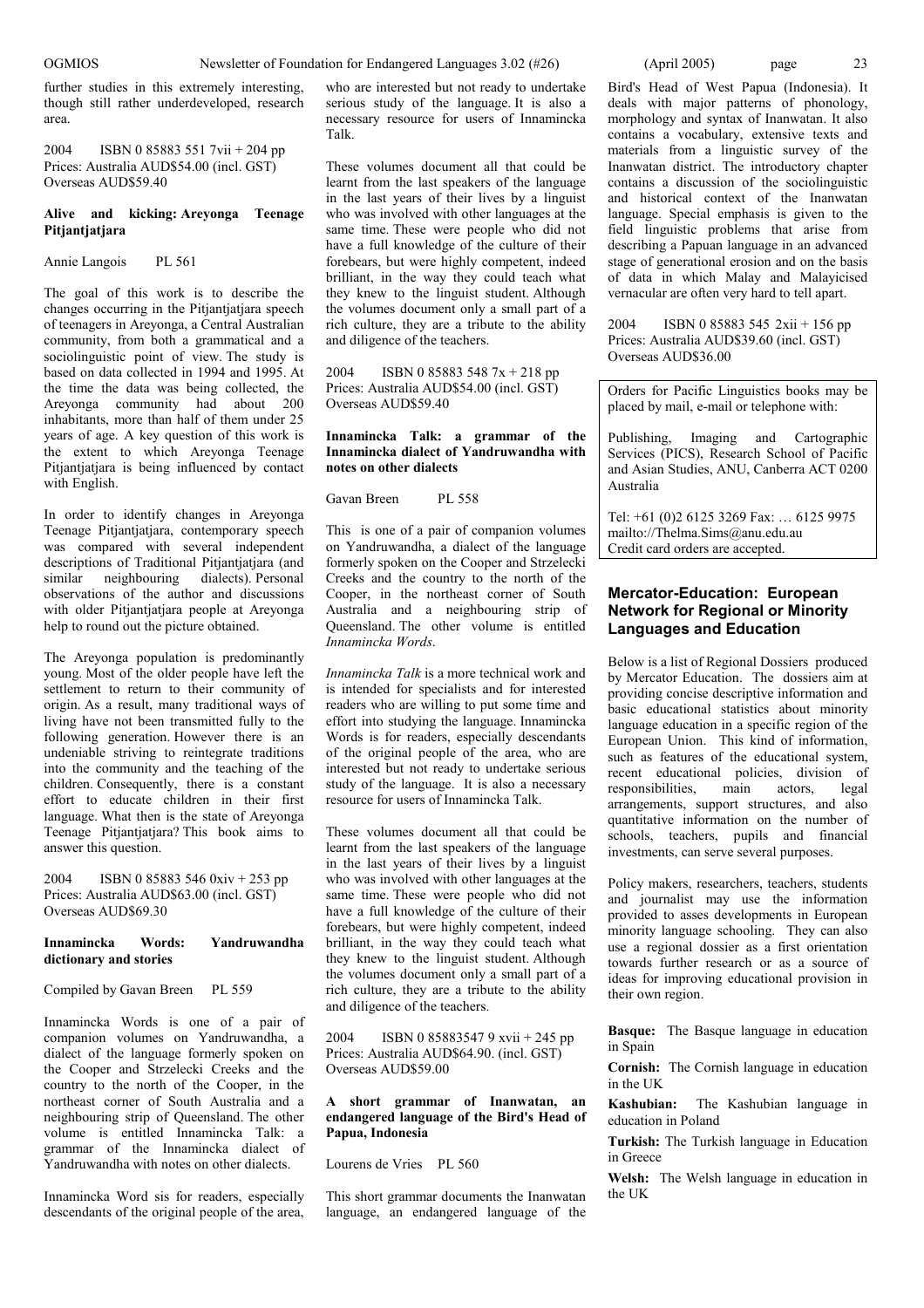**Sami:** The Sami language in education in Sweden

For more regional dossiers and information on minority languages in Europe go to the Mercator-Education website:

www.mercator-education.org

# **The European Bureau for Lesser Used Languages**

### **Language of the Heart: About the Frisian Language and Culture**

This booklet was published in Dutch, Frisian, English and German. For more information visit the website for the Province of Frisland <www.fryslan.nl>, or Fryske Akademy <www.fryske-akademy.nl>

**Collection Langues Européennes 1: Vallée D'Aoste en éventail de ressources** ISBN 90- 74851-08-8

**Langues Vivantes 1: Parer L'Europe** ISBN 90-74851-02-9

**European Lgs 2: Scotland a linguistic double helix** ISBN 90-74851-18-5

**European Lgs 2: Language rights, individual and collective** ISBN 90-74851- 06-1

**European Lgs 5: Sami - Indigenous People of Northernmost Europe** ISBN 90-74851- 39-8

# **De wrald yn bitterswiet ( The World in Bittersweet)**

The Poem *Bittersweet* in 82 different languages from around the world starting with Frisian going on to Albanian, Arabic, Estonian, Yiddish, Kongo, Scots, Low Saxon, Indonesian and so many more. It also has a CD attached to listen to the recital.

Compiled by the FLMD in Omrop Frisland in conjunction with the European Talent Year<br>2001. ISBN: 90-74071-07-4 2001. ISBN: 90-74071-07-4

# <span id="page-23-0"></span>**Sound Materials of the Nivkh Language 3 - Pygsk**

This publication has been prepared as part of the project "Voices from Tundra and Taiga", financially supported by the Netherlands Organisation for Scientific Research (NWO), project number 047-014-020.

The work on Nivkh is the research topic of Hidetoshi Shiraishi, whose dissertation is on the Sound Patterns and accoustic databases of the Northern language of Russia, in particular Nivkh.

Nivkh is a language spoken by the older generation. Nivkh parents speak Russian with the children at home and may still have a passive knowledge of the language. This is a direct consequence of the language policy

adoptegd in the Soviet era. The use of the Nivkh language was prohibited at boarding schools and the Russian language was the language of communication.

The publication comes with a CD which contains a series of conversations between Nivkh people. There are also translations in English and Japanese.

The first two volumes of Sound Materials for the Study of the Nivkh Language are:

**Folktales of V.F. Akiljak-Ivanova.** ELPR Publications A2-015. 2002

**Songs and Folktales of the Amur Dialect.** ELPR Publications A2-036. 2003

12. Book Reviews

# **The Languages of Native North America - Marianne Mithun**

Cambridge University Press 1999, 2001 hbk **ISBN:** 0521232287 (£70 US\$100) pbk **ISBN:** 052129875X (£26 US\$45) *reviewed by Nicholas Ostler*

#### <span id="page-23-1"></span>**Publisher's synopsis**

This book provides an authoritative survey of the several hundred languages indigenous to North America. These languages show tremendous genetic and typological diversity…

Part I of the book provides an overview of structural features …, concentrating on those that are cross-linguistically unusual or unusually well developed. These include syllable structure, vowel and consonant harmony, tone, and sound symbolism; polysynthesis, the nature of roots and affixes, incorporation, and morpheme order; case; grammatical distinctions of number, gender, shape, control, location, means, manner, time, empathy, and evidence; and distinctions between nouns and verbs, predicates and arguments, and simple and complex sentences: and special speech styles.

Part II catalogues the languages by family, listing the location of each language, its genetic affiliation, number of speakers, major published literature, and structural highlights. Finally, there is a catalogue of languages that have evolved in contact situations.

#### <span id="page-23-2"></span>**Brief review**

This book is so encyclopaedic it is almost unreviewable. It is, however, an amazing asset to anyone with a wide-ranging interest in the languages of North America. It sets its southern border according to the USA's realization of its 'manifest destiny', vintage 1852, though some of its languages do extend south into Mexico.

<span id="page-23-3"></span>The publishers' synopsis above tends to emphasize the aspects expected to stimulate the interest of structural linguists and typologists, and certainly the work is a cornucopia for them. But the work is equally useful for those concerned for language communities, both socially and historically. It is notable that Mithun in her surveys devotes full attention to all the languages that are known to have existed in North America since the access of the White Man (and therewith the notice of western science.) For example, in her treatment of the Algic family (i.e. Algonquian with the addition of the Californian languages Wiyot and Yurok, which were only definitively recognized within the family in the  $20^{th}$  century) she notes that 'there is significant depth of scholarship here, because they were the first with which European had prolonged contact, because they are numerous and because several are still thriving'. She says that 'only a portion of the wealth of material that exists can be mentioned here' but then goes on to discuss the history of knowledge of all the known constituent languages dead or alive over ten pages with copious bibliographic reference (always annotated). Having done that there are three more pages giving the characteristic structural features of this family. When a language family has spread south of that pesky US-Mexico border (as Uto-Aztecan, which reaches from California's Northern Paiute to El Salvador's Pipil) she lists all the members, with bibliographic pointers, only forbearing to discuss the southern stories in detail.

<span id="page-23-4"></span>But the vast range and quantity of information that is set out here does not make for breathless read. Mithun has time to stop and smell the flowers. In a review of North American phonemic inventories she remarks (p. 17) that Central Alaskan Yupik has a verb *pikagte*- that means a form of lisping, using front velars instead of back velars  $(e.g. [k])$ instead of [q]), thus neatly illustrating her claim that uvular or postvelar obstruents are common, particularly in the West. And what a drama is implicit in her account of the crucial documentation of Luiseño, a language of Southern California, that now has just three dozen speakers.

Between 1899 and 1906 Philip Stedman Sparkman, an English storekeeper near Rincón, studied Luiseño with Silvestre Gomez. Kroeber visited him in 1904 and encouraged him to publish a grammatical sketch (1905). Sparkman continued ... but was murdered in 1907… With help of Luiseño speakers …, the material was published by Kroeber and Grace in 1960.

Sparkman's assailant made the world wait half a century for the grammatical information in the University of California's *The Sparkman grammar of Luiseño*.